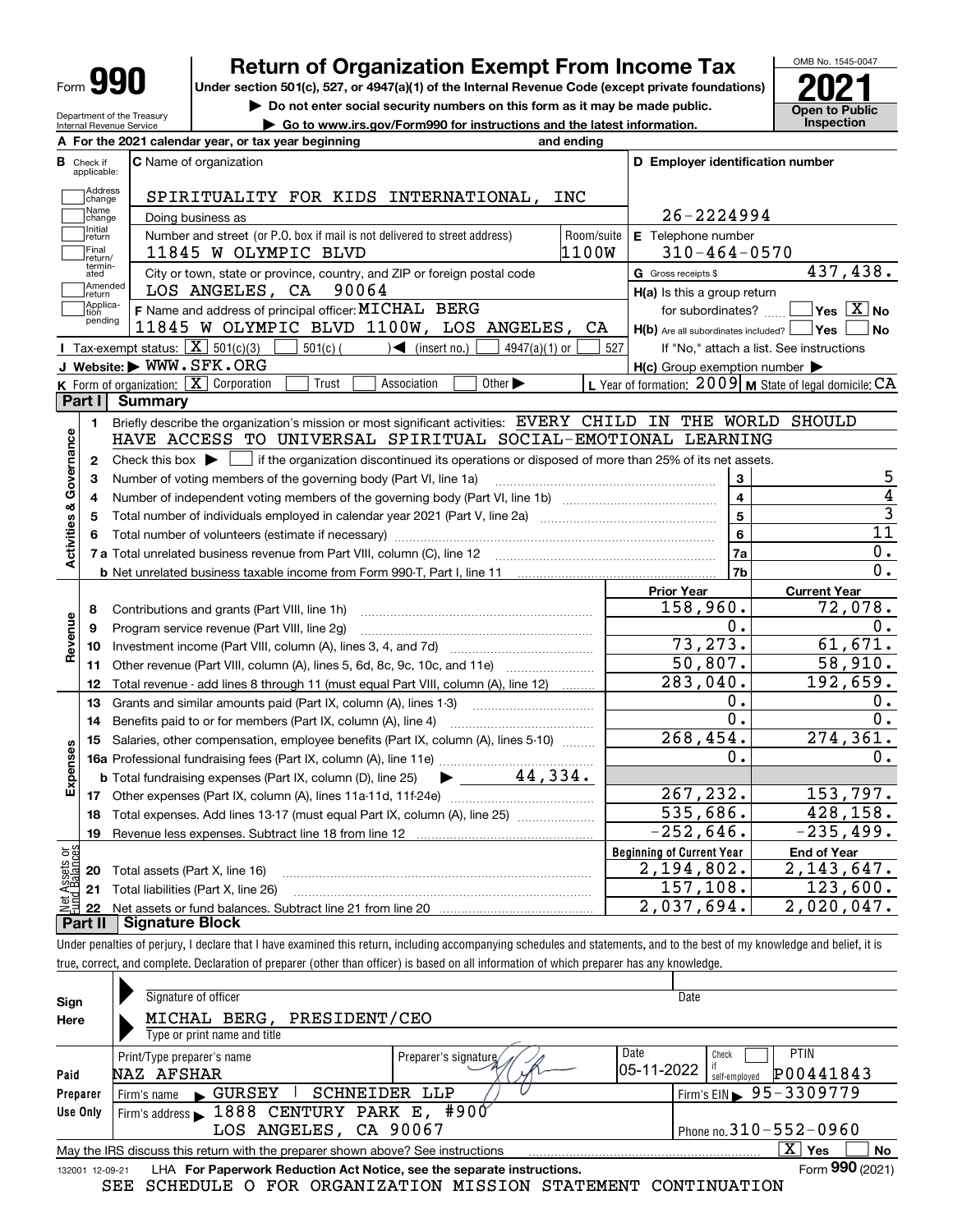|    | 26-2224994<br>SPIRITUALITY FOR KIDS INTERNATIONAL, INC<br>Page 2<br>Form 990 (2021)                                                          |
|----|----------------------------------------------------------------------------------------------------------------------------------------------|
|    | <b>Statement of Program Service Accomplishments</b><br>Part III                                                                              |
|    | $\overline{\text{X}}$                                                                                                                        |
| 1  | Briefly describe the organization's mission:                                                                                                 |
|    | SEE SCHEDULE O                                                                                                                               |
|    |                                                                                                                                              |
|    |                                                                                                                                              |
|    |                                                                                                                                              |
| 2  | Did the organization undertake any significant program services during the year which were not listed on the                                 |
|    | $Yes \ \boxed{X}$ No<br>prior Form 990 or 990-EZ?                                                                                            |
|    | If "Yes," describe these new services on Schedule O.                                                                                         |
| 3  | $Yes \ \overline{X}$ No<br>Did the organization cease conducting, or make significant changes in how it conducts, any program services?      |
|    | If "Yes," describe these changes on Schedule O.                                                                                              |
| 4  | Describe the organization's program service accomplishments for each of its three largest program services, as measured by expenses.         |
|    | Section 501(c)(3) and 501(c)(4) organizations are required to report the amount of grants and allocations to others, the total expenses, and |
|    | revenue, if any, for each program service reported.<br>47,992.<br>$322,998.$ including grants of \$                                          |
|    | (Expenses \$<br>) (Revenue \$<br>4a (Code:<br>SFK'S PROVEN SPIRITUAL SOCIAL-EMOTIONAL PROGRAMS ARE DESIGNED<br>TО                            |
|    | BENEFIT ALL CHILDREN -REGARDLESS OF RACE, CLASS, OR RELIGION.<br><b>WE TEACH</b>                                                             |
|    | CHILDREN (AND THEIR PARENTS, TOO) VIABLE WAYS TO TAP INTO THEIR INNER                                                                        |
|    | STRENGTHS AND SEE THEIR TRUE POTENTIAL DESPITE THE HARDSHIPS AND                                                                             |
|    | STRESSFUL SITUATIONS IN THEIR EVERYDAY LIVES THROUGH A UNIQUE AND                                                                            |
|    | IMMERSIVE LEARNING EXPERIENCE. WE USE A VARIETY OF MIXED MEDIA -                                                                             |
|    | INCLUDING VIDEOS, ANIMATION, ART ACTIVITIES, BLOGS, AND MORE.                                                                                |
|    |                                                                                                                                              |
|    | CHILDREN WHO HAVE COMPLETED THE SPIRITUALITY FOR KIDS PROGRAMS HAVE A                                                                        |
|    | DEEPER SENSE OF PURPOSE AND ARE BETTER ABLE TO MEET LIFE'S CHALLENGES,                                                                       |
|    | FOCUS ON GOALS, AND UNDERSTAND THE IMPACT OF THEIR CHOICES.                                                                                  |
|    |                                                                                                                                              |
| 4b | $\lambda$<br>$\left($ Revenue \$ $\frac{1}{2}$                                                                                               |
|    |                                                                                                                                              |
|    |                                                                                                                                              |
|    |                                                                                                                                              |
|    |                                                                                                                                              |
|    |                                                                                                                                              |
|    |                                                                                                                                              |
|    |                                                                                                                                              |
|    |                                                                                                                                              |
|    |                                                                                                                                              |
|    |                                                                                                                                              |
|    |                                                                                                                                              |
|    |                                                                                                                                              |
| 4с | (Code: ) (Expenses \$<br>including grants of \$<br>$($ Revenue \$                                                                            |
|    |                                                                                                                                              |
|    |                                                                                                                                              |
|    |                                                                                                                                              |
|    |                                                                                                                                              |
|    |                                                                                                                                              |
|    |                                                                                                                                              |
|    |                                                                                                                                              |
|    |                                                                                                                                              |
|    |                                                                                                                                              |
|    |                                                                                                                                              |
|    |                                                                                                                                              |
|    |                                                                                                                                              |
| 4d | Other program services (Describe on Schedule O.)                                                                                             |
|    | (Expenses \$<br>(Revenue \$<br>including grants of \$<br>322,998.                                                                            |
|    | 4e Total program service expenses<br>റററ                                                                                                     |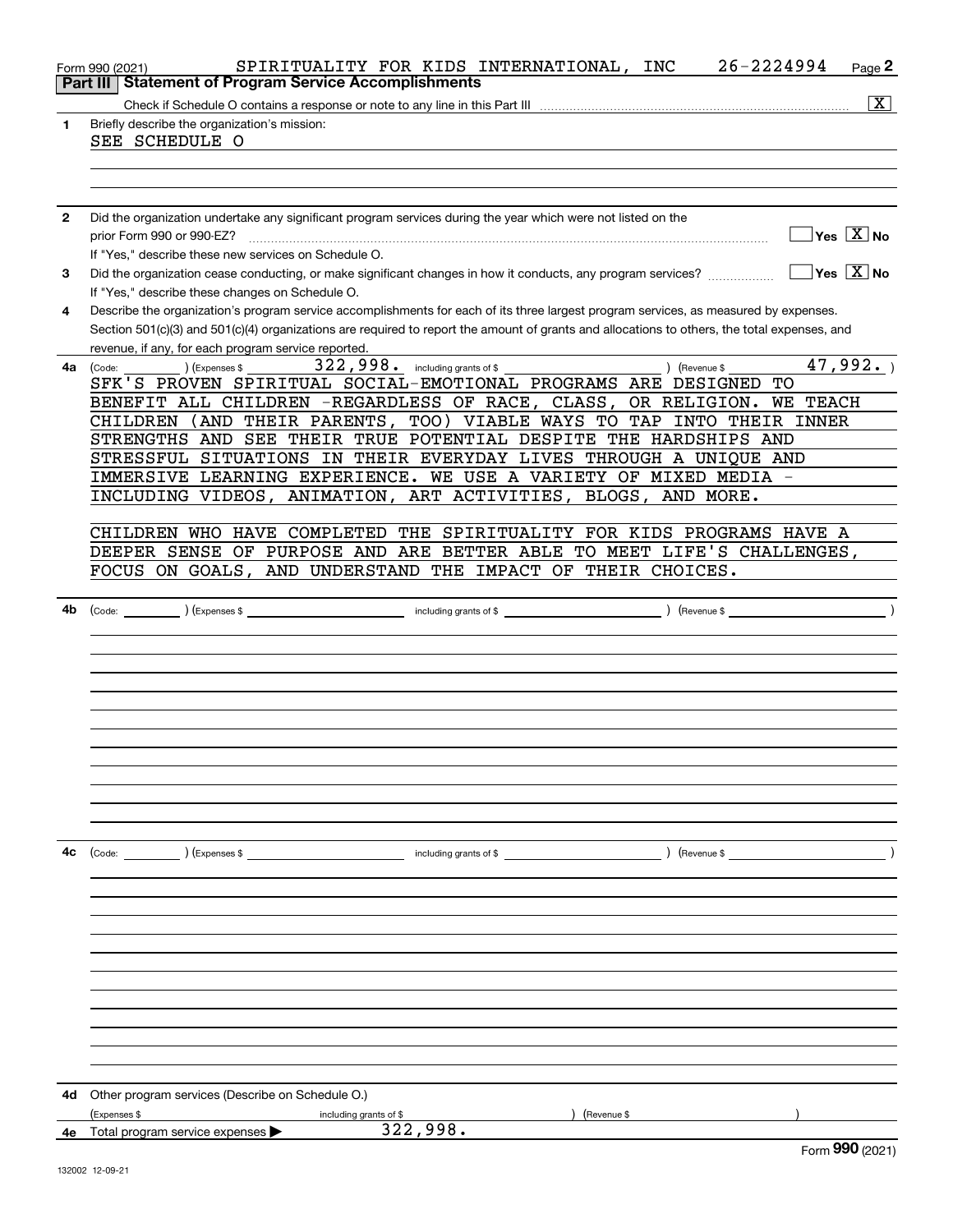|  |  |  | SPIRITUALITY FOR KIDS INTERNATIONAL, INC |  | 26-2224994 |
|--|--|--|------------------------------------------|--|------------|
|--|--|--|------------------------------------------|--|------------|

| Form 990 (2021) |  |                                                  |  | SPIRITUALITY FOR KIDS INTERNATIONAL, | <b>INC</b> | 26-2224994 | $P$ aqe $3$ |
|-----------------|--|--------------------------------------------------|--|--------------------------------------|------------|------------|-------------|
|                 |  | <b>Part IV   Checklist of Required Schedules</b> |  |                                      |            |            |             |

|     |                                                                                                                                   |                 | Yes         | No     |
|-----|-----------------------------------------------------------------------------------------------------------------------------------|-----------------|-------------|--------|
| 1.  | Is the organization described in section $501(c)(3)$ or $4947(a)(1)$ (other than a private foundation)?                           |                 |             |        |
|     |                                                                                                                                   | 1               | x           |        |
| 2   |                                                                                                                                   | $\overline{2}$  | $\mathbf X$ |        |
| 3.  | Did the organization engage in direct or indirect political campaign activities on behalf of or in opposition to candidates for   |                 |             |        |
|     |                                                                                                                                   | 3               |             | x      |
| 4   | Section 501(c)(3) organizations. Did the organization engage in lobbying activities, or have a section 501(h) election in effect  |                 |             |        |
|     |                                                                                                                                   | 4               |             | х      |
| 5.  | Is the organization a section 501(c)(4), 501(c)(5), or 501(c)(6) organization that receives membership dues, assessments, or      |                 |             |        |
|     |                                                                                                                                   | 5               |             | x      |
| 6   | Did the organization maintain any donor advised funds or any similar funds or accounts for which donors have the right to         |                 |             |        |
|     | provide advice on the distribution or investment of amounts in such funds or accounts? If "Yes," complete Schedule D, Part I      | 6               |             | x      |
| 7   | Did the organization receive or hold a conservation easement, including easements to preserve open space,                         |                 |             |        |
|     |                                                                                                                                   | $\overline{7}$  |             | x      |
| 8   | Did the organization maintain collections of works of art, historical treasures, or other similar assets? If "Yes," complete      |                 |             |        |
|     |                                                                                                                                   | 8               |             | x      |
| 9   | Did the organization report an amount in Part X, line 21, for escrow or custodial account liability, serve as a custodian for     |                 |             |        |
|     | amounts not listed in Part X; or provide credit counseling, debt management, credit repair, or debt negotiation services?         |                 |             |        |
|     |                                                                                                                                   | 9               |             | x      |
| 10  | Did the organization, directly or through a related organization, hold assets in donor-restricted endowments                      |                 |             |        |
|     |                                                                                                                                   | 10              |             | x      |
| 11  | If the organization's answer to any of the following questions is "Yes," then complete Schedule D, Parts VI, VII, VIII, IX, or X, |                 |             |        |
|     | as applicable.                                                                                                                    |                 |             |        |
|     | a Did the organization report an amount for land, buildings, and equipment in Part X, line 10? If "Yes," complete Schedule D,     |                 |             |        |
|     |                                                                                                                                   | 11a             | х           |        |
|     | Did the organization report an amount for investments - other securities in Part X, line 12, that is 5% or more of its total      |                 |             |        |
|     |                                                                                                                                   | 11b             |             | x      |
|     | c Did the organization report an amount for investments - program related in Part X, line 13, that is 5% or more of its total     |                 |             |        |
|     |                                                                                                                                   | 11c             |             | x      |
|     | d Did the organization report an amount for other assets in Part X, line 15, that is 5% or more of its total assets reported in   |                 |             |        |
|     |                                                                                                                                   | 11d             |             | х      |
|     | e Did the organization report an amount for other liabilities in Part X, line 25? If "Yes," complete Schedule D, Part X           | <b>11e</b>      |             | x      |
|     | f Did the organization's separate or consolidated financial statements for the tax year include a footnote that addresses         |                 |             |        |
|     | the organization's liability for uncertain tax positions under FIN 48 (ASC 740)? If "Yes," complete Schedule D, Part X            | 11f             | х           |        |
|     | 12a Did the organization obtain separate, independent audited financial statements for the tax year? If "Yes," complete           |                 |             |        |
|     |                                                                                                                                   | 12a             | х           |        |
|     | b Was the organization included in consolidated, independent audited financial statements for the tax year?                       |                 |             |        |
|     | If "Yes," and if the organization answered "No" to line 12a, then completing Schedule D, Parts XI and XII is optional manum       | 12b             |             | A      |
| 13  |                                                                                                                                   | 13              |             | х      |
| 14a | Did the organization maintain an office, employees, or agents outside of the United States?                                       | 14a             |             | x      |
| b   | Did the organization have aggregate revenues or expenses of more than \$10,000 from grantmaking, fundraising, business,           |                 |             |        |
|     | investment, and program service activities outside the United States, or aggregate foreign investments valued at \$100,000        |                 |             |        |
|     |                                                                                                                                   | 14b             |             | х      |
| 15  | Did the organization report on Part IX, column (A), line 3, more than \$5,000 of grants or other assistance to or for any         |                 |             |        |
|     |                                                                                                                                   | 15              |             | x      |
| 16  | Did the organization report on Part IX, column (A), line 3, more than \$5,000 of aggregate grants or other assistance to          |                 |             |        |
|     |                                                                                                                                   | 16              |             | x      |
| 17  | Did the organization report a total of more than \$15,000 of expenses for professional fundraising services on Part IX,           |                 |             | x      |
|     |                                                                                                                                   | 17              |             |        |
| 18  | Did the organization report more than \$15,000 total of fundraising event gross income and contributions on Part VIII, lines      |                 |             |        |
|     |                                                                                                                                   | 18              |             | x      |
| 19  | Did the organization report more than \$15,000 of gross income from gaming activities on Part VIII, line 9a? If "Yes."            |                 |             |        |
|     |                                                                                                                                   | 19              |             | х<br>x |
| 20a |                                                                                                                                   | 20a             |             |        |
| b   | If "Yes" to line 20a, did the organization attach a copy of its audited financial statements to this return?                      | 20 <sub>b</sub> |             |        |
| 21  | Did the organization report more than \$5,000 of grants or other assistance to any domestic organization or                       | 21              |             | x      |
|     |                                                                                                                                   |                 |             |        |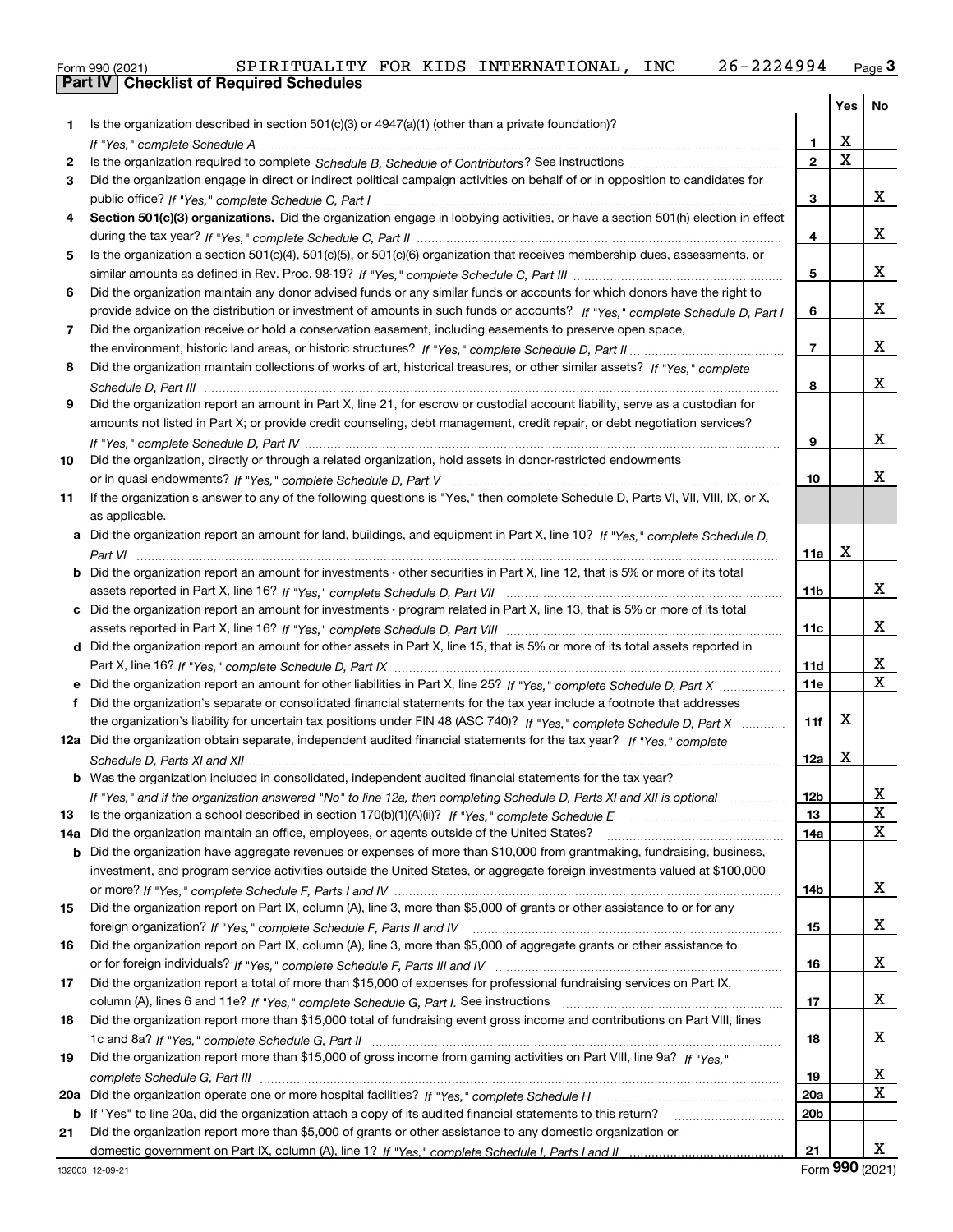Form 990 (2021) SPIRITUALITY FOR KIDS INTERNATIONAL, INC 26-2224994 <sub>Page</sub> 4<br>**Part IV | Checklist of Required Schedules** <sub>(continued)</sub>

|        | Parl IV I<br>Criecklist of Required Scriedules (continued)                                                                         |     |     |    |
|--------|------------------------------------------------------------------------------------------------------------------------------------|-----|-----|----|
|        |                                                                                                                                    |     | Yes | No |
| 22     | Did the organization report more than \$5,000 of grants or other assistance to or for domestic individuals on                      |     |     |    |
|        |                                                                                                                                    | 22  |     | X  |
| 23     | Did the organization answer "Yes" to Part VII, Section A, line 3, 4, or 5, about compensation of the organization's current        |     |     |    |
|        | and former officers, directors, trustees, key employees, and highest compensated employees? If "Yes," complete                     |     |     |    |
|        |                                                                                                                                    | 23  |     | X  |
|        | 24a Did the organization have a tax-exempt bond issue with an outstanding principal amount of more than \$100,000 as of the        |     |     |    |
|        | last day of the year, that was issued after December 31, 2002? If "Yes," answer lines 24b through 24d and complete                 |     |     |    |
|        |                                                                                                                                    | 24a |     | X  |
|        | <b>b</b> Did the organization invest any proceeds of tax-exempt bonds beyond a temporary period exception?                         | 24b |     |    |
|        | c Did the organization maintain an escrow account other than a refunding escrow at any time during the year to defease             |     |     |    |
|        |                                                                                                                                    | 24c |     |    |
|        |                                                                                                                                    | 24d |     |    |
|        | 25a Section 501(c)(3), 501(c)(4), and 501(c)(29) organizations. Did the organization engage in an excess benefit                   |     |     |    |
|        |                                                                                                                                    | 25a |     | х  |
|        | b Is the organization aware that it engaged in an excess benefit transaction with a disqualified person in a prior year, and       |     |     |    |
|        | that the transaction has not been reported on any of the organization's prior Forms 990 or 990-EZ? If "Yes," complete              |     |     |    |
|        | Schedule L, Part I                                                                                                                 | 25b |     | х  |
| 26     | Did the organization report any amount on Part X, line 5 or 22, for receivables from or payables to any current                    |     |     |    |
|        | or former officer, director, trustee, key employee, creator or founder, substantial contributor, or 35%                            |     |     |    |
|        |                                                                                                                                    | 26  |     | х  |
| 27     | Did the organization provide a grant or other assistance to any current or former officer, director, trustee, key employee,        |     |     |    |
|        | creator or founder, substantial contributor or employee thereof, a grant selection committee member, or to a 35% controlled        |     |     |    |
|        | entity (including an employee thereof) or family member of any of these persons? If "Yes," complete Schedule L, Part III           | 27  |     | х  |
| 28     | Was the organization a party to a business transaction with one of the following parties (see the Schedule L, Part IV,             |     |     |    |
|        | instructions for applicable filing thresholds, conditions, and exceptions):                                                        |     |     |    |
|        | a A current or former officer, director, trustee, key employee, creator or founder, or substantial contributor? If                 |     |     |    |
|        |                                                                                                                                    | 28a |     | X  |
|        |                                                                                                                                    | 28b |     | х  |
|        | c A 35% controlled entity of one or more individuals and/or organizations described in line 28a or 28b? If                         |     |     |    |
|        |                                                                                                                                    | 28c |     | X  |
| 29     |                                                                                                                                    | 29  |     | х  |
| 30     | Did the organization receive contributions of art, historical treasures, or other similar assets, or qualified conservation        |     |     |    |
|        |                                                                                                                                    | 30  |     | х  |
| 31     | Did the organization liquidate, terminate, or dissolve and cease operations? If "Yes," complete Schedule N, Part I                 | 31  |     | х  |
| 32     | Did the organization sell, exchange, dispose of, or transfer more than 25% of its net assets? If "Yes," complete                   |     |     |    |
|        |                                                                                                                                    | 32  |     | х  |
| 33     | Did the organization own 100% of an entity disregarded as separate from the organization under Regulations                         |     |     |    |
|        |                                                                                                                                    | 33  |     | x  |
| 34     | Was the organization related to any tax-exempt or taxable entity? If "Yes," complete Schedule R, Part II, III, or IV, and          |     |     |    |
|        |                                                                                                                                    | 34  | х   |    |
|        | 35a Did the organization have a controlled entity within the meaning of section 512(b)(13)?                                        | 35a |     | X  |
|        | <b>b</b> If "Yes" to line 35a, did the organization receive any payment from or engage in any transaction with a controlled entity |     |     |    |
|        |                                                                                                                                    | 35b |     |    |
| 36     | Section 501(c)(3) organizations. Did the organization make any transfers to an exempt non-charitable related organization?         |     |     |    |
|        |                                                                                                                                    | 36  |     | х  |
| 37     | Did the organization conduct more than 5% of its activities through an entity that is not a related organization                   |     |     |    |
|        |                                                                                                                                    | 37  |     | х  |
| 38     | Did the organization complete Schedule O and provide explanations on Schedule O for Part VI, lines 11b and 19?                     |     | х   |    |
| Part V | Note: All Form 990 filers are required to complete Schedule O<br><b>Statements Regarding Other IRS Filings and Tax Compliance</b>  | 38  |     |    |
|        | Check if Schedule O contains a response or note to any line in this Part V                                                         |     |     |    |
|        |                                                                                                                                    |     |     |    |
|        | ל<br>1a                                                                                                                            |     | Yes | No |
|        | $\Omega$<br><b>b</b> Enter the number of Forms W-2G included on line 1a. Enter -0- if not applicable <i>manumumum</i><br>1b        |     |     |    |
|        | c Did the organization comply with backup withholding rules for reportable payments to vendors and reportable gaming               |     |     |    |
|        | (gambling) winnings to prize winners?                                                                                              | 1c  | X   |    |
|        |                                                                                                                                    |     |     |    |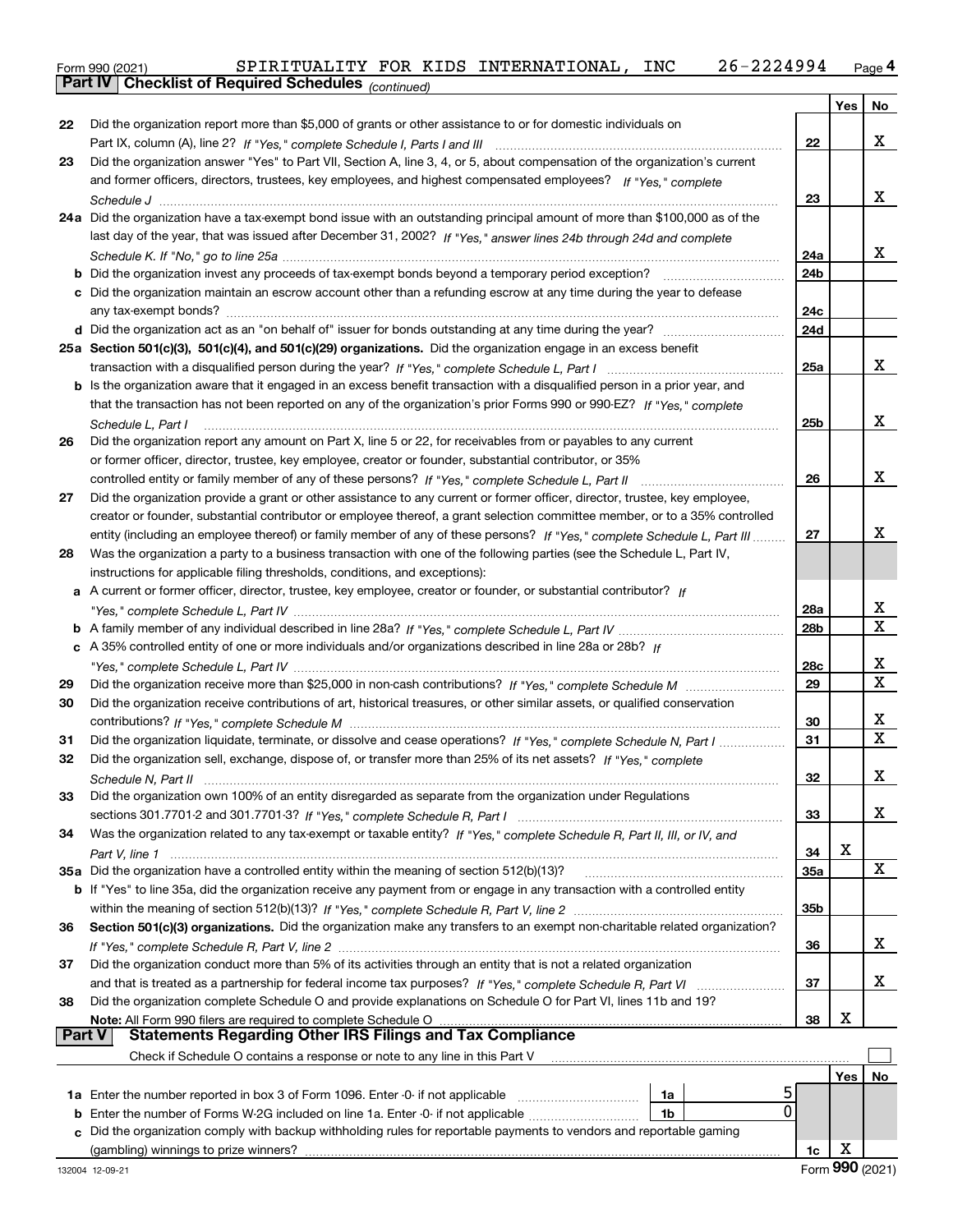|    | SPIRITUALITY FOR KIDS INTERNATIONAL, INC<br>26-2224994<br>Form 990 (2021)                                                                                                                                                            |                |     | <u>Page 5</u>  |  |  |  |  |
|----|--------------------------------------------------------------------------------------------------------------------------------------------------------------------------------------------------------------------------------------|----------------|-----|----------------|--|--|--|--|
|    | Statements Regarding Other IRS Filings and Tax Compliance (continued)<br>Part V                                                                                                                                                      |                |     |                |  |  |  |  |
|    |                                                                                                                                                                                                                                      |                | Yes | N <sub>o</sub> |  |  |  |  |
|    | 2a Enter the number of employees reported on Form W-3, Transmittal of Wage and Tax Statements,                                                                                                                                       |                |     |                |  |  |  |  |
|    | 3<br>filed for the calendar year ending with or within the year covered by this return <i>manumumumum</i><br>2a                                                                                                                      |                |     |                |  |  |  |  |
|    |                                                                                                                                                                                                                                      | 2 <sub>b</sub> | X   |                |  |  |  |  |
|    |                                                                                                                                                                                                                                      |                |     |                |  |  |  |  |
|    | 3a Did the organization have unrelated business gross income of \$1,000 or more during the year?                                                                                                                                     | 3a             |     | х              |  |  |  |  |
|    |                                                                                                                                                                                                                                      | 3 <sub>b</sub> |     |                |  |  |  |  |
|    | 4a At any time during the calendar year, did the organization have an interest in, or a signature or other authority over, a                                                                                                         |                |     |                |  |  |  |  |
|    | financial account in a foreign country (such as a bank account, securities account, or other financial account)?                                                                                                                     | 4a             |     | x              |  |  |  |  |
|    | <b>b</b> If "Yes," enter the name of the foreign country $\blacktriangleright$                                                                                                                                                       |                |     |                |  |  |  |  |
|    | See instructions for filing requirements for FinCEN Form 114, Report of Foreign Bank and Financial Accounts (FBAR).                                                                                                                  |                |     |                |  |  |  |  |
|    | 5a Was the organization a party to a prohibited tax shelter transaction at any time during the tax year?                                                                                                                             | 5a             |     | х              |  |  |  |  |
| b  |                                                                                                                                                                                                                                      | 5 <sub>b</sub> |     | X              |  |  |  |  |
|    |                                                                                                                                                                                                                                      | 5с             |     |                |  |  |  |  |
| c  | 6a Does the organization have annual gross receipts that are normally greater than \$100,000, and did the organization solicit                                                                                                       |                |     |                |  |  |  |  |
|    | any contributions that were not tax deductible as charitable contributions?                                                                                                                                                          |                |     | x              |  |  |  |  |
|    |                                                                                                                                                                                                                                      | 6a             |     |                |  |  |  |  |
|    | <b>b</b> If "Yes," did the organization include with every solicitation an express statement that such contributions or gifts                                                                                                        |                |     |                |  |  |  |  |
|    |                                                                                                                                                                                                                                      | 6b             |     |                |  |  |  |  |
| 7  | Organizations that may receive deductible contributions under section 170(c).                                                                                                                                                        |                |     |                |  |  |  |  |
| а  | Did the organization receive a payment in excess of \$75 made partly as a contribution and partly for goods and services provided to the payor?                                                                                      | 7a             |     | х              |  |  |  |  |
| b  | If "Yes," did the organization notify the donor of the value of the goods or services provided?                                                                                                                                      | 7b             |     |                |  |  |  |  |
|    | c Did the organization sell, exchange, or otherwise dispose of tangible personal property for which it was required                                                                                                                  |                |     |                |  |  |  |  |
|    |                                                                                                                                                                                                                                      | 7c             |     | х              |  |  |  |  |
|    | 7d<br>d If "Yes," indicate the number of Forms 8282 filed during the year [11] [11] No. 2010 [12] Henry Marian Marian Marian Marian Marian Marian Marian Marian Marian Marian Marian Marian Marian Marian Marian Marian Marian Maria |                |     |                |  |  |  |  |
| е  | Did the organization receive any funds, directly or indirectly, to pay premiums on a personal benefit contract?                                                                                                                      | 7e             |     | х              |  |  |  |  |
| f  | Did the organization, during the year, pay premiums, directly or indirectly, on a personal benefit contract?                                                                                                                         | 7f             |     | х              |  |  |  |  |
| g  | If the organization received a contribution of qualified intellectual property, did the organization file Form 8899 as required?                                                                                                     | 7g             |     |                |  |  |  |  |
| h. | If the organization received a contribution of cars, boats, airplanes, or other vehicles, did the organization file a Form 1098-C?                                                                                                   | 7h             |     |                |  |  |  |  |
| 8  | Sponsoring organizations maintaining donor advised funds. Did a donor advised fund maintained by the                                                                                                                                 |                |     |                |  |  |  |  |
|    | sponsoring organization have excess business holdings at any time during the year?                                                                                                                                                   | 8              |     |                |  |  |  |  |
| 9  | Sponsoring organizations maintaining donor advised funds.                                                                                                                                                                            |                |     |                |  |  |  |  |
| а  | Did the sponsoring organization make any taxable distributions under section 4966?                                                                                                                                                   | 9a             |     | х              |  |  |  |  |
| b  |                                                                                                                                                                                                                                      | 9b             |     | х              |  |  |  |  |
| 10 | Section 501(c)(7) organizations. Enter:                                                                                                                                                                                              |                |     |                |  |  |  |  |
|    | 10a                                                                                                                                                                                                                                  |                |     |                |  |  |  |  |
|    | 10b<br>Gross receipts, included on Form 990, Part VIII, line 12, for public use of club facilities                                                                                                                                   |                |     |                |  |  |  |  |
| 11 | Section 501(c)(12) organizations. Enter:                                                                                                                                                                                             |                |     |                |  |  |  |  |
| а  | Gross income from members or shareholders<br>11a                                                                                                                                                                                     |                |     |                |  |  |  |  |
|    | b Gross income from other sources. (Do not net amounts due or paid to other sources against                                                                                                                                          |                |     |                |  |  |  |  |
|    | amounts due or received from them.)<br>11b                                                                                                                                                                                           |                |     |                |  |  |  |  |
|    | 12a Section 4947(a)(1) non-exempt charitable trusts. Is the organization filing Form 990 in lieu of Form 1041?                                                                                                                       | 12a            |     |                |  |  |  |  |
|    | <b>b</b> If "Yes," enter the amount of tax-exempt interest received or accrued during the year <i>manument</i><br>12b                                                                                                                |                |     |                |  |  |  |  |
| 13 | Section 501(c)(29) qualified nonprofit health insurance issuers.                                                                                                                                                                     |                |     |                |  |  |  |  |
| а  | Is the organization licensed to issue qualified health plans in more than one state?                                                                                                                                                 | 13а            |     |                |  |  |  |  |
|    | Note: See the instructions for additional information the organization must report on Schedule O.                                                                                                                                    |                |     |                |  |  |  |  |
|    | <b>b</b> Enter the amount of reserves the organization is required to maintain by the states in which the                                                                                                                            |                |     |                |  |  |  |  |
|    | 13b                                                                                                                                                                                                                                  |                |     |                |  |  |  |  |
| c  | 13с                                                                                                                                                                                                                                  |                |     |                |  |  |  |  |
|    | 14a Did the organization receive any payments for indoor tanning services during the tax year?                                                                                                                                       | 14a            |     | x              |  |  |  |  |
|    |                                                                                                                                                                                                                                      | 14b            |     |                |  |  |  |  |
| 15 | Is the organization subject to the section 4960 tax on payment(s) of more than \$1,000,000 in remuneration or                                                                                                                        |                |     |                |  |  |  |  |
|    |                                                                                                                                                                                                                                      |                |     |                |  |  |  |  |
|    | If "Yes," see the instructions and file Form 4720, Schedule N.                                                                                                                                                                       |                |     |                |  |  |  |  |
| 16 | Is the organization an educational institution subject to the section 4968 excise tax on net investment income?                                                                                                                      | 16             |     | х              |  |  |  |  |
|    | If "Yes," complete Form 4720, Schedule O.                                                                                                                                                                                            |                |     |                |  |  |  |  |
| 17 | Section 501(c)(21) organizations. Did the trust, any disqualified person, or mine operator engage in any                                                                                                                             |                |     |                |  |  |  |  |
|    |                                                                                                                                                                                                                                      | 17             |     |                |  |  |  |  |
|    | If "Yes," complete Form 6069.                                                                                                                                                                                                        |                |     |                |  |  |  |  |
|    |                                                                                                                                                                                                                                      |                |     |                |  |  |  |  |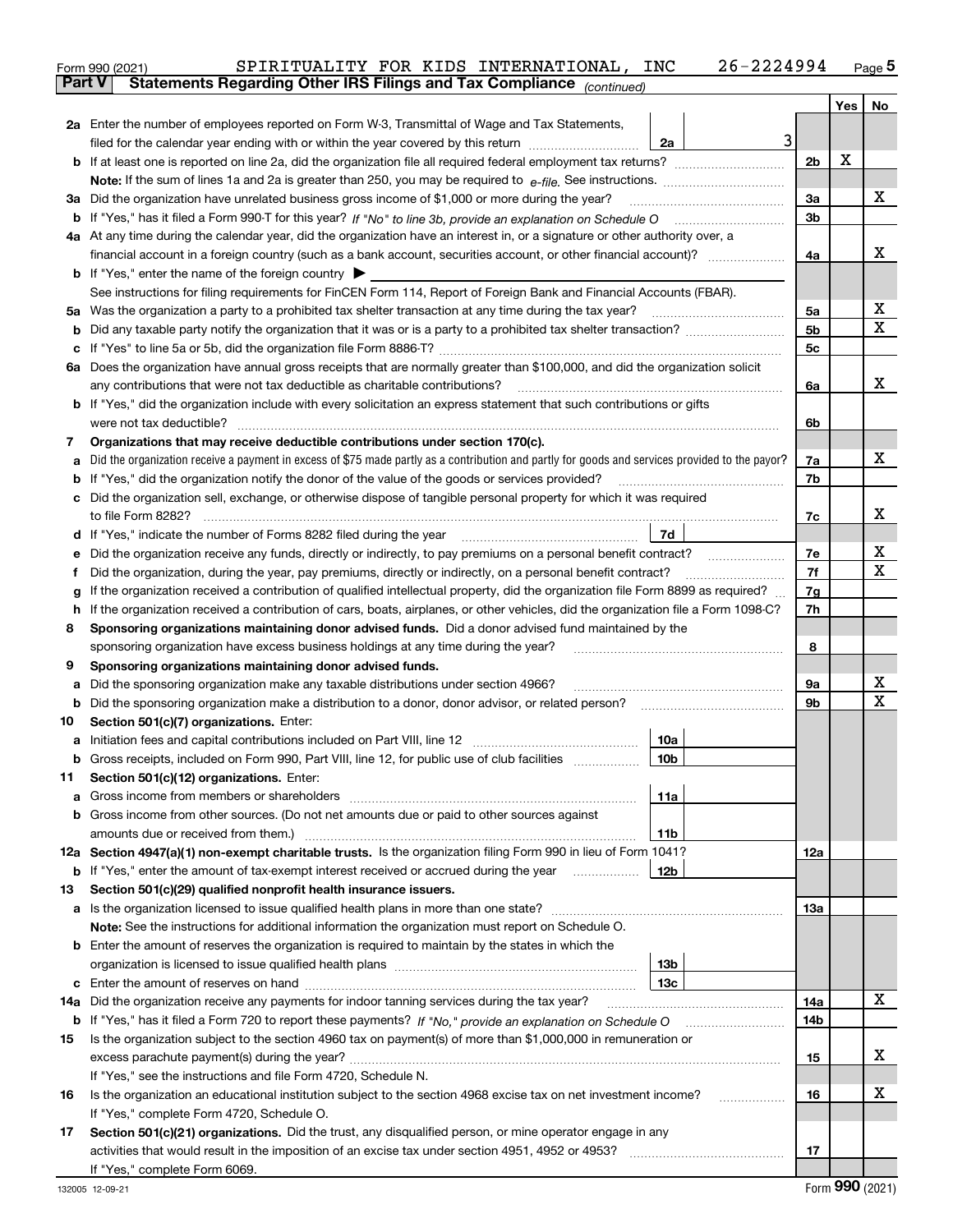| orm 990 (2021) |  |  |
|----------------|--|--|
|                |  |  |

### Form 990 (2021) SPIRITUALITY FOR KIDS INTERNATIONAL,INC 26-2224994 Page

*For each "Yes" response to lines 2 through 7b below, and for a "No" response* **6Part VI Governance, Management, and Disclosure.**  *to line 8a, 8b, or 10b below, describe the circumstances, processes, or changes on Schedule O. See instructions.*

|     | Check if Schedule O contains a response or note to any line in this Part VI                                                                                                                                                   |                 |             | $\overline{\mathbf{x}}$ |
|-----|-------------------------------------------------------------------------------------------------------------------------------------------------------------------------------------------------------------------------------|-----------------|-------------|-------------------------|
|     | <b>Section A. Governing Body and Management</b>                                                                                                                                                                               |                 |             |                         |
|     |                                                                                                                                                                                                                               |                 | Yes         | No                      |
|     | 1a<br><b>1a</b> Enter the number of voting members of the governing body at the end of the tax year<br>.                                                                                                                      | 5               |             |                         |
|     | If there are material differences in voting rights among members of the governing body, or if the governing                                                                                                                   |                 |             |                         |
|     | body delegated broad authority to an executive committee or similar committee, explain on Schedule O.                                                                                                                         |                 |             |                         |
| b   | Enter the number of voting members included on line 1a, above, who are independent<br>1b                                                                                                                                      | 4               |             |                         |
| 2   | Did any officer, director, trustee, or key employee have a family relationship or a business relationship with any other                                                                                                      |                 |             |                         |
|     | officer, director, trustee, or key employee?                                                                                                                                                                                  | $\mathbf{2}$    |             | х                       |
| 3   | Did the organization delegate control over management duties customarily performed by or under the direct supervision                                                                                                         |                 |             |                         |
|     | of officers, directors, trustees, or key employees to a management company or other person?                                                                                                                                   | 3               |             | x                       |
| 4   | Did the organization make any significant changes to its governing documents since the prior Form 990 was filed?                                                                                                              | 4               |             | $\mathbf X$             |
| 5   | Did the organization become aware during the year of a significant diversion of the organization's assets?                                                                                                                    | 5               |             | X                       |
| 6   | Did the organization have members or stockholders?                                                                                                                                                                            | 6               |             | $\mathbf X$             |
| 7a  | Did the organization have members, stockholders, or other persons who had the power to elect or appoint one or                                                                                                                |                 |             |                         |
|     | more members of the governing body?                                                                                                                                                                                           | 7a              |             | x                       |
|     | <b>b</b> Are any governance decisions of the organization reserved to (or subject to approval by) members, stockholders, or                                                                                                   |                 |             |                         |
|     | persons other than the governing body?                                                                                                                                                                                        | 7b              |             | x                       |
| 8   | Did the organization contemporaneously document the meetings held or written actions undertaken during the year by the following:                                                                                             |                 |             |                         |
| a   |                                                                                                                                                                                                                               | 8а              | х           |                         |
| b   |                                                                                                                                                                                                                               | 8b              |             | $\mathbf X$             |
| 9   | Is there any officer, director, trustee, or key employee listed in Part VII, Section A, who cannot be reached at the                                                                                                          |                 |             |                         |
|     |                                                                                                                                                                                                                               | 9               |             | x                       |
|     | Section B. Policies <sub>(This Section B requests information about policies not required by the Internal Revenue Code.)</sub>                                                                                                |                 |             |                         |
|     |                                                                                                                                                                                                                               |                 | Yes         | No                      |
|     |                                                                                                                                                                                                                               | 10a             |             | X                       |
|     | b If "Yes," did the organization have written policies and procedures governing the activities of such chapters, affiliates,                                                                                                  |                 |             |                         |
|     | and branches to ensure their operations are consistent with the organization's exempt purposes?                                                                                                                               | 10b             |             |                         |
|     | 11a Has the organization provided a complete copy of this Form 990 to all members of its governing body before filing the form?                                                                                               | 11a             |             | $\mathbf X$             |
| b   | Describe on Schedule O the process, if any, used by the organization to review this Form 990.                                                                                                                                 |                 |             |                         |
| 12a |                                                                                                                                                                                                                               | 12a             | X           |                         |
| b   |                                                                                                                                                                                                                               | 12 <sub>b</sub> | $\mathbf X$ |                         |
| c   | Did the organization regularly and consistently monitor and enforce compliance with the policy? If "Yes," describe                                                                                                            |                 |             |                         |
|     |                                                                                                                                                                                                                               | 12c             | х           |                         |
| 13  | Did the organization have a written whistleblower policy?                                                                                                                                                                     | 13              | X           |                         |
| 14  | Did the organization have a written document retention and destruction policy?                                                                                                                                                | 14              | X           |                         |
| 15  | Did the process for determining compensation of the following persons include a review and approval by independent                                                                                                            |                 |             |                         |
|     | persons, comparability data, and contemporaneous substantiation of the deliberation and decision?                                                                                                                             |                 |             |                         |
| a   | The organization's CEO, Executive Director, or top management official manufactured content content of the organization's CEO, executive Director, or top management official manufactured content of the original content of | 15a             |             | X                       |
|     | <b>b</b> Other officers or key employees of the organization                                                                                                                                                                  | 15b             |             | $\mathbf X$             |
|     | If "Yes" to line 15a or 15b, describe the process on Schedule O. See instructions.                                                                                                                                            |                 |             |                         |
|     | 16a Did the organization invest in, contribute assets to, or participate in a joint venture or similar arrangement with a                                                                                                     |                 |             |                         |
|     | taxable entity during the year?                                                                                                                                                                                               | 16a             |             | х                       |
|     | <b>b</b> If "Yes," did the organization follow a written policy or procedure requiring the organization to evaluate its participation                                                                                         |                 |             |                         |
|     | in joint venture arrangements under applicable federal tax law, and take steps to safeguard the organization's                                                                                                                |                 |             |                         |
|     | exempt status with respect to such arrangements?                                                                                                                                                                              | 16b             |             |                         |
|     | Section C. Disclosure                                                                                                                                                                                                         |                 |             |                         |
| 17  | List the states with which a copy of this Form 990 is required to be filed $\blacktriangleright$ CA                                                                                                                           |                 |             |                         |
| 18  | Section 6104 requires an organization to make its Forms 1023 (1024 or 1024-A, if applicable), 990, and 990-T (section 501(c)(3)s only) available                                                                              |                 |             |                         |
|     | for public inspection. Indicate how you made these available. Check all that apply.                                                                                                                                           |                 |             |                         |
|     | $X$ Own website<br>Another's website<br>Upon request<br>Other (explain on Schedule O)                                                                                                                                         |                 |             |                         |
| 19  | Describe on Schedule O whether (and if so, how) the organization made its governing documents, conflict of interest policy, and financial                                                                                     |                 |             |                         |
|     | statements available to the public during the tax year.                                                                                                                                                                       |                 |             |                         |
| 20  | State the name, address, and telephone number of the person who possesses the organization's books and records                                                                                                                |                 |             |                         |
|     | NORIE G. LACHICA - $310-464-0570$                                                                                                                                                                                             |                 |             |                         |
|     | 90067<br>1925 CENTURY PARK EAST, SUITE 1700, LOS ANGELES, CA                                                                                                                                                                  |                 |             |                         |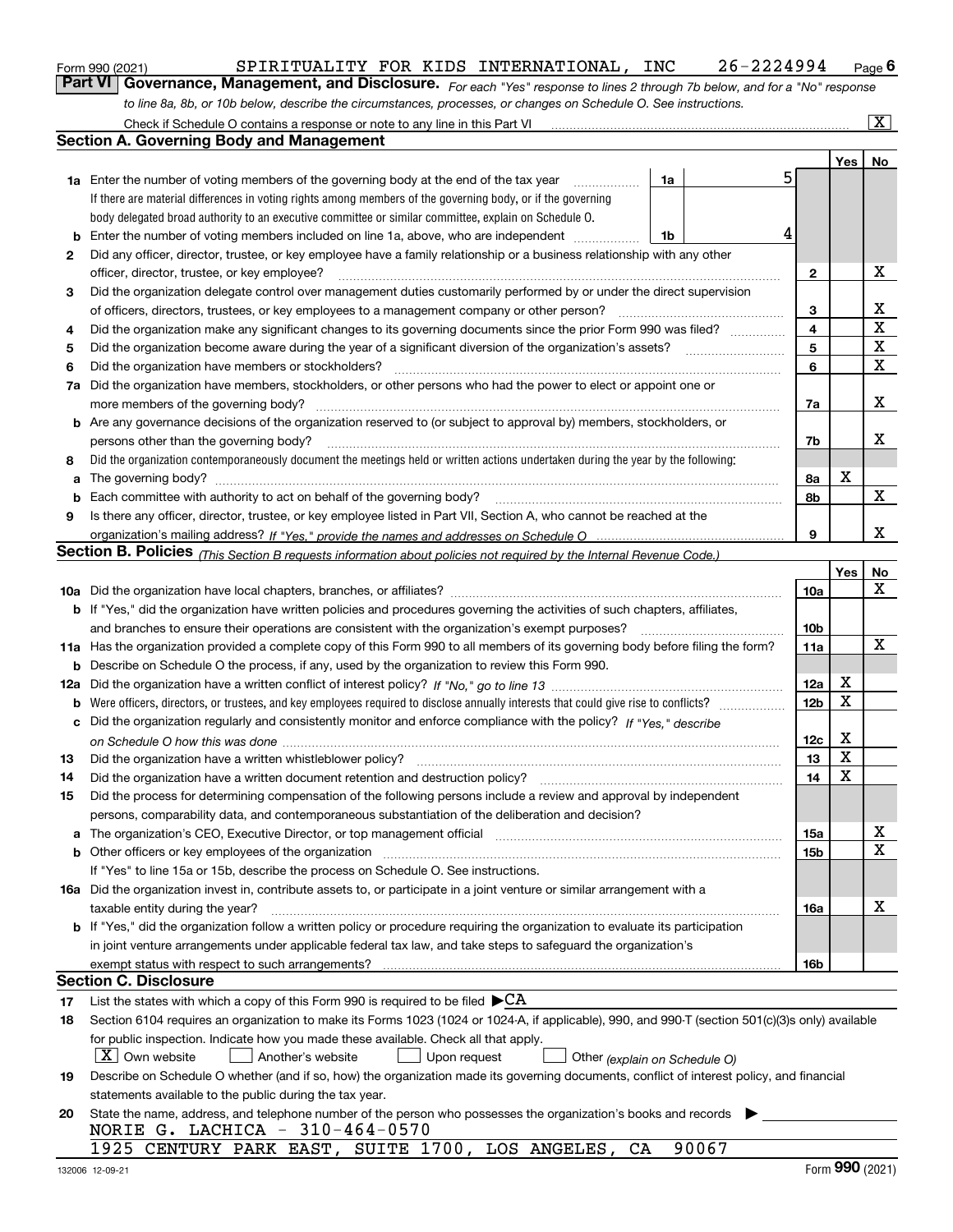| Form 990 (2021)                                                              |                                                                                            |  | SPIRITUALITY FOR KIDS INTERNATIONAL, | INC | 26-2224994 | Page / |  |
|------------------------------------------------------------------------------|--------------------------------------------------------------------------------------------|--|--------------------------------------|-----|------------|--------|--|
|                                                                              | Part VII Compensation of Officers, Directors, Trustees, Key Employees, Highest Compensated |  |                                      |     |            |        |  |
| <b>Employees, and Independent Contractors</b>                                |                                                                                            |  |                                      |     |            |        |  |
| Check if Schedule O contains a response or note to any line in this Part VII |                                                                                            |  |                                      |     |            |        |  |

**Section A. Officers, Directors, Trustees, Key Employees, and Highest Compensated Employees**

**1a**  Complete this table for all persons required to be listed. Report compensation for the calendar year ending with or within the organization's tax year. **•** List all of the organization's current officers, directors, trustees (whether individuals or organizations), regardless of amount of compensation.

Enter -0- in columns (D), (E), and (F) if no compensation was paid.

 $\bullet$  List all of the organization's  $\sf current$  key employees, if any. See the instructions for definition of "key employee."

**•** List the organization's five current highest compensated employees (other than an officer, director, trustee, or key employee) who received reportable compensation (box 5 of Form W-2, Form 1099-MISC, and/or box 1 of Form 1099-NEC) of more than \$100,000 from the organization and any related organizations.

**•** List all of the organization's former officers, key employees, and highest compensated employees who received more than \$100,000 of reportable compensation from the organization and any related organizations.

**former directors or trustees**  ¥ List all of the organization's that received, in the capacity as a former director or trustee of the organization, more than \$10,000 of reportable compensation from the organization and any related organizations.

See the instructions for the order in which to list the persons above.

Check this box if neither the organization nor any related organization compensated any current officer, director, or trustee.  $\mathcal{L}^{\text{max}}$ 

| (A)                        | (B)                                                                          | (C)                            |                                                                                                             |             |              |                                 |        | (D)                                                         | (E)                                                           | (F)                                                                               |
|----------------------------|------------------------------------------------------------------------------|--------------------------------|-------------------------------------------------------------------------------------------------------------|-------------|--------------|---------------------------------|--------|-------------------------------------------------------------|---------------------------------------------------------------|-----------------------------------------------------------------------------------|
| Name and title             | Average<br>hours per                                                         |                                | Position<br>(do not check more than one<br>box, unless person is both an<br>officer and a director/trustee) |             |              |                                 |        | Reportable<br>compensation                                  | Reportable<br>compensation                                    | Estimated<br>amount of                                                            |
|                            | week<br>(list any<br>hours for<br>related<br>organizations<br>below<br>line) | Individual trustee or director | Institutional trustee                                                                                       | Officer     | Key employee | Highest compensated<br>employee | Former | from<br>the<br>organization<br>(W-2/1099-MISC/<br>1099-NEC) | from related<br>organizations<br>(W-2/1099-MISC/<br>1099-NEC) | other<br>compensation<br>from the<br>organization<br>and related<br>organizations |
| (1) MICHAL BERG            | 35.00                                                                        |                                |                                                                                                             |             |              |                                 |        |                                                             |                                                               |                                                                                   |
| BOARD MEMBER/PRESIDENT/CEO |                                                                              | $\mathbf x$                    |                                                                                                             | $\mathbf X$ |              |                                 |        | 105,397.                                                    | 0.                                                            | 0.                                                                                |
| (2) HEATH GRANT            | 5.00                                                                         |                                |                                                                                                             |             |              |                                 |        |                                                             |                                                               |                                                                                   |
| BOARD MEMBER/SECRETARY/TRE |                                                                              | $\mathbf x$                    |                                                                                                             |             |              |                                 |        | $\mathbf 0$ .                                               | $0$ .                                                         | 0.                                                                                |
| (3) CRISTINA MALLEOS       | 2.00                                                                         |                                |                                                                                                             |             |              |                                 |        |                                                             |                                                               |                                                                                   |
| BOARD MEMBER/TREASURER     |                                                                              | $\mathbf x$                    |                                                                                                             |             |              |                                 |        | 0.                                                          | 0.                                                            | 0.                                                                                |
| (4) JACOBY PHILLIPS        | 2.00                                                                         |                                |                                                                                                             |             |              |                                 |        |                                                             |                                                               |                                                                                   |
| BOARD MEMBER               |                                                                              | $\mathbf X$                    |                                                                                                             |             |              |                                 |        | $\mathbf 0$ .                                               | $0$ .                                                         | 0.                                                                                |
| (5) ALAN COHEN             | 2.00                                                                         |                                |                                                                                                             |             |              |                                 |        |                                                             |                                                               |                                                                                   |
| BOARD MEMBER               |                                                                              | $\mathbf X$                    |                                                                                                             |             |              |                                 |        | 0.                                                          | 0.                                                            | 0.                                                                                |
|                            |                                                                              |                                |                                                                                                             |             |              |                                 |        |                                                             |                                                               |                                                                                   |
|                            |                                                                              |                                |                                                                                                             |             |              |                                 |        |                                                             |                                                               |                                                                                   |
|                            |                                                                              |                                |                                                                                                             |             |              |                                 |        |                                                             |                                                               |                                                                                   |
|                            |                                                                              |                                |                                                                                                             |             |              |                                 |        |                                                             |                                                               |                                                                                   |
|                            |                                                                              |                                |                                                                                                             |             |              |                                 |        |                                                             |                                                               |                                                                                   |
|                            |                                                                              |                                |                                                                                                             |             |              |                                 |        |                                                             |                                                               |                                                                                   |
|                            |                                                                              |                                |                                                                                                             |             |              |                                 |        |                                                             |                                                               |                                                                                   |
|                            |                                                                              |                                |                                                                                                             |             |              |                                 |        |                                                             |                                                               |                                                                                   |
|                            |                                                                              |                                |                                                                                                             |             |              |                                 |        |                                                             |                                                               |                                                                                   |
|                            |                                                                              |                                |                                                                                                             |             |              |                                 |        |                                                             |                                                               |                                                                                   |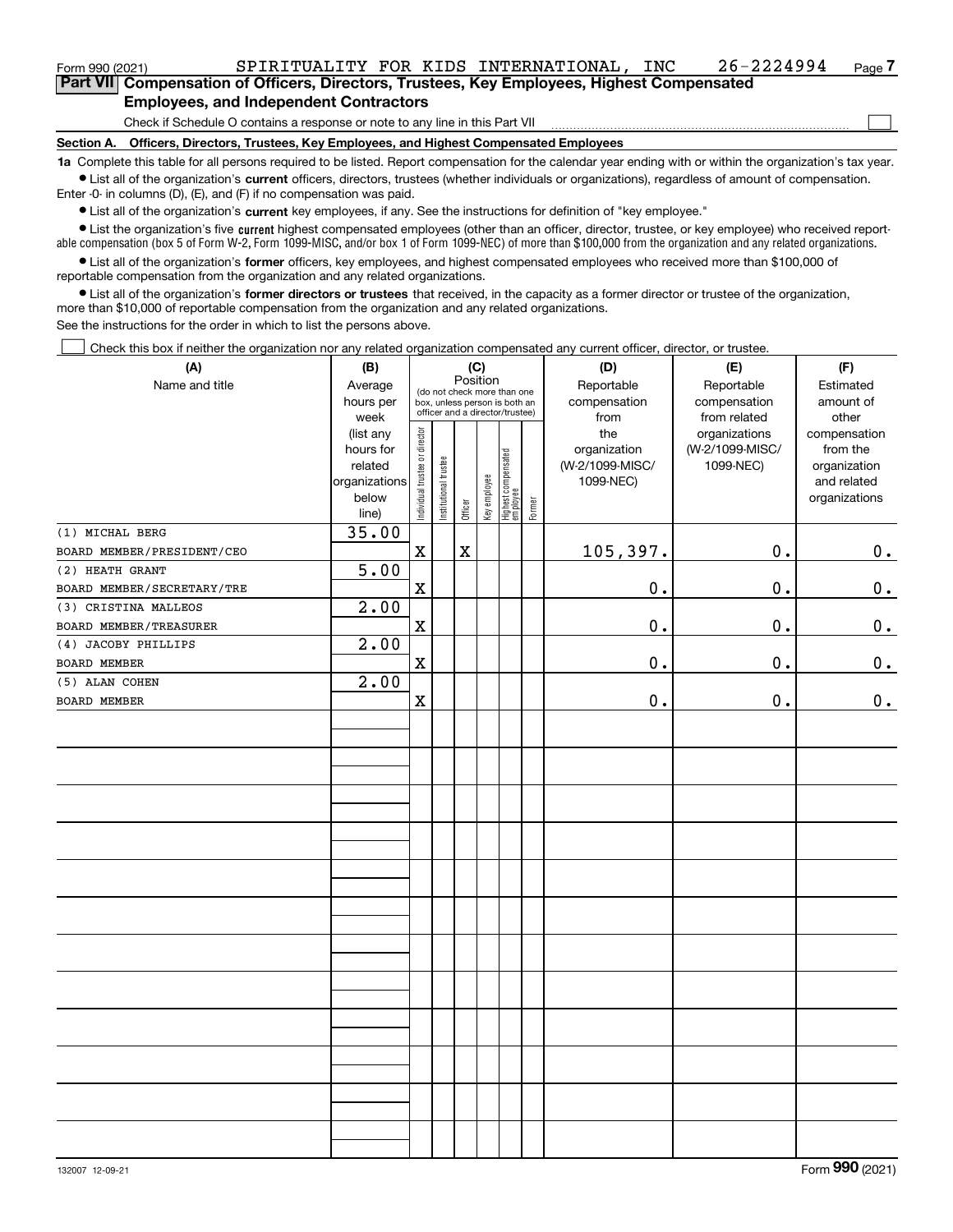|              | Form 990 (2021)                                                                                                                                                                          |                                                                      |                                |                       |                 |              |                                                                                                 |        | SPIRITUALITY FOR KIDS INTERNATIONAL, INC            | 26-2224994                                        |                     |                     |                                                                          | Page 8           |
|--------------|------------------------------------------------------------------------------------------------------------------------------------------------------------------------------------------|----------------------------------------------------------------------|--------------------------------|-----------------------|-----------------|--------------|-------------------------------------------------------------------------------------------------|--------|-----------------------------------------------------|---------------------------------------------------|---------------------|---------------------|--------------------------------------------------------------------------|------------------|
|              | <b>Part VII</b><br>Section A. Officers, Directors, Trustees, Key Employees, and Highest Compensated Employees (continued)                                                                |                                                                      |                                |                       |                 |              |                                                                                                 |        |                                                     |                                                   |                     |                     |                                                                          |                  |
|              | (A)<br>Name and title                                                                                                                                                                    | (B)<br>Average<br>hours per<br>week                                  |                                |                       | (C)<br>Position |              | (do not check more than one<br>box, unless person is both an<br>officer and a director/trustee) |        | (D)<br>Reportable<br>compensation<br>from           | (E)<br>Reportable<br>compensation<br>from related |                     |                     | (F)<br>Estimated<br>amount of<br>other                                   |                  |
|              |                                                                                                                                                                                          | (list any<br>hours for<br>related<br>organizations<br>below<br>line) | Individual trustee or director | Institutional trustee | Officer         | Key employee | Highest compensated<br>  employee                                                               | Former | the<br>organization<br>(W-2/1099-MISC/<br>1099-NEC) | organizations<br>(W-2/1099-MISC/<br>1099-NEC)     |                     |                     | compensation<br>from the<br>organization<br>and related<br>organizations |                  |
|              |                                                                                                                                                                                          |                                                                      |                                |                       |                 |              |                                                                                                 |        |                                                     |                                                   |                     |                     |                                                                          |                  |
|              |                                                                                                                                                                                          |                                                                      |                                |                       |                 |              |                                                                                                 |        |                                                     |                                                   |                     |                     |                                                                          |                  |
|              |                                                                                                                                                                                          |                                                                      |                                |                       |                 |              |                                                                                                 |        |                                                     |                                                   |                     |                     |                                                                          |                  |
|              |                                                                                                                                                                                          |                                                                      |                                |                       |                 |              |                                                                                                 |        |                                                     |                                                   |                     |                     |                                                                          |                  |
|              |                                                                                                                                                                                          |                                                                      |                                |                       |                 |              |                                                                                                 |        |                                                     |                                                   |                     |                     |                                                                          |                  |
|              |                                                                                                                                                                                          |                                                                      |                                |                       |                 |              |                                                                                                 |        |                                                     |                                                   |                     |                     |                                                                          |                  |
|              | 1b Subtotal<br>c Total from continuation sheets to Part VII, Section A                                                                                                                   |                                                                      |                                |                       |                 |              |                                                                                                 |        | 105, 397.<br>0.                                     |                                                   | Ο.<br>$\mathbf 0$ . |                     |                                                                          | О.<br>$0$ .      |
|              |                                                                                                                                                                                          |                                                                      |                                |                       |                 |              |                                                                                                 |        | 105, 397.                                           |                                                   | $\overline{0}$ .    |                     |                                                                          | $\overline{0}$ . |
| $\mathbf{2}$ | Total number of individuals (including but not limited to those listed above) who received more than \$100,000 of reportable<br>compensation from the organization $\blacktriangleright$ |                                                                      |                                |                       |                 |              |                                                                                                 |        |                                                     |                                                   |                     |                     |                                                                          | 1                |
|              |                                                                                                                                                                                          |                                                                      |                                |                       |                 |              |                                                                                                 |        |                                                     |                                                   |                     |                     | <b>Yes</b>                                                               | No               |
| з            | Did the organization list any former officer, director, trustee, key employee, or highest compensated employee on                                                                        |                                                                      |                                |                       |                 |              |                                                                                                 |        |                                                     |                                                   |                     |                     |                                                                          |                  |
|              |                                                                                                                                                                                          |                                                                      |                                |                       |                 |              |                                                                                                 |        |                                                     |                                                   |                     | 3                   |                                                                          | x                |
| 4            | For any individual listed on line 1a, is the sum of reportable compensation and other compensation from the organization                                                                 |                                                                      |                                |                       |                 |              |                                                                                                 |        |                                                     |                                                   |                     | 4                   |                                                                          | x                |
| 5            | Did any person listed on line 1a receive or accrue compensation from any unrelated organization or individual for services                                                               |                                                                      |                                |                       |                 |              |                                                                                                 |        |                                                     |                                                   |                     |                     |                                                                          |                  |
|              |                                                                                                                                                                                          |                                                                      |                                |                       |                 |              |                                                                                                 |        |                                                     |                                                   |                     | 5                   |                                                                          | x                |
| 1            | <b>Section B. Independent Contractors</b><br>Complete this table for your five highest compensated independent contractors that received more than \$100,000 of compensation from        |                                                                      |                                |                       |                 |              |                                                                                                 |        |                                                     |                                                   |                     |                     |                                                                          |                  |
|              | the organization. Report compensation for the calendar year ending with or within the organization's tax year.                                                                           |                                                                      |                                |                       |                 |              |                                                                                                 |        |                                                     |                                                   |                     |                     |                                                                          |                  |
|              | (A)<br>Name and business address                                                                                                                                                         |                                                                      |                                | <b>NONE</b>           |                 |              |                                                                                                 |        | (B)<br>Description of services                      |                                                   |                     | (C)<br>Compensation |                                                                          |                  |
|              |                                                                                                                                                                                          |                                                                      |                                |                       |                 |              |                                                                                                 |        |                                                     |                                                   |                     |                     |                                                                          |                  |
|              |                                                                                                                                                                                          |                                                                      |                                |                       |                 |              |                                                                                                 |        |                                                     |                                                   |                     |                     |                                                                          |                  |
|              |                                                                                                                                                                                          |                                                                      |                                |                       |                 |              |                                                                                                 |        |                                                     |                                                   |                     |                     |                                                                          |                  |
|              |                                                                                                                                                                                          |                                                                      |                                |                       |                 |              |                                                                                                 |        |                                                     |                                                   |                     |                     |                                                                          |                  |
| 2            | Total number of independent contractors (including but not limited to those listed above) who received more than<br>\$100,000 of compensation from the organization                      |                                                                      |                                |                       |                 | 0            |                                                                                                 |        |                                                     |                                                   |                     |                     |                                                                          |                  |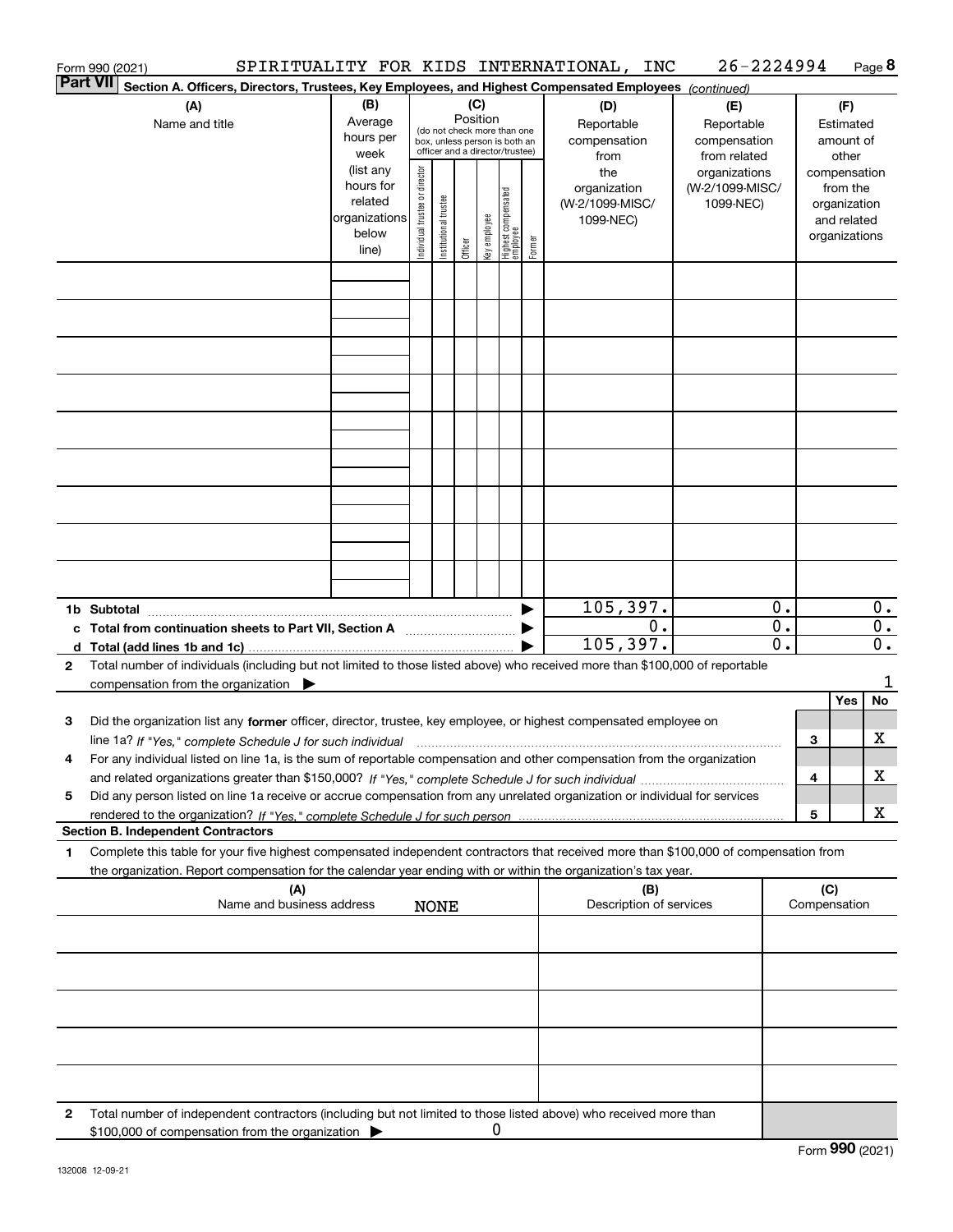|                                                           |    |    | Form 990 (2021)                                                               |                |                 |                      | SPIRITUALITY FOR KIDS INTERNATIONAL, | INC                                                                                         | 26-2224994                    | Page 9                                                          |
|-----------------------------------------------------------|----|----|-------------------------------------------------------------------------------|----------------|-----------------|----------------------|--------------------------------------|---------------------------------------------------------------------------------------------|-------------------------------|-----------------------------------------------------------------|
| <b>Part VIII</b>                                          |    |    | <b>Statement of Revenue</b>                                                   |                |                 |                      |                                      |                                                                                             |                               |                                                                 |
|                                                           |    |    | Check if Schedule O contains a response or note to any line in this Part VIII |                |                 |                      |                                      | $\begin{array}{c c c c c} \hline \text{ } & \text{(B)} & \text{ } & \text{(C)} \end{array}$ |                               |                                                                 |
|                                                           |    |    |                                                                               |                |                 |                      | (A)<br>Total revenue                 | Related or exempt<br>function revenue                                                       | Unrelated<br>business revenue | (D)<br>Revenue excluded<br>from tax under<br>sections 512 - 514 |
|                                                           |    |    | 1 a Federated campaigns                                                       |                | 1a              |                      |                                      |                                                                                             |                               |                                                                 |
| Contributions, Gifts, Grants<br>and Other Similar Amounts |    |    | <b>b</b> Membership dues                                                      |                | 1 <sub>b</sub>  |                      |                                      |                                                                                             |                               |                                                                 |
|                                                           |    |    | c Fundraising events                                                          |                | 1 <sub>c</sub>  |                      |                                      |                                                                                             |                               |                                                                 |
|                                                           |    |    | d Related organizations                                                       |                | 1 <sub>d</sub>  |                      |                                      |                                                                                             |                               |                                                                 |
|                                                           |    |    | e Government grants (contributions)                                           |                | 1e              |                      |                                      |                                                                                             |                               |                                                                 |
|                                                           |    |    | f All other contributions, gifts, grants, and                                 |                |                 |                      |                                      |                                                                                             |                               |                                                                 |
|                                                           |    |    | similar amounts not included above                                            |                | 1f              | 72,078.              |                                      |                                                                                             |                               |                                                                 |
|                                                           |    | g  | Noncash contributions included in lines 1a-1f                                 |                | $1g$ \$         |                      |                                      |                                                                                             |                               |                                                                 |
|                                                           |    |    |                                                                               |                |                 |                      | 72,078.                              |                                                                                             |                               |                                                                 |
|                                                           |    |    |                                                                               |                |                 | <b>Business Code</b> |                                      |                                                                                             |                               |                                                                 |
|                                                           |    | 2a | <u> 1989 - Johann Stein, mars an de Brazilia (b. 1989)</u>                    |                |                 |                      |                                      |                                                                                             |                               |                                                                 |
| Program Service<br>Revenue                                |    | b  | <u> 1989 - Johann Stein, mars an de Brasilia (b. 1989)</u>                    |                |                 |                      |                                      |                                                                                             |                               |                                                                 |
|                                                           |    | с  | <u> 1989 - Johann Barn, amerikansk politiker (</u>                            |                |                 |                      |                                      |                                                                                             |                               |                                                                 |
|                                                           |    | d  | <u> 1989 - Johann Stein, mars an de Brasilia (b. 1989)</u>                    |                |                 |                      |                                      |                                                                                             |                               |                                                                 |
|                                                           |    | е  |                                                                               |                |                 |                      |                                      |                                                                                             |                               |                                                                 |
|                                                           |    |    |                                                                               |                |                 |                      |                                      |                                                                                             |                               |                                                                 |
|                                                           |    | a  |                                                                               |                |                 |                      |                                      |                                                                                             |                               |                                                                 |
|                                                           | 3  |    | Investment income (including dividends, interest, and                         |                |                 |                      |                                      |                                                                                             |                               |                                                                 |
|                                                           |    |    |                                                                               |                |                 |                      | 30, 723.                             |                                                                                             |                               | 30, 723.                                                        |
|                                                           | 4  |    | Income from investment of tax-exempt bond proceeds                            |                |                 |                      |                                      |                                                                                             |                               |                                                                 |
|                                                           | 5  |    |                                                                               |                |                 |                      | 10,918.                              |                                                                                             |                               | 10,918.                                                         |
|                                                           |    |    |                                                                               |                | (i) Real        | (ii) Personal        |                                      |                                                                                             |                               |                                                                 |
|                                                           |    |    | 6 a Gross rents                                                               | l 6a           |                 |                      |                                      |                                                                                             |                               |                                                                 |
|                                                           |    |    | <b>b</b> Less: rental expenses                                                | 6 <sub>b</sub> |                 |                      |                                      |                                                                                             |                               |                                                                 |
|                                                           |    |    | c Rental income or (loss)                                                     | 6c             |                 |                      |                                      |                                                                                             |                               |                                                                 |
|                                                           |    |    | d Net rental income or (loss)                                                 |                |                 |                      |                                      |                                                                                             |                               |                                                                 |
|                                                           |    |    | 7 a Gross amount from sales of                                                |                | (i) Securities  | (ii) Other           |                                      |                                                                                             |                               |                                                                 |
|                                                           |    |    | assets other than inventory                                                   |                | $7a$ 275, 727.  |                      |                                      |                                                                                             |                               |                                                                 |
|                                                           |    |    | <b>b</b> Less: cost or other basis                                            |                |                 |                      |                                      |                                                                                             |                               |                                                                 |
|                                                           |    |    | and sales expenses                                                            |                | $7b$ 244,779.   |                      |                                      |                                                                                             |                               |                                                                 |
| evenue                                                    |    |    | c Gain or (loss)                                                              |                | $7c$ 30,948.    |                      |                                      |                                                                                             |                               |                                                                 |
| Œ                                                         |    |    |                                                                               |                |                 |                      | 30,948.                              |                                                                                             |                               | 30,948.                                                         |
| Other                                                     |    |    | 8 a Gross income from fundraising events (not                                 |                |                 |                      |                                      |                                                                                             |                               |                                                                 |
|                                                           |    |    | including \$<br><u>of</u> of                                                  |                |                 |                      |                                      |                                                                                             |                               |                                                                 |
|                                                           |    |    | contributions reported on line 1c). See                                       |                |                 |                      |                                      |                                                                                             |                               |                                                                 |
|                                                           |    |    |                                                                               |                | 8a              |                      |                                      |                                                                                             |                               |                                                                 |
|                                                           |    |    |                                                                               |                | 8b              |                      |                                      |                                                                                             |                               |                                                                 |
|                                                           |    |    | c Net income or (loss) from fundraising events                                |                |                 |                      |                                      |                                                                                             |                               |                                                                 |
|                                                           |    |    | 9 a Gross income from gaming activities. See                                  |                |                 |                      |                                      |                                                                                             |                               |                                                                 |
|                                                           |    |    |                                                                               |                | 9a              |                      |                                      |                                                                                             |                               |                                                                 |
|                                                           |    |    | <b>b</b> Less: direct expenses <b>manually</b>                                |                | 9 <sub>b</sub>  |                      |                                      |                                                                                             |                               |                                                                 |
|                                                           |    |    | c Net income or (loss) from gaming activities                                 |                |                 |                      |                                      |                                                                                             |                               |                                                                 |
|                                                           |    |    | 10 a Gross sales of inventory, less returns                                   |                |                 |                      |                                      |                                                                                             |                               |                                                                 |
|                                                           |    |    |                                                                               |                | 10a             |                      |                                      |                                                                                             |                               |                                                                 |
|                                                           |    |    |                                                                               |                | 10 <sub>b</sub> |                      |                                      |                                                                                             |                               |                                                                 |
|                                                           |    |    | c Net income or (loss) from sales of inventory                                |                |                 |                      |                                      |                                                                                             |                               |                                                                 |
|                                                           |    |    |                                                                               |                |                 | <b>Business Code</b> |                                      |                                                                                             |                               |                                                                 |
| Miscellaneous<br>Revenue                                  |    |    | 11 a OTHER REVENUE                                                            |                |                 | 900099               | 47,992.                              | 47,992.                                                                                     |                               |                                                                 |
|                                                           |    | b  |                                                                               |                |                 |                      |                                      |                                                                                             |                               |                                                                 |
|                                                           |    | с  |                                                                               |                |                 |                      |                                      |                                                                                             |                               |                                                                 |
|                                                           |    |    |                                                                               |                |                 |                      |                                      |                                                                                             |                               |                                                                 |
|                                                           |    |    |                                                                               |                |                 |                      | 47,992.                              |                                                                                             |                               |                                                                 |
|                                                           | 12 |    |                                                                               |                |                 |                      | 192,659.                             | 47,992.                                                                                     | $0$ .                         | 72,589.                                                         |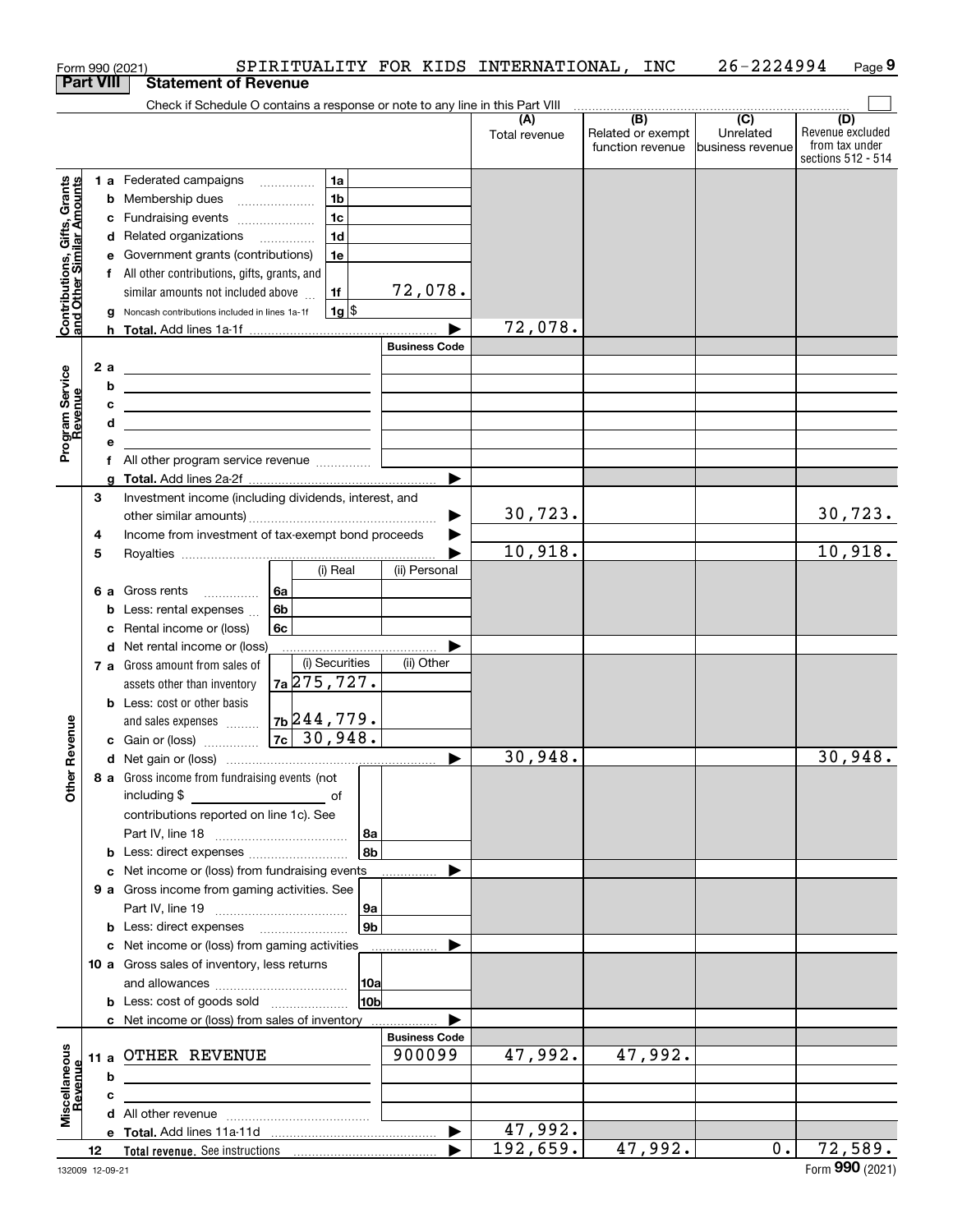|    | Do not include amounts reported on lines 6b,                                                               | (A)<br>Total expenses | $\overline{(B)}$<br>Program service | (C)<br>Management and | (D)<br>Fundraising   |
|----|------------------------------------------------------------------------------------------------------------|-----------------------|-------------------------------------|-----------------------|----------------------|
|    | 7b, 8b, 9b, and 10b of Part VIII.                                                                          |                       | expenses                            | general expenses      | expenses             |
| 1. | Grants and other assistance to domestic organizations                                                      |                       |                                     |                       |                      |
|    | and domestic governments. See Part IV, line 21                                                             |                       |                                     |                       |                      |
| 2  | Grants and other assistance to domestic                                                                    |                       |                                     |                       |                      |
|    | individuals. See Part IV, line 22<br>$\overline{\phantom{a}}$                                              |                       |                                     |                       |                      |
| 3  | Grants and other assistance to foreign                                                                     |                       |                                     |                       |                      |
|    | organizations, foreign governments, and foreign                                                            |                       |                                     |                       |                      |
|    | individuals. See Part IV, lines 15 and 16                                                                  |                       |                                     |                       |                      |
| 4  | Benefits paid to or for members                                                                            |                       |                                     |                       |                      |
| 5  | Compensation of current officers, directors,                                                               |                       |                                     |                       |                      |
|    |                                                                                                            |                       |                                     |                       |                      |
| 6  | Compensation not included above to disqualified                                                            |                       |                                     |                       |                      |
|    | persons (as defined under section 4958(f)(1)) and                                                          |                       |                                     |                       |                      |
|    | persons described in section $4958(c)(3)(B)$                                                               |                       |                                     |                       |                      |
| 7  | Other salaries and wages                                                                                   | 234,773.              | 187,819.                            | 23,477.               | 23, 477.             |
| 8  | Pension plan accruals and contributions (include                                                           |                       |                                     |                       |                      |
|    | section 401(k) and 403(b) employer contributions)                                                          |                       |                                     |                       |                      |
| 9  |                                                                                                            | 22,845.<br>16, 743.   | 18,276.<br>13,395.                  | 2,285.<br>1,674.      | 2,284.<br>1,674.     |
| 10 |                                                                                                            |                       |                                     |                       |                      |
| 11 | Fees for services (nonemployees):                                                                          |                       |                                     |                       |                      |
| a  |                                                                                                            | 795.                  | 150.                                | 645.                  |                      |
| b  |                                                                                                            | 12,822.               |                                     | 12,822.               |                      |
| c  |                                                                                                            |                       |                                     |                       |                      |
| d  |                                                                                                            |                       |                                     |                       |                      |
| е  | Professional fundraising services. See Part IV, line 17                                                    |                       |                                     |                       |                      |
| f  | Investment management fees<br>Other. (If line 11g amount exceeds 10% of line 25,                           |                       |                                     |                       |                      |
| g  | column (A), amount, list line 11g expenses on Sch O.)                                                      | 22,575.               |                                     |                       | <u>7,958.</u>        |
| 12 |                                                                                                            | 23,473.               | $\frac{14,617.}{19,481.}$           | 2,000.                | 1,992.               |
| 13 |                                                                                                            | 844.                  |                                     | 844.                  |                      |
| 14 |                                                                                                            | 9,544.                | 6,177.                              | 2,694.                | 673.                 |
| 15 |                                                                                                            |                       |                                     |                       |                      |
| 16 |                                                                                                            | 9,357.                | 7,484.                              | 936.                  | 937.                 |
| 17 | Travel                                                                                                     |                       |                                     |                       |                      |
| 18 | Payments of travel or entertainment expenses                                                               |                       |                                     |                       |                      |
|    | for any federal, state, or local public officials                                                          |                       |                                     |                       |                      |
| 19 | Conferences, conventions, and meetings                                                                     |                       |                                     |                       |                      |
| 20 | Interest                                                                                                   |                       |                                     |                       |                      |
| 21 |                                                                                                            |                       |                                     |                       |                      |
| 22 | Depreciation, depletion, and amortization                                                                  | 55, 515.              | 54,864.                             | 651.                  |                      |
| 23 | Insurance                                                                                                  | 8,872.                |                                     | 8,872.                |                      |
| 24 | Other expenses. Itemize expenses not covered                                                               |                       |                                     |                       |                      |
|    | above. (List miscellaneous expenses on line 24e. If<br>line 24e amount exceeds 10% of line 25, column (A), |                       |                                     |                       |                      |
|    | amount, list line 24e expenses on Schedule O.)                                                             |                       |                                     |                       |                      |
|    | <b>BANK FEES</b>                                                                                           | 5,422.                |                                     | 2,319.                | 3,103.               |
|    | PERMITS                                                                                                    | 2,236.                |                                     |                       | $\overline{2,236}$ . |
|    | OTHER EXPENSES                                                                                             | 1,465.                |                                     | 1,465.                |                      |
| d  | DUES & SUBSCRIPTIONS                                                                                       | 735.                  | 735.                                |                       |                      |
|    | e All other expenses                                                                                       | 142.                  |                                     | 142.                  |                      |
| 25 | Total functional expenses. Add lines 1 through 24e                                                         | 428,158.              | 322,998.                            | 60,826.               | 44,334.              |
| 26 | Joint costs. Complete this line only if the organization                                                   |                       |                                     |                       |                      |
|    | reported in column (B) joint costs from a combined                                                         |                       |                                     |                       |                      |
|    | educational campaign and fundraising solicitation.                                                         |                       |                                     |                       |                      |

### Form 990 (2021) SPIRITUALITY FOR KIDS INTERNATIONAL, INC 26-2224994 Page **10 Part IX Statement of Functional Expenses**

*Section 501(c)(3) and 501(c)(4) organizations must complete all columns. All other organizations must complete column (A).*

Check if Schedule O contains a response or note to any line in this Part IX

132010 12-09-21  $Check here$ 

Check here  $\bullet$  if following SOP 98-2 (ASC 958-720)

 $\mathcal{L}^{\text{max}}$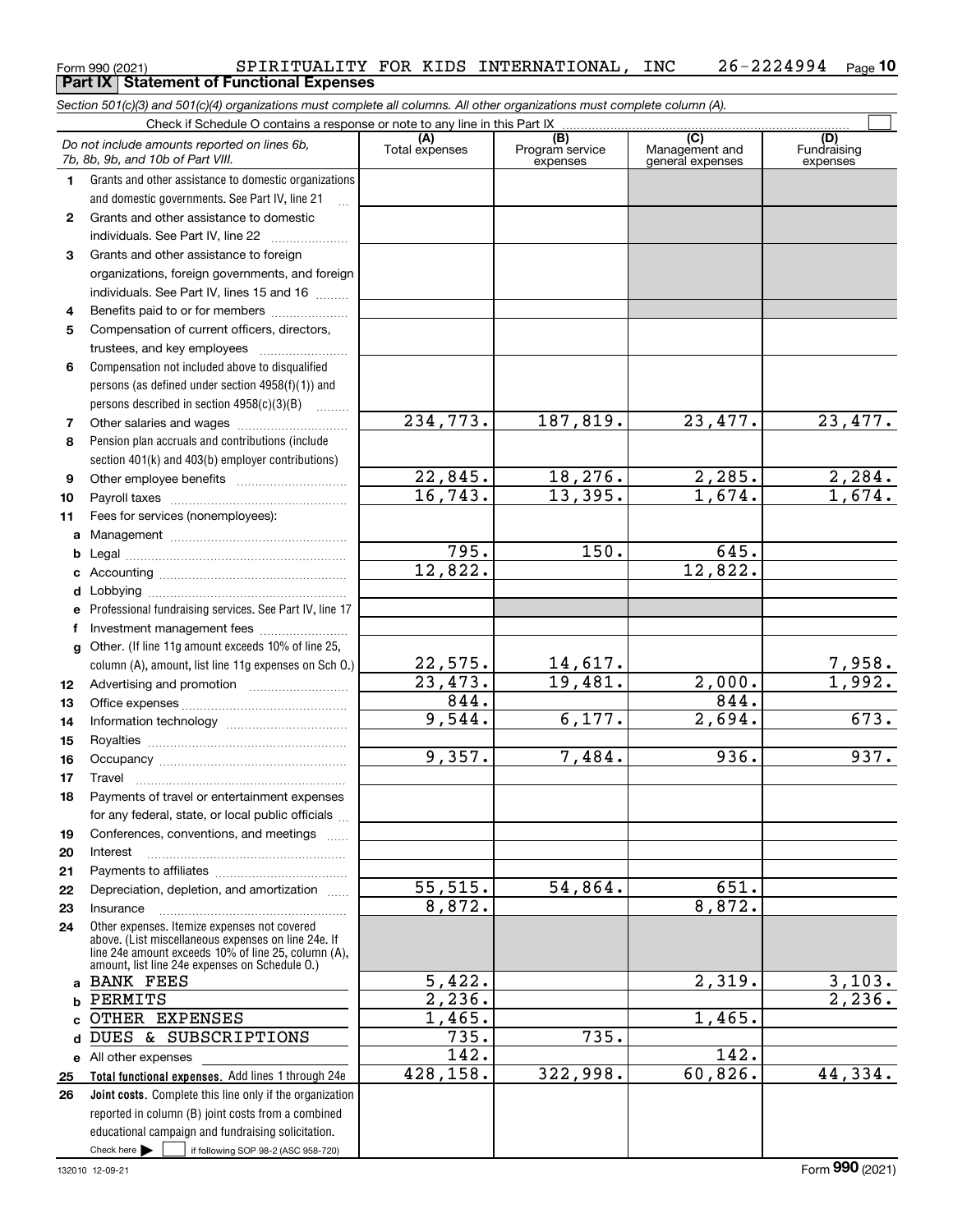**25**

**26**

**2728**

**Net Assets or Fund Balances**

Net Assets or Fund Balances

|             |              | SPIRITUALITY FOR KIDS INTERNATIONAL, INC                                                                                                                                                                                       |              |               |                          |                 | $26 - 2224994$ Page 11   |
|-------------|--------------|--------------------------------------------------------------------------------------------------------------------------------------------------------------------------------------------------------------------------------|--------------|---------------|--------------------------|-----------------|--------------------------|
|             | Part X       | Form 990 (2021)<br><b>Balance Sheet</b>                                                                                                                                                                                        |              |               |                          |                 |                          |
|             |              | Check if Schedule O contains a response or note to any line in this Part X                                                                                                                                                     |              |               |                          |                 |                          |
|             |              |                                                                                                                                                                                                                                |              |               | (A)<br>Beginning of year |                 | (B)<br>End of year       |
|             | 1.           |                                                                                                                                                                                                                                |              |               | 1,673.                   | 1               | 542.                     |
|             | $\mathbf{2}$ |                                                                                                                                                                                                                                |              |               | 114, 725.                | $\mathbf{2}$    | 62,820.                  |
|             | 3            |                                                                                                                                                                                                                                |              |               |                          | 3               |                          |
|             | 4            |                                                                                                                                                                                                                                |              |               | 1,698.                   | 4               | 7,199.                   |
|             | 5            | Loans and other receivables from any current or former officer, director,                                                                                                                                                      |              |               |                          |                 |                          |
|             |              | trustee, key employee, creator or founder, substantial contributor, or 35%                                                                                                                                                     |              |               |                          |                 |                          |
|             |              | controlled entity or family member of any of these persons                                                                                                                                                                     |              |               |                          | 5               |                          |
|             | 6            | Loans and other receivables from other disqualified persons (as defined                                                                                                                                                        |              |               |                          |                 |                          |
|             |              | under section $4958(f)(1)$ , and persons described in section $4958(c)(3)(B)$                                                                                                                                                  | <b>Salar</b> |               | 6                        |                 |                          |
|             | 7            |                                                                                                                                                                                                                                |              |               | $\overline{7}$           |                 |                          |
| Assets      | 8            |                                                                                                                                                                                                                                |              |               | 8                        |                 |                          |
|             | 9            | Prepaid expenses and deferred charges [11] [11] prepaid expenses and deferred charges [11] [11] present and the Prepaid expenses and deferred charges [11] and the Prepaid experiment of Prepaid experiment and the Prepaid ex |              |               | 6,678.                   | 9               | 5,161.                   |
|             |              | <b>10a</b> Land, buildings, and equipment: cost or other                                                                                                                                                                       |              |               |                          |                 |                          |
|             |              | basis. Complete Part VI of Schedule D  10a                                                                                                                                                                                     |              | <u>6,145.</u> |                          |                 |                          |
|             |              | <u>  10b</u> 10m<br><b>b</b> Less: accumulated depreciation                                                                                                                                                                    |              | 6,114.        | 682.                     | 10 <sub>c</sub> | 31.                      |
|             | 11           |                                                                                                                                                                                                                                |              |               | 1,843,037.               | 11              | 1,885,734.               |
|             | 12           |                                                                                                                                                                                                                                |              |               |                          | 12              |                          |
|             | 13           |                                                                                                                                                                                                                                |              |               |                          | 13              |                          |
|             | 14           |                                                                                                                                                                                                                                |              |               | 226, 309.                | 14              | 182, 160.                |
|             | 15           |                                                                                                                                                                                                                                |              |               |                          | 15              |                          |
|             | 16           |                                                                                                                                                                                                                                |              |               | 2,194,802.<br>157, 108.  | 16              | 2, 143, 647.<br>123,600. |
|             | 17<br>18     |                                                                                                                                                                                                                                |              |               |                          | 17<br>18        |                          |
|             | 19           |                                                                                                                                                                                                                                |              |               |                          | 19              |                          |
|             | 20           |                                                                                                                                                                                                                                |              |               |                          | 20              |                          |
|             | 21           | Escrow or custodial account liability. Complete Part IV of Schedule D                                                                                                                                                          |              |               |                          | 21              |                          |
|             | 22           | Loans and other payables to any current or former officer, director,                                                                                                                                                           |              |               |                          |                 |                          |
| Liabilities |              | trustee, key employee, creator or founder, substantial contributor, or 35%                                                                                                                                                     |              |               |                          |                 |                          |
|             |              | controlled entity or family member of any of these persons                                                                                                                                                                     |              |               |                          | 22              |                          |
|             | 23           | Secured mortgages and notes payable to unrelated third parties                                                                                                                                                                 |              |               |                          | 23              |                          |
|             | 24           |                                                                                                                                                                                                                                |              |               |                          | 24              |                          |
|             |              |                                                                                                                                                                                                                                |              |               |                          |                 |                          |

**Total liabilities.**  Add lines 17 through 25

Net assets without donor restrictions ~~~~~~~~~~~~~~~~~~~~ Net assets with donor restrictions ~~~~~~~~~~~~~~~~~~~~~~

Capital stock or trust principal, or current funds ~~~~~~~~~~~~~~~ Paid-in or capital surplus, or land, building, or equipment fund www.commun.com Retained earnings, endowment, accumulated income, or other funds we have all the Total net assets or fund balances ~~~~~~~~~~~~~~~~~~~~~~

**Organizations that do not follow FASB ASC 958, check here** |

**Organizations that follow FASB ASC 958, check here** | X

Other liabilities (including federal income tax, payables to related third parties, and other liabilities not included on lines 17-24). Complete Part X of Schedule D ~~~~~~~~~~~~~~~~~~~~~~~~~~~~~~~

**and complete lines 27, 28, 32, and 33.**

**and complete lines 29 through 33.**

Total liabilities and net assets/fund balances

1,673. 542.

**2526**

 $157, 108. |26| 123, 600.$ 

**2728**

 $2,037,694.$   $27$   $2,020,047.$ 

 $2,037,694.$   $32$   $2,020,047.$  $2,194,802.$  33  $2,143,647.$ 

Form (2021) **990**

| Form 990 (2021) |  |  |
|-----------------|--|--|
|-----------------|--|--|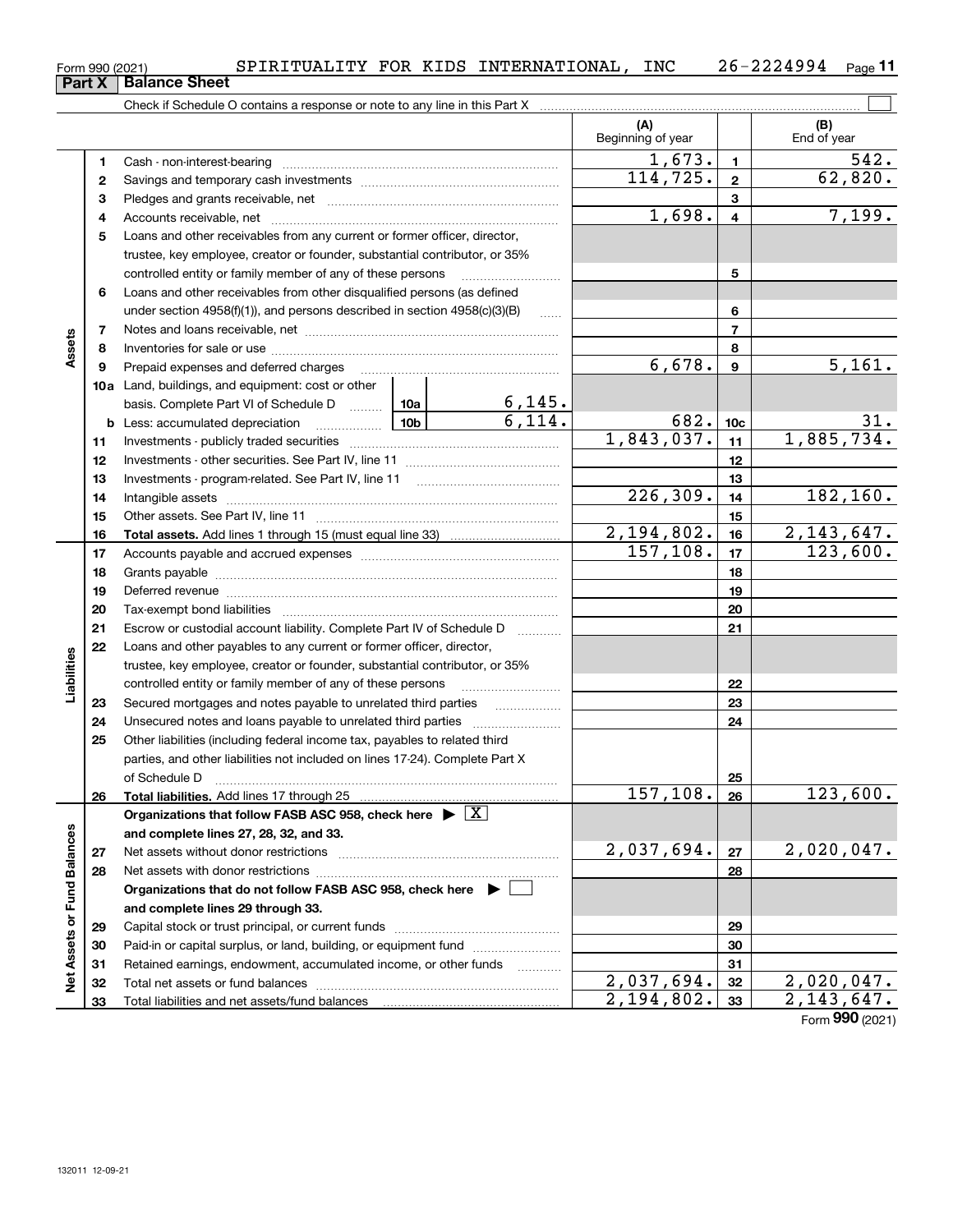|    | SPIRITUALITY FOR KIDS INTERNATIONAL, INC<br>Form 990 (2021)                                                                     |                         | $26 - 2224994$ Page 12 |           |                       |
|----|---------------------------------------------------------------------------------------------------------------------------------|-------------------------|------------------------|-----------|-----------------------|
|    | <b>Reconciliation of Net Assets</b><br>Part XI                                                                                  |                         |                        |           |                       |
|    |                                                                                                                                 |                         |                        |           | $\vert$ X $\vert$     |
|    |                                                                                                                                 |                         |                        |           |                       |
| 1  | Total revenue (must equal Part VIII, column (A), line 12)                                                                       | $\mathbf{1}$            |                        | 192,659.  |                       |
| 2  | Total expenses (must equal Part IX, column (A), line 25)                                                                        | $\overline{2}$          |                        | 428, 158. |                       |
| З  | Revenue less expenses. Subtract line 2 from line 1                                                                              | 3                       | $-235, 499.$           |           |                       |
| 4  |                                                                                                                                 | $\overline{\mathbf{4}}$ | 2,037,694.             |           |                       |
| 5  | Net unrealized gains (losses) on investments                                                                                    | 5                       |                        |           | 174,934.              |
| 6  |                                                                                                                                 | 6                       |                        |           |                       |
| 7  |                                                                                                                                 | $\overline{7}$          |                        |           |                       |
| 8  | Prior period adjustments                                                                                                        | 8                       |                        |           |                       |
| 9  | Other changes in net assets or fund balances (explain on Schedule O)                                                            | $\mathbf{9}$            |                        |           | 42,918.               |
| 10 | Net assets or fund balances at end of year. Combine lines 3 through 9 (must equal Part X, line 32,                              |                         |                        |           |                       |
|    |                                                                                                                                 | 10                      | 2,020,047.             |           |                       |
|    | Part XII Financial Statements and Reporting                                                                                     |                         |                        |           |                       |
|    |                                                                                                                                 |                         |                        |           | $\overline{\text{X}}$ |
|    |                                                                                                                                 |                         |                        | Yes       | No                    |
| 1. | $ X $ Accrual<br>  Cash<br>Other<br>Accounting method used to prepare the Form 990:                                             |                         |                        |           |                       |
|    | If the organization changed its method of accounting from a prior year or checked "Other," explain on Schedule O.               |                         |                        |           |                       |
|    | 2a Were the organization's financial statements compiled or reviewed by an independent accountant?                              |                         | 2a                     |           | х                     |
|    | If "Yes," check a box below to indicate whether the financial statements for the year were compiled or reviewed on a            |                         |                        |           |                       |
|    | separate basis, consolidated basis, or both:                                                                                    |                         |                        |           |                       |
|    | Separate basis<br><b>Consolidated basis</b><br>Both consolidated and separate basis                                             |                         |                        |           |                       |
|    | <b>b</b> Were the organization's financial statements audited by an independent accountant?                                     |                         | 2 <sub>b</sub>         | Χ         |                       |
|    | If "Yes," check a box below to indicate whether the financial statements for the year were audited on a separate basis,         |                         |                        |           |                       |
|    | consolidated basis, or both:                                                                                                    |                         |                        |           |                       |
|    | $X$ Separate basis<br><b>Consolidated basis</b><br>Both consolidated and separate basis                                         |                         |                        |           |                       |
|    | c If "Yes" to line 2a or 2b, does the organization have a committee that assumes responsibility for oversight of the audit,     |                         |                        |           |                       |
|    |                                                                                                                                 |                         | 2c                     |           | x                     |
|    | If the organization changed either its oversight process or selection process during the tax year, explain on Schedule O.       |                         |                        |           |                       |
|    | 3a As a result of a federal award, was the organization required to undergo an audit or audits as set forth in the Single Audit |                         |                        |           |                       |
|    |                                                                                                                                 |                         | За                     |           | x                     |
|    | b If "Yes," did the organization undergo the required audit or audits? If the organization did not undergo the required audit   |                         |                        |           |                       |
|    |                                                                                                                                 |                         | 3b                     |           |                       |

Form (2021) **990**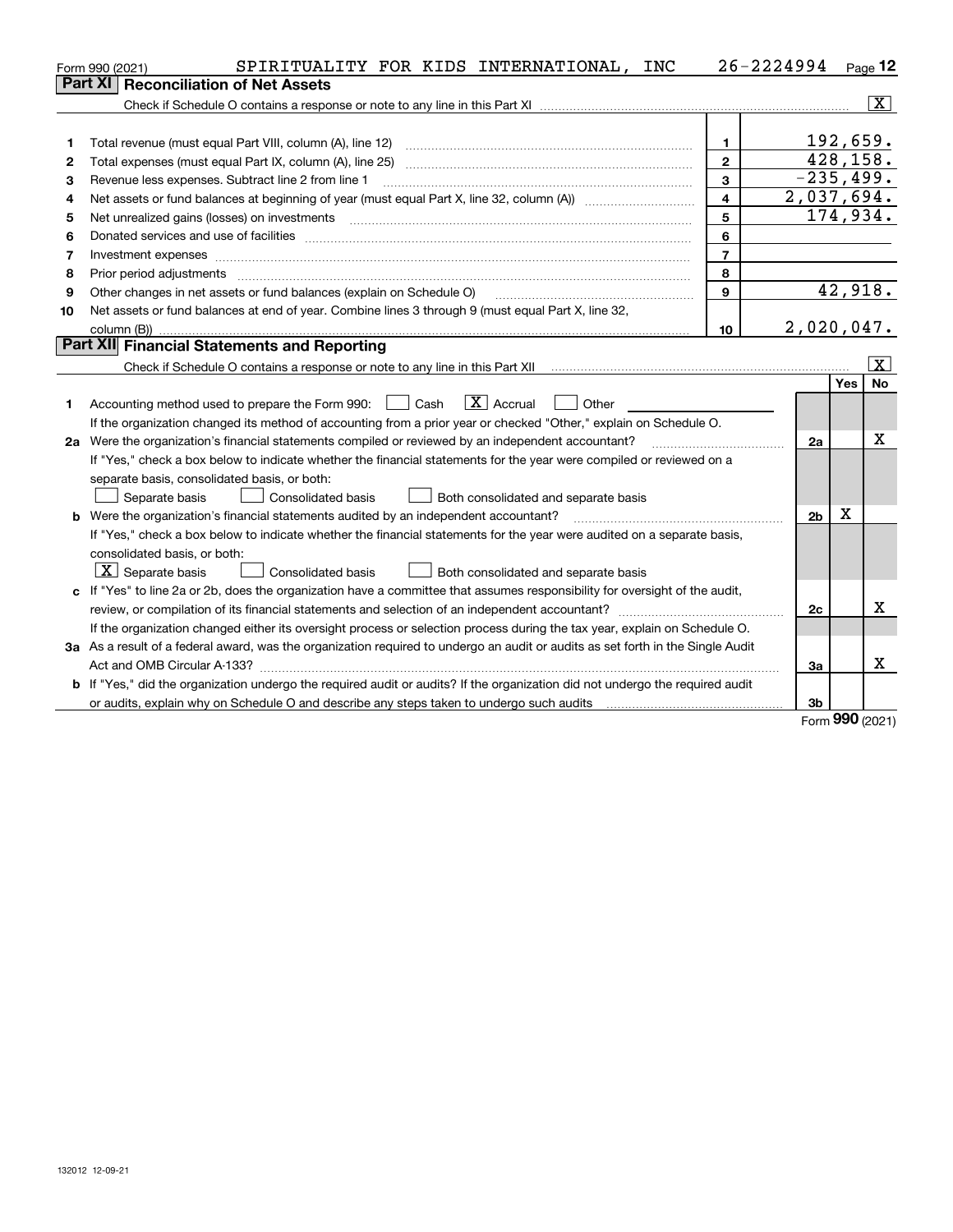| <b>SCHEDULE A</b><br>(Form 990)<br>Department of the Treasury<br>Internal Revenue Service |                                                                                                                                                                                                                                                                                                                                                                                                                                                                                                                                                       | <b>Public Charity Status and Public Support</b><br>Complete if the organization is a section 501(c)(3) organization or a section<br>4947(a)(1) nonexempt charitable trust.<br>Attach to Form 990 or Form 990-EZ.<br>Go to www.irs.gov/Form990 for instructions and the latest information. |                                    |    |                            |  |                                       |  |  |  |
|-------------------------------------------------------------------------------------------|-------------------------------------------------------------------------------------------------------------------------------------------------------------------------------------------------------------------------------------------------------------------------------------------------------------------------------------------------------------------------------------------------------------------------------------------------------------------------------------------------------------------------------------------------------|--------------------------------------------------------------------------------------------------------------------------------------------------------------------------------------------------------------------------------------------------------------------------------------------|------------------------------------|----|----------------------------|--|---------------------------------------|--|--|--|
| Name of the organization                                                                  |                                                                                                                                                                                                                                                                                                                                                                                                                                                                                                                                                       |                                                                                                                                                                                                                                                                                            |                                    |    |                            |  | <b>Employer identification number</b> |  |  |  |
|                                                                                           |                                                                                                                                                                                                                                                                                                                                                                                                                                                                                                                                                       | SPIRITUALITY FOR KIDS INTERNATIONAL,                                                                                                                                                                                                                                                       |                                    |    | INC                        |  | 26-2224994                            |  |  |  |
| Part I                                                                                    | Reason for Public Charity Status. (All organizations must complete this part.) See instructions.                                                                                                                                                                                                                                                                                                                                                                                                                                                      |                                                                                                                                                                                                                                                                                            |                                    |    |                            |  |                                       |  |  |  |
| 1<br>$\mathbf{2}$<br>з<br>4<br>city, and state:                                           | The organization is not a private foundation because it is: (For lines 1 through 12, check only one box.)<br>A church, convention of churches, or association of churches described in section 170(b)(1)(A)(i).<br>A school described in section 170(b)(1)(A)(ii). (Attach Schedule E (Form 990).)<br>A hospital or a cooperative hospital service organization described in section 170(b)(1)(A)(iii).<br>A medical research organization operated in conjunction with a hospital described in section 170(b)(1)(A)(iii). Enter the hospital's name, |                                                                                                                                                                                                                                                                                            |                                    |    |                            |  |                                       |  |  |  |
| 5                                                                                         | An organization operated for the benefit of a college or university owned or operated by a governmental unit described in                                                                                                                                                                                                                                                                                                                                                                                                                             |                                                                                                                                                                                                                                                                                            |                                    |    |                            |  |                                       |  |  |  |
|                                                                                           | section 170(b)(1)(A)(iv). (Complete Part II.)                                                                                                                                                                                                                                                                                                                                                                                                                                                                                                         |                                                                                                                                                                                                                                                                                            |                                    |    |                            |  |                                       |  |  |  |
| 6                                                                                         | A federal, state, or local government or governmental unit described in section 170(b)(1)(A)(v).                                                                                                                                                                                                                                                                                                                                                                                                                                                      |                                                                                                                                                                                                                                                                                            |                                    |    |                            |  |                                       |  |  |  |
| $\lfloor x \rfloor$<br>$\overline{7}$                                                     | An organization that normally receives a substantial part of its support from a governmental unit or from the general public described in                                                                                                                                                                                                                                                                                                                                                                                                             |                                                                                                                                                                                                                                                                                            |                                    |    |                            |  |                                       |  |  |  |
|                                                                                           | section 170(b)(1)(A)(vi). (Complete Part II.)                                                                                                                                                                                                                                                                                                                                                                                                                                                                                                         |                                                                                                                                                                                                                                                                                            |                                    |    |                            |  |                                       |  |  |  |
| 8<br>9                                                                                    | A community trust described in section 170(b)(1)(A)(vi). (Complete Part II.)<br>An agricultural research organization described in section 170(b)(1)(A)(ix) operated in conjunction with a land-grant college                                                                                                                                                                                                                                                                                                                                         |                                                                                                                                                                                                                                                                                            |                                    |    |                            |  |                                       |  |  |  |
|                                                                                           | or university or a non-land-grant college of agriculture (see instructions). Enter the name, city, and state of the college or                                                                                                                                                                                                                                                                                                                                                                                                                        |                                                                                                                                                                                                                                                                                            |                                    |    |                            |  |                                       |  |  |  |
| university:                                                                               |                                                                                                                                                                                                                                                                                                                                                                                                                                                                                                                                                       |                                                                                                                                                                                                                                                                                            |                                    |    |                            |  |                                       |  |  |  |
| 10                                                                                        | An organization that normally receives (1) more than 33 1/3% of its support from contributions, membership fees, and gross receipts from<br>activities related to its exempt functions, subject to certain exceptions; and (2) no more than 33 1/3% of its support from gross investment<br>income and unrelated business taxable income (less section 511 tax) from businesses acquired by the organization after June 30, 1975.<br>See section 509(a)(2). (Complete Part III.)                                                                      |                                                                                                                                                                                                                                                                                            |                                    |    |                            |  |                                       |  |  |  |
| 11                                                                                        | An organization organized and operated exclusively to test for public safety. See section 509(a)(4).                                                                                                                                                                                                                                                                                                                                                                                                                                                  |                                                                                                                                                                                                                                                                                            |                                    |    |                            |  |                                       |  |  |  |
| 12                                                                                        | An organization organized and operated exclusively for the benefit of, to perform the functions of, or to carry out the purposes of one or                                                                                                                                                                                                                                                                                                                                                                                                            |                                                                                                                                                                                                                                                                                            |                                    |    |                            |  |                                       |  |  |  |
|                                                                                           | more publicly supported organizations described in section 509(a)(1) or section 509(a)(2). See section 509(a)(3). Check the box on                                                                                                                                                                                                                                                                                                                                                                                                                    |                                                                                                                                                                                                                                                                                            |                                    |    |                            |  |                                       |  |  |  |
|                                                                                           | lines 12a through 12d that describes the type of supporting organization and complete lines 12e, 12f, and 12g.                                                                                                                                                                                                                                                                                                                                                                                                                                        |                                                                                                                                                                                                                                                                                            |                                    |    |                            |  |                                       |  |  |  |
| a                                                                                         | Type I. A supporting organization operated, supervised, or controlled by its supported organization(s), typically by giving<br>the supported organization(s) the power to regularly appoint or elect a majority of the directors or trustees of the supporting                                                                                                                                                                                                                                                                                        |                                                                                                                                                                                                                                                                                            |                                    |    |                            |  |                                       |  |  |  |
|                                                                                           | organization. You must complete Part IV, Sections A and B.                                                                                                                                                                                                                                                                                                                                                                                                                                                                                            |                                                                                                                                                                                                                                                                                            |                                    |    |                            |  |                                       |  |  |  |
| b                                                                                         | Type II. A supporting organization supervised or controlled in connection with its supported organization(s), by having                                                                                                                                                                                                                                                                                                                                                                                                                               |                                                                                                                                                                                                                                                                                            |                                    |    |                            |  |                                       |  |  |  |
|                                                                                           | control or management of the supporting organization vested in the same persons that control or manage the supported                                                                                                                                                                                                                                                                                                                                                                                                                                  |                                                                                                                                                                                                                                                                                            |                                    |    |                            |  |                                       |  |  |  |
|                                                                                           | organization(s). You must complete Part IV, Sections A and C.                                                                                                                                                                                                                                                                                                                                                                                                                                                                                         |                                                                                                                                                                                                                                                                                            |                                    |    |                            |  |                                       |  |  |  |
| с                                                                                         | Type III functionally integrated. A supporting organization operated in connection with, and functionally integrated with,                                                                                                                                                                                                                                                                                                                                                                                                                            |                                                                                                                                                                                                                                                                                            |                                    |    |                            |  |                                       |  |  |  |
|                                                                                           | its supported organization(s) (see instructions). You must complete Part IV, Sections A, D, and E.                                                                                                                                                                                                                                                                                                                                                                                                                                                    |                                                                                                                                                                                                                                                                                            |                                    |    |                            |  |                                       |  |  |  |
| d                                                                                         | Type III non-functionally integrated. A supporting organization operated in connection with its supported organization(s)                                                                                                                                                                                                                                                                                                                                                                                                                             |                                                                                                                                                                                                                                                                                            |                                    |    |                            |  |                                       |  |  |  |
|                                                                                           | that is not functionally integrated. The organization generally must satisfy a distribution requirement and an attentiveness                                                                                                                                                                                                                                                                                                                                                                                                                          |                                                                                                                                                                                                                                                                                            |                                    |    |                            |  |                                       |  |  |  |
|                                                                                           | requirement (see instructions). You must complete Part IV, Sections A and D, and Part V.                                                                                                                                                                                                                                                                                                                                                                                                                                                              |                                                                                                                                                                                                                                                                                            |                                    |    |                            |  |                                       |  |  |  |
| е                                                                                         | Check this box if the organization received a written determination from the IRS that it is a Type I, Type II, Type III                                                                                                                                                                                                                                                                                                                                                                                                                               |                                                                                                                                                                                                                                                                                            |                                    |    |                            |  |                                       |  |  |  |
|                                                                                           | functionally integrated, or Type III non-functionally integrated supporting organization.                                                                                                                                                                                                                                                                                                                                                                                                                                                             |                                                                                                                                                                                                                                                                                            |                                    |    |                            |  |                                       |  |  |  |
| f.                                                                                        | Enter the number of supported organizations<br>Provide the following information about the supported organization(s).                                                                                                                                                                                                                                                                                                                                                                                                                                 |                                                                                                                                                                                                                                                                                            |                                    |    |                            |  |                                       |  |  |  |
| (i) Name of supported                                                                     | (ii) EIN                                                                                                                                                                                                                                                                                                                                                                                                                                                                                                                                              | (iii) Type of organization                                                                                                                                                                                                                                                                 | (iv) Is the organization listed    |    | (v) Amount of monetary     |  | (vi) Amount of other                  |  |  |  |
| organization                                                                              |                                                                                                                                                                                                                                                                                                                                                                                                                                                                                                                                                       | (described on lines 1-10<br>above (see instructions))                                                                                                                                                                                                                                      | in your governing document?<br>Yes | No | support (see instructions) |  | support (see instructions)            |  |  |  |
|                                                                                           |                                                                                                                                                                                                                                                                                                                                                                                                                                                                                                                                                       |                                                                                                                                                                                                                                                                                            |                                    |    |                            |  |                                       |  |  |  |

**Total**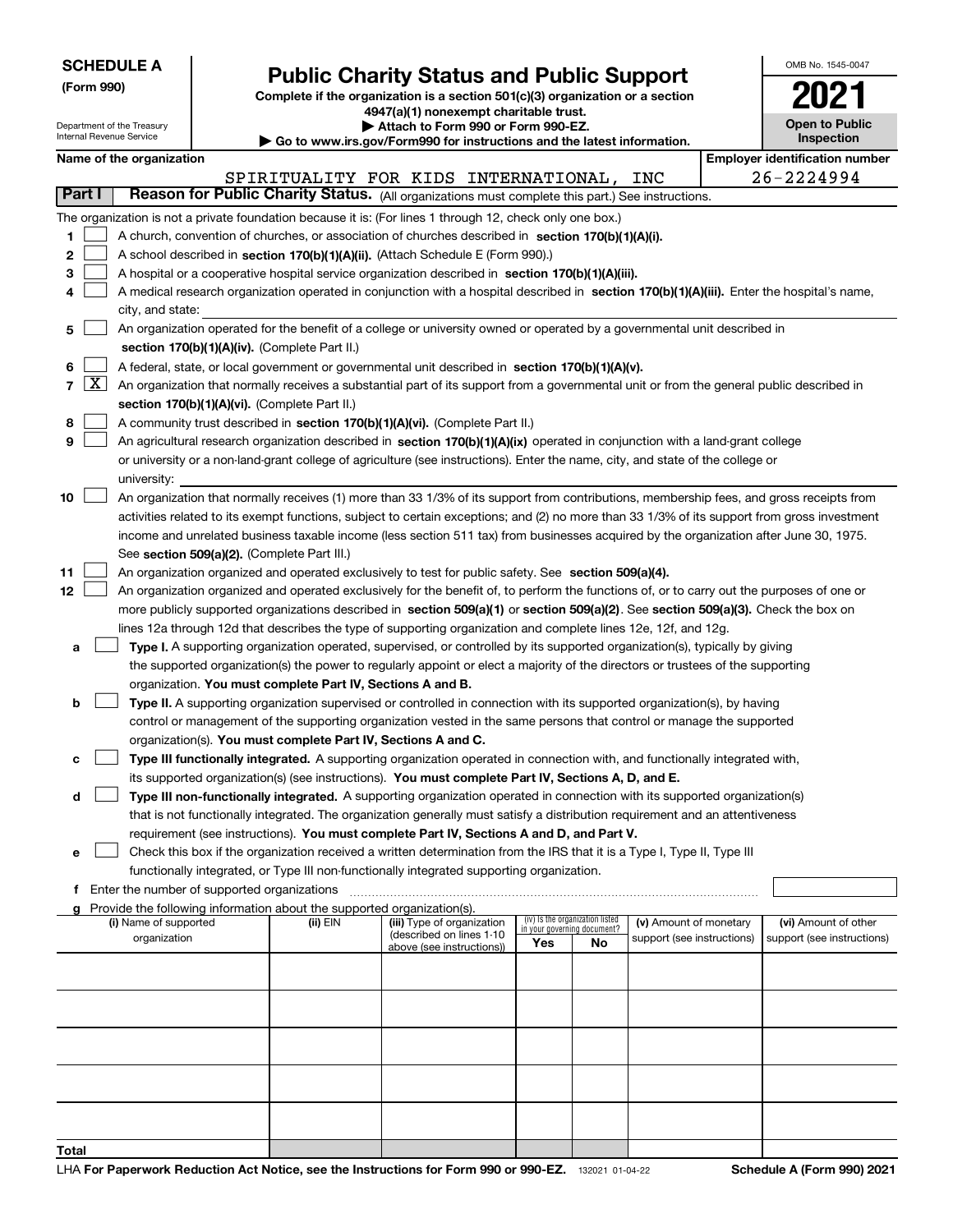### **2** Schedule A (Form 990) 2021 Page SPIRITUALITY FOR KIDS INTERNATIONAL, INC 26-2224994**Part II Support Schedule for Organizations Described in Sections 170(b)(1)(A)(iv) and 170(b)(1)(A)(vi)**

(Complete only if you checked the box on line 5, 7, or 8 of Part I or if the organization failed to qualify under Part III. If the organization fails to qualify under the tests listed below, please complete Part III.)

|   | <b>Section A. Public Support</b>                                                                                                                                                                                                                                                             |           |            |            |            |          |                                          |
|---|----------------------------------------------------------------------------------------------------------------------------------------------------------------------------------------------------------------------------------------------------------------------------------------------|-----------|------------|------------|------------|----------|------------------------------------------|
|   | Calendar year (or fiscal year beginning in)                                                                                                                                                                                                                                                  | (a) 2017  | $(b)$ 2018 | $(c)$ 2019 | $(d)$ 2020 | (e) 2021 | (f) Total                                |
|   | 1 Gifts, grants, contributions, and                                                                                                                                                                                                                                                          |           |            |            |            |          |                                          |
|   | membership fees received. (Do not                                                                                                                                                                                                                                                            |           |            |            |            |          |                                          |
|   | include any "unusual grants.")                                                                                                                                                                                                                                                               | 333, 101. | 143,367.   | 83,881.    | 158,960.   | 72,078.  | 791,387.                                 |
|   | 2 Tax revenues levied for the organ-                                                                                                                                                                                                                                                         |           |            |            |            |          |                                          |
|   | ization's benefit and either paid to                                                                                                                                                                                                                                                         |           |            |            |            |          |                                          |
|   | or expended on its behalf                                                                                                                                                                                                                                                                    |           |            |            |            |          |                                          |
|   | 3 The value of services or facilities                                                                                                                                                                                                                                                        |           |            |            |            |          |                                          |
|   | furnished by a governmental unit to                                                                                                                                                                                                                                                          |           |            |            |            |          |                                          |
|   | the organization without charge                                                                                                                                                                                                                                                              |           |            |            |            |          |                                          |
|   | 4 Total. Add lines 1 through 3                                                                                                                                                                                                                                                               | 333,101.  | 143,367.   | 83,881.    | 158,960.   | 72,078.  | 791,387.                                 |
| 5 | The portion of total contributions                                                                                                                                                                                                                                                           |           |            |            |            |          |                                          |
|   | by each person (other than a                                                                                                                                                                                                                                                                 |           |            |            |            |          |                                          |
|   | governmental unit or publicly                                                                                                                                                                                                                                                                |           |            |            |            |          |                                          |
|   | supported organization) included                                                                                                                                                                                                                                                             |           |            |            |            |          |                                          |
|   | on line 1 that exceeds 2% of the                                                                                                                                                                                                                                                             |           |            |            |            |          |                                          |
|   | amount shown on line 11,                                                                                                                                                                                                                                                                     |           |            |            |            |          |                                          |
|   | column (f)                                                                                                                                                                                                                                                                                   |           |            |            |            |          | 146,282.                                 |
|   | 6 Public support. Subtract line 5 from line 4.                                                                                                                                                                                                                                               |           |            |            |            |          | 645, 105.                                |
|   | <b>Section B. Total Support</b>                                                                                                                                                                                                                                                              |           |            |            |            |          |                                          |
|   | Calendar year (or fiscal year beginning in) $\blacktriangleright$                                                                                                                                                                                                                            | (a) 2017  | $(b)$ 2018 | $(c)$ 2019 | $(d)$ 2020 | (e) 2021 | (f) Total                                |
|   | <b>7</b> Amounts from line 4                                                                                                                                                                                                                                                                 | 333,101.  | 143,367.   | 83,881.    | 158,960.   | 72,078.  | 791, 387.                                |
| 8 | Gross income from interest.                                                                                                                                                                                                                                                                  |           |            |            |            |          |                                          |
|   | dividends, payments received on                                                                                                                                                                                                                                                              |           |            |            |            |          |                                          |
|   | securities loans, rents, royalties,                                                                                                                                                                                                                                                          |           |            |            |            |          |                                          |
|   | and income from similar sources                                                                                                                                                                                                                                                              | 95,522.   | 71,061.    | 88,227.    | 43,377.    | 41,641.  | 339,828.                                 |
|   | <b>9</b> Net income from unrelated business                                                                                                                                                                                                                                                  |           |            |            |            |          |                                          |
|   | activities, whether or not the                                                                                                                                                                                                                                                               |           |            |            |            |          |                                          |
|   | business is regularly carried on                                                                                                                                                                                                                                                             |           |            |            |            |          |                                          |
|   | 10 Other income. Do not include gain                                                                                                                                                                                                                                                         |           |            |            |            |          |                                          |
|   | or loss from the sale of capital                                                                                                                                                                                                                                                             |           |            |            |            |          |                                          |
|   |                                                                                                                                                                                                                                                                                              | 22, 309.  | 37, 331.   | 27, 293.   | 42,948.    |          | 47, 992.   177, 873.                     |
|   | assets (Explain in Part VI.)                                                                                                                                                                                                                                                                 |           |            |            |            |          | 1309088.                                 |
|   | 11 Total support. Add lines 7 through 10                                                                                                                                                                                                                                                     |           |            |            |            | 12       |                                          |
|   | 12 Gross receipts from related activities, etc. (see instructions)                                                                                                                                                                                                                           |           |            |            |            |          |                                          |
|   | 13 First 5 years. If the Form 990 is for the organization's first, second, third, fourth, or fifth tax year as a section 501(c)(3)                                                                                                                                                           |           |            |            |            |          |                                          |
|   | organization, check this box and stop here manufactured and according to the state of the state of the state of the state of the state of the state of the state of the state of the state of the state of the state of the st<br><b>Section C. Computation of Public Support Percentage</b> |           |            |            |            |          |                                          |
|   |                                                                                                                                                                                                                                                                                              |           |            |            |            | 14       | 49.28                                    |
|   | 14 Public support percentage for 2021 (line 6, column (f), divided by line 11, column (f) <i>marroummaname</i>                                                                                                                                                                               |           |            |            |            | 15       | %<br>58.54<br>%                          |
|   | 16a 33 1/3% support test - 2021. If the organization did not check the box on line 13, and line 14 is 33 1/3% or more, check this box and                                                                                                                                                    |           |            |            |            |          |                                          |
|   | stop here. The organization qualifies as a publicly supported organization                                                                                                                                                                                                                   |           |            |            |            |          | $\blacktriangleright$ $\boxed{\text{X}}$ |
|   | b 33 1/3% support test - 2020. If the organization did not check a box on line 13 or 16a, and line 15 is 33 1/3% or more, check this box                                                                                                                                                     |           |            |            |            |          |                                          |
|   |                                                                                                                                                                                                                                                                                              |           |            |            |            |          |                                          |
|   | and stop here. The organization qualifies as a publicly supported organization                                                                                                                                                                                                               |           |            |            |            |          |                                          |
|   | 17a 10% -facts-and-circumstances test - 2021. If the organization did not check a box on line 13, 16a, or 16b, and line 14 is 10% or more,                                                                                                                                                   |           |            |            |            |          |                                          |
|   | and if the organization meets the facts-and-circumstances test, check this box and stop here. Explain in Part VI how the organization                                                                                                                                                        |           |            |            |            |          |                                          |
|   | meets the facts-and-circumstances test. The organization qualifies as a publicly supported organization                                                                                                                                                                                      |           |            |            |            |          |                                          |
|   | <b>b 10% -facts-and-circumstances test - 2020.</b> If the organization did not check a box on line 13, 16a, 16b, or 17a, and line 15 is 10% or                                                                                                                                               |           |            |            |            |          |                                          |
|   | more, and if the organization meets the facts-and-circumstances test, check this box and stop here. Explain in Part VI how the                                                                                                                                                               |           |            |            |            |          |                                          |
|   | organization meets the facts-and-circumstances test. The organization qualifies as a publicly supported organization                                                                                                                                                                         |           |            |            |            |          |                                          |
|   | 18 Private foundation. If the organization did not check a box on line 13, 16a, 16b, 17a, or 17b, check this box and see instructions                                                                                                                                                        |           |            |            |            |          |                                          |

**Schedule A (Form 990) 2021**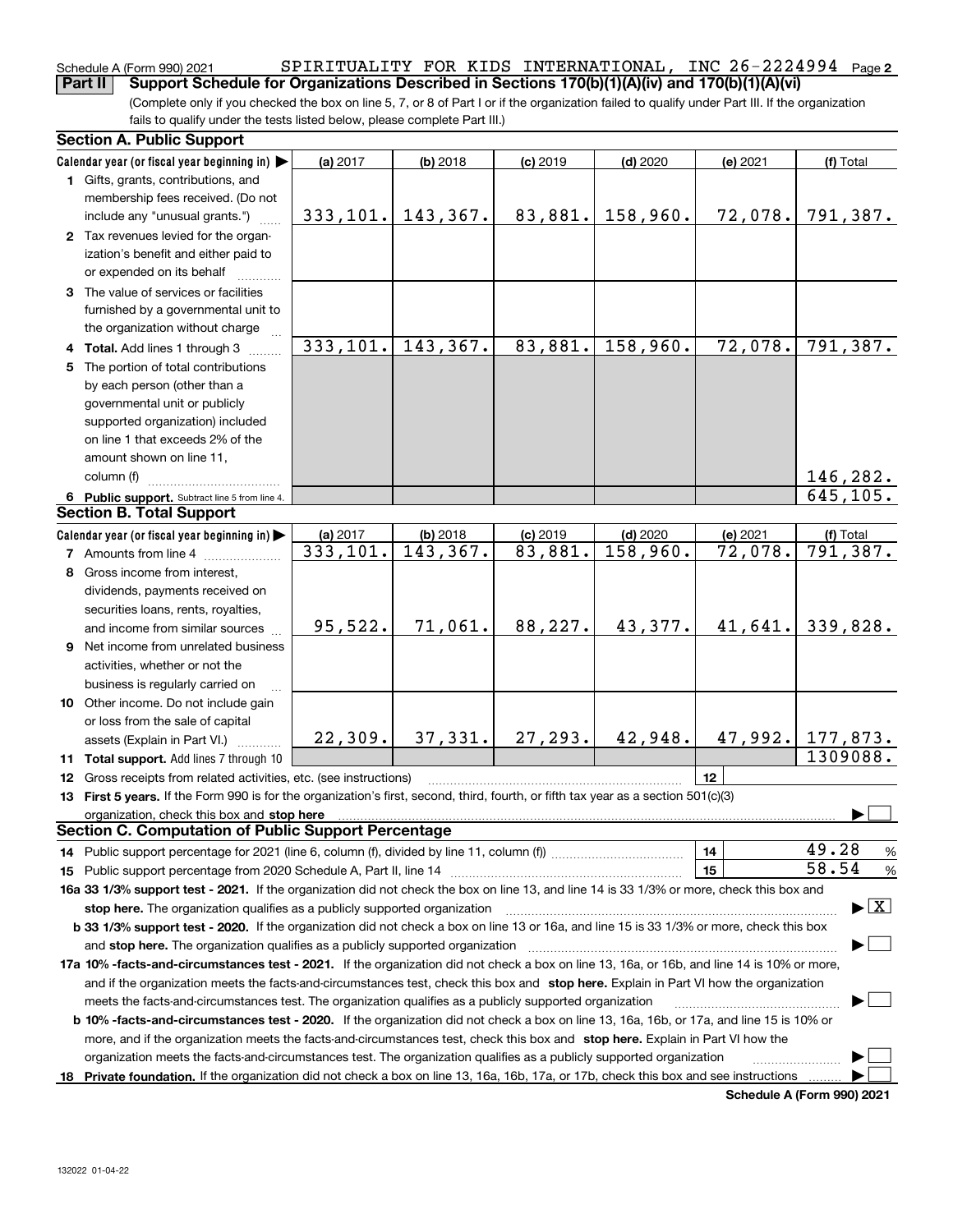### Schedule A (Form 990) 2021 SPIRITUALITY FOR KIDS INTERNATIONAL, INC 26-2224994 Page **3 Part III Support Schedule for Organizations Described in Section 509(a)(2)**

(Complete only if you checked the box on line 10 of Part I or if the organization failed to qualify under Part II. If the organization fails to qualify under the tests listed below, please complete Part II.)

| <b>Section A. Public Support</b>           |                                                                                                                                                  |          |          |                 |                                                      |          |           |
|--------------------------------------------|--------------------------------------------------------------------------------------------------------------------------------------------------|----------|----------|-----------------|------------------------------------------------------|----------|-----------|
|                                            | Calendar year (or fiscal year beginning in) $\blacktriangleright$                                                                                | (a) 2017 | (b) 2018 | $(c)$ 2019      | $(d)$ 2020                                           | (e) 2021 | (f) Total |
| 1 Gifts, grants, contributions, and        |                                                                                                                                                  |          |          |                 |                                                      |          |           |
|                                            | membership fees received. (Do not                                                                                                                |          |          |                 |                                                      |          |           |
|                                            | include any "unusual grants.")                                                                                                                   |          |          |                 |                                                      |          |           |
| <b>2</b> Gross receipts from admissions,   |                                                                                                                                                  |          |          |                 |                                                      |          |           |
|                                            | merchandise sold or services per-                                                                                                                |          |          |                 |                                                      |          |           |
|                                            | formed, or facilities furnished in                                                                                                               |          |          |                 |                                                      |          |           |
|                                            | any activity that is related to the<br>organization's tax-exempt purpose                                                                         |          |          |                 |                                                      |          |           |
|                                            | 3 Gross receipts from activities that                                                                                                            |          |          |                 |                                                      |          |           |
|                                            | are not an unrelated trade or bus-                                                                                                               |          |          |                 |                                                      |          |           |
| iness under section 513                    |                                                                                                                                                  |          |          |                 |                                                      |          |           |
|                                            |                                                                                                                                                  |          |          |                 |                                                      |          |           |
|                                            | 4 Tax revenues levied for the organ-                                                                                                             |          |          |                 |                                                      |          |           |
|                                            | ization's benefit and either paid to                                                                                                             |          |          |                 |                                                      |          |           |
| or expended on its behalf                  | .                                                                                                                                                |          |          |                 |                                                      |          |           |
| 5 The value of services or facilities      |                                                                                                                                                  |          |          |                 |                                                      |          |           |
|                                            | furnished by a governmental unit to                                                                                                              |          |          |                 |                                                      |          |           |
|                                            | the organization without charge                                                                                                                  |          |          |                 |                                                      |          |           |
|                                            | <b>6 Total.</b> Add lines 1 through 5                                                                                                            |          |          |                 |                                                      |          |           |
|                                            | 7a Amounts included on lines 1, 2, and                                                                                                           |          |          |                 |                                                      |          |           |
|                                            | 3 received from disqualified persons                                                                                                             |          |          |                 |                                                      |          |           |
|                                            | <b>b</b> Amounts included on lines 2 and 3 received                                                                                              |          |          |                 |                                                      |          |           |
|                                            | from other than disqualified persons that<br>exceed the greater of \$5,000 or 1% of the                                                          |          |          |                 |                                                      |          |           |
|                                            | amount on line 13 for the year                                                                                                                   |          |          |                 |                                                      |          |           |
|                                            | c Add lines 7a and 7b                                                                                                                            |          |          |                 |                                                      |          |           |
|                                            | 8 Public support. (Subtract line 7c from line 6.)                                                                                                |          |          |                 |                                                      |          |           |
| <b>Section B. Total Support</b>            |                                                                                                                                                  |          |          |                 |                                                      |          |           |
|                                            | Calendar year (or fiscal year beginning in) $\blacktriangleright$                                                                                | (a) 2017 | (b) 2018 | <b>(c)</b> 2019 | $(d)$ 2020                                           | (e) 2021 | (f) Total |
|                                            | 9 Amounts from line 6                                                                                                                            |          |          |                 |                                                      |          |           |
| 10a Gross income from interest,            |                                                                                                                                                  |          |          |                 |                                                      |          |           |
|                                            | dividends, payments received on                                                                                                                  |          |          |                 |                                                      |          |           |
|                                            | securities loans, rents, royalties,<br>and income from similar sources                                                                           |          |          |                 |                                                      |          |           |
| <b>b</b> Unrelated business taxable income |                                                                                                                                                  |          |          |                 |                                                      |          |           |
|                                            | (less section 511 taxes) from businesses                                                                                                         |          |          |                 |                                                      |          |           |
| acquired after June 30, 1975               |                                                                                                                                                  |          |          |                 |                                                      |          |           |
|                                            |                                                                                                                                                  |          |          |                 |                                                      |          |           |
|                                            | c Add lines 10a and 10b<br>11 Net income from unrelated business                                                                                 |          |          |                 |                                                      |          |           |
|                                            | activities not included on line 10b,                                                                                                             |          |          |                 |                                                      |          |           |
|                                            | whether or not the business is                                                                                                                   |          |          |                 |                                                      |          |           |
| regularly carried on                       |                                                                                                                                                  |          |          |                 |                                                      |          |           |
|                                            | 12 Other income. Do not include gain<br>or loss from the sale of capital                                                                         |          |          |                 |                                                      |          |           |
|                                            | assets (Explain in Part VI.)                                                                                                                     |          |          |                 |                                                      |          |           |
|                                            | <b>13</b> Total support. (Add lines 9, 10c, 11, and 12.)                                                                                         |          |          |                 |                                                      |          |           |
|                                            | 14 First 5 years. If the Form 990 is for the organization's first, second, third, fourth, or fifth tax year as a section 501(c)(3) organization, |          |          |                 |                                                      |          |           |
|                                            | check this box and stop here measurements are constructed as the state of the state of the state of the state o                                  |          |          |                 |                                                      |          |           |
|                                            | <b>Section C. Computation of Public Support Percentage</b>                                                                                       |          |          |                 |                                                      |          |           |
|                                            | 15 Public support percentage for 2021 (line 8, column (f), divided by line 13, column (f))                                                       |          |          |                 | <u> 1986 - Johann Stoff, Amerikaansk politiker (</u> | 15       | %         |
|                                            | 16 Public support percentage from 2020 Schedule A, Part III, line 15                                                                             |          |          |                 |                                                      | 16       | %         |
|                                            | <b>Section D. Computation of Investment Income Percentage</b>                                                                                    |          |          |                 |                                                      |          |           |
|                                            |                                                                                                                                                  |          |          |                 |                                                      | 17       | %         |
|                                            | 18 Investment income percentage from 2020 Schedule A, Part III, line 17                                                                          |          |          |                 |                                                      | 18       | %         |
|                                            | 19a 33 1/3% support tests - 2021. If the organization did not check the box on line 14, and line 15 is more than 33 1/3%, and line 17 is not     |          |          |                 |                                                      |          |           |
|                                            | more than 33 1/3%, check this box and stop here. The organization qualifies as a publicly supported organization                                 |          |          |                 |                                                      |          | ▶         |
|                                            | b 33 1/3% support tests - 2020. If the organization did not check a box on line 14 or line 19a, and line 16 is more than 33 1/3%, and            |          |          |                 |                                                      |          |           |
|                                            | line 18 is not more than 33 1/3%, check this box and stop here. The organization qualifies as a publicly supported organization                  |          |          |                 |                                                      |          |           |
| 20                                         |                                                                                                                                                  |          |          |                 |                                                      |          |           |
|                                            |                                                                                                                                                  |          |          |                 |                                                      |          |           |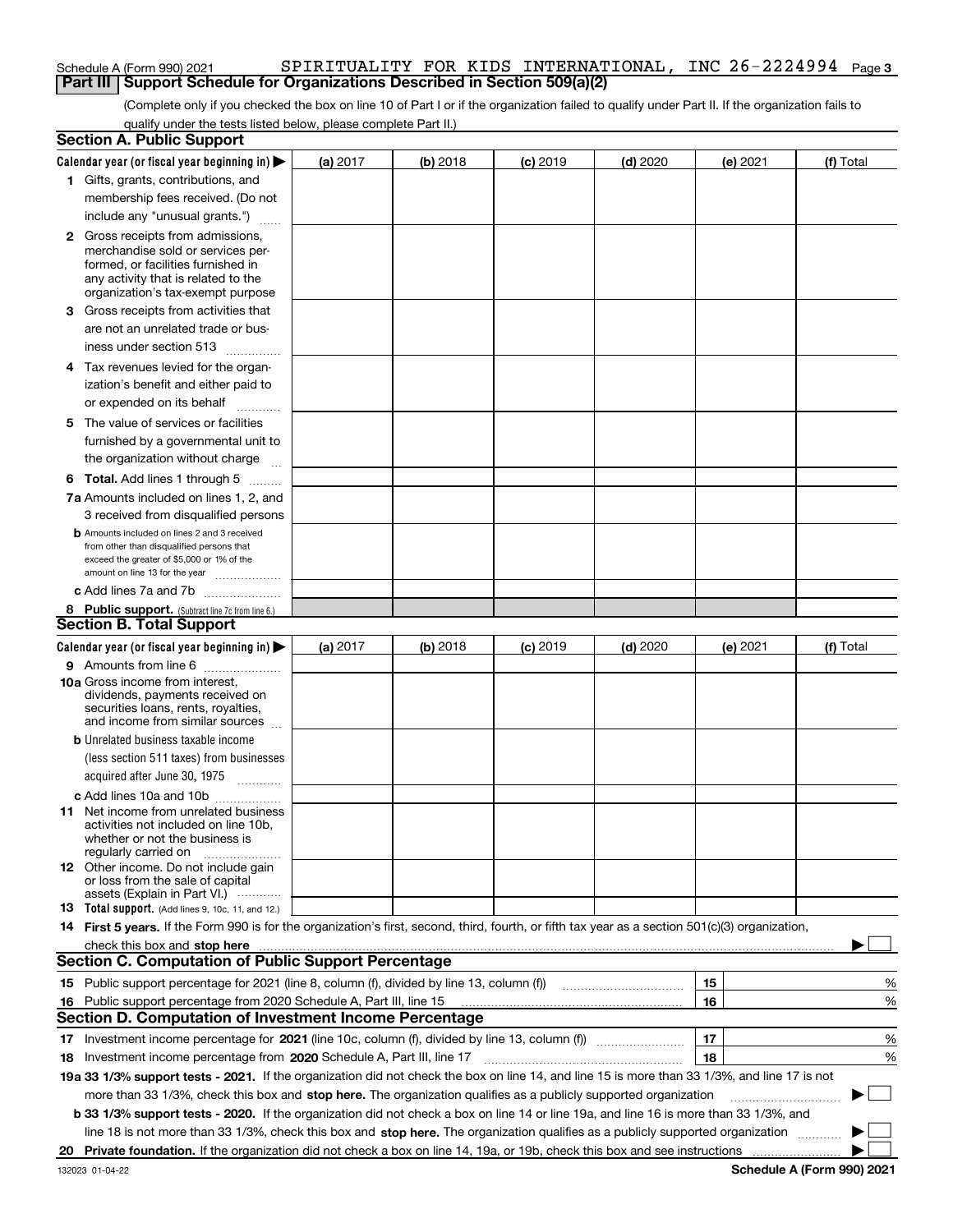## **Part IV Supporting Organizations**

(Complete only if you checked a box in line 12 on Part I. If you checked box 12a, Part I, complete Sections A and B. If you checked box 12b, Part I, complete Sections A and C. If you checked box 12c, Part I, complete Sections A, D, and E. If you checked box 12d, Part I, complete Sections A and D, and complete Part V.)

### **Section A. All Supporting Organizations**

- **1** Are all of the organization's supported organizations listed by name in the organization's governing documents? If "No," describe in **Part VI** how the supported organizations are designated. If designated by *class or purpose, describe the designation. If historic and continuing relationship, explain.*
- **2** Did the organization have any supported organization that does not have an IRS determination of status under section 509(a)(1) or (2)? If "Yes," explain in Part VI how the organization determined that the supported *organization was described in section 509(a)(1) or (2).*
- **3a** Did the organization have a supported organization described in section 501(c)(4), (5), or (6)? If "Yes," answer *lines 3b and 3c below.*
- **b** Did the organization confirm that each supported organization qualified under section 501(c)(4), (5), or (6) and satisfied the public support tests under section 509(a)(2)? If "Yes," describe in **Part VI** when and how the *organization made the determination.*
- **c**Did the organization ensure that all support to such organizations was used exclusively for section 170(c)(2)(B) purposes? If "Yes," explain in **Part VI** what controls the organization put in place to ensure such use.
- **4a***If* Was any supported organization not organized in the United States ("foreign supported organization")? *"Yes," and if you checked box 12a or 12b in Part I, answer lines 4b and 4c below.*
- **b** Did the organization have ultimate control and discretion in deciding whether to make grants to the foreign supported organization? If "Yes," describe in **Part VI** how the organization had such control and discretion *despite being controlled or supervised by or in connection with its supported organizations.*
- **c** Did the organization support any foreign supported organization that does not have an IRS determination under sections 501(c)(3) and 509(a)(1) or (2)? If "Yes," explain in **Part VI** what controls the organization used *to ensure that all support to the foreign supported organization was used exclusively for section 170(c)(2)(B) purposes.*
- **5a***If "Yes,"* Did the organization add, substitute, or remove any supported organizations during the tax year? answer lines 5b and 5c below (if applicable). Also, provide detail in **Part VI,** including (i) the names and EIN *numbers of the supported organizations added, substituted, or removed; (ii) the reasons for each such action; (iii) the authority under the organization's organizing document authorizing such action; and (iv) how the action was accomplished (such as by amendment to the organizing document).*
- **b** Type I or Type II only. Was any added or substituted supported organization part of a class already designated in the organization's organizing document?
- **cSubstitutions only.**  Was the substitution the result of an event beyond the organization's control?
- **6** Did the organization provide support (whether in the form of grants or the provision of services or facilities) to **Part VI.** *If "Yes," provide detail in* support or benefit one or more of the filing organization's supported organizations? anyone other than (i) its supported organizations, (ii) individuals that are part of the charitable class benefited by one or more of its supported organizations, or (iii) other supporting organizations that also
- **7**Did the organization provide a grant, loan, compensation, or other similar payment to a substantial contributor *If "Yes," complete Part I of Schedule L (Form 990).* regard to a substantial contributor? (as defined in section 4958(c)(3)(C)), a family member of a substantial contributor, or a 35% controlled entity with
- **8** Did the organization make a loan to a disqualified person (as defined in section 4958) not described on line 7? *If "Yes," complete Part I of Schedule L (Form 990).*
- **9a** Was the organization controlled directly or indirectly at any time during the tax year by one or more in section 509(a)(1) or (2))? If "Yes," *provide detail in* <code>Part VI.</code> disqualified persons, as defined in section 4946 (other than foundation managers and organizations described
- **b** Did one or more disqualified persons (as defined on line 9a) hold a controlling interest in any entity in which the supporting organization had an interest? If "Yes," provide detail in P**art VI**.
- **c**Did a disqualified person (as defined on line 9a) have an ownership interest in, or derive any personal benefit from, assets in which the supporting organization also had an interest? If "Yes," provide detail in P**art VI.**
- **10a** Was the organization subject to the excess business holdings rules of section 4943 because of section supporting organizations)? If "Yes," answer line 10b below. 4943(f) (regarding certain Type II supporting organizations, and all Type III non-functionally integrated
- **b** Did the organization have any excess business holdings in the tax year? (Use Schedule C, Form 4720, to *determine whether the organization had excess business holdings.)*

**YesNo**

**1**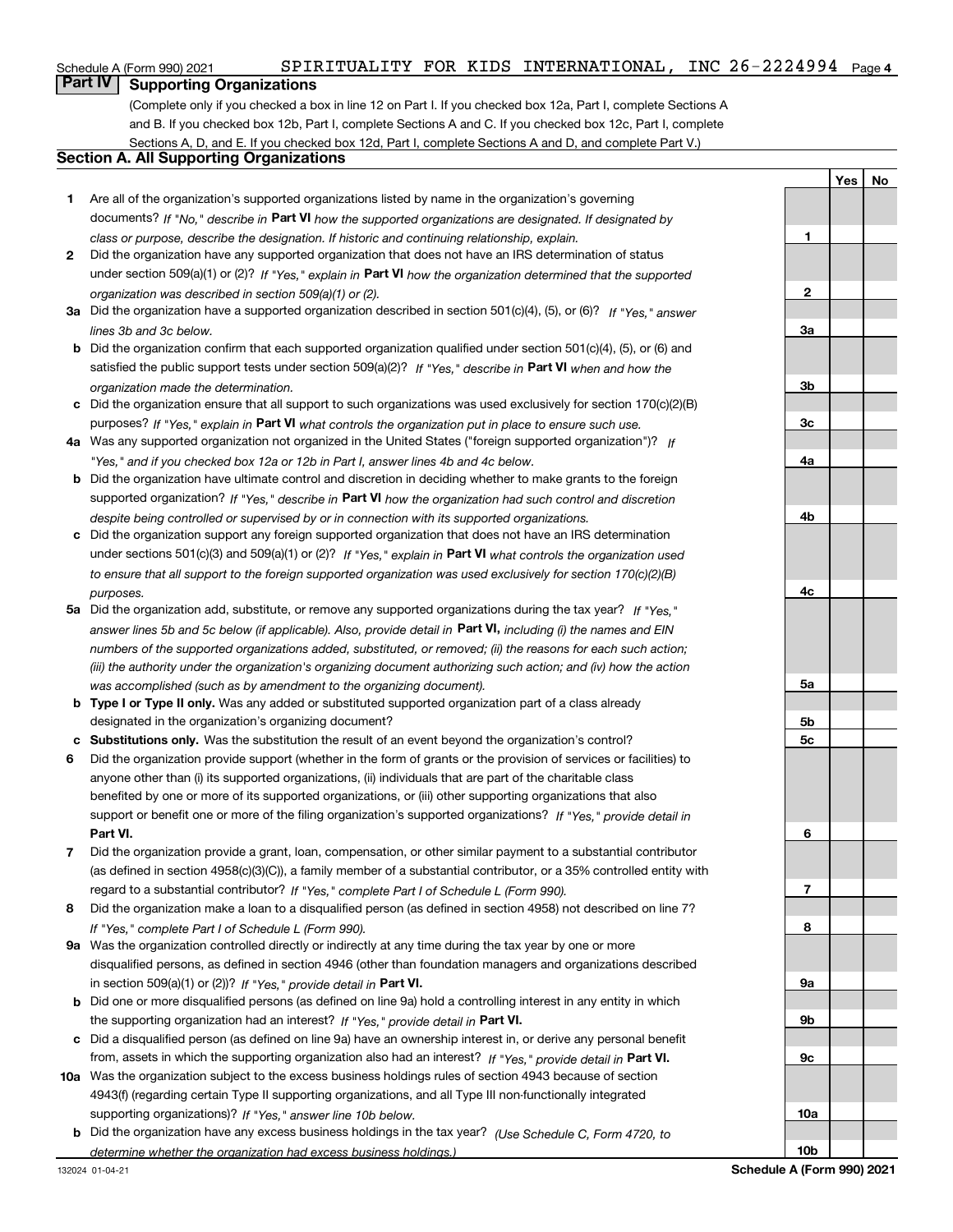### **INC**  $26 - 2224994$  Page 5 Schedule A (Form 990) 2021 SPIRITUALITY FOR KIDS INTERNATIONAL,INC 26-2224994 Page **Part IV Supporting Organizations** *(continued)*

|    | ----------                                                                                                           |                 |     |    |
|----|----------------------------------------------------------------------------------------------------------------------|-----------------|-----|----|
|    |                                                                                                                      |                 | Yes | No |
| 11 | Has the organization accepted a gift or contribution from any of the following persons?                              |                 |     |    |
|    | a A person who directly or indirectly controls, either alone or together with persons described on lines 11b and     |                 |     |    |
|    | 11c below, the governing body of a supported organization?                                                           | 11a             |     |    |
|    | <b>b</b> A family member of a person described on line 11a above?                                                    | 11 <sub>b</sub> |     |    |
|    | c A 35% controlled entity of a person described on line 11a or 11b above? If "Yes" to line 11a, 11b, or 11c, provide |                 |     |    |
|    | detail in Part VI.                                                                                                   | 11c             |     |    |
|    | <b>Section B. Type I Supporting Organizations</b>                                                                    |                 |     |    |
|    |                                                                                                                      |                 | Yes | No |
|    |                                                                                                                      |                 |     |    |

|   | Did the governing body, members of the governing body, officers acting in their official capacity, or membership of one or<br>more supported organizations have the power to regularly appoint or elect at least a majority of the organization's officers,<br>directors, or trustees at all times during the tax year? If "No," describe in Part VI how the supported organization(s)<br>effectively operated, supervised, or controlled the organization's activities. If the organization had more than one supported<br>organization, describe how the powers to appoint and/or remove officers, directors, or trustees were allocated among the |  |
|---|------------------------------------------------------------------------------------------------------------------------------------------------------------------------------------------------------------------------------------------------------------------------------------------------------------------------------------------------------------------------------------------------------------------------------------------------------------------------------------------------------------------------------------------------------------------------------------------------------------------------------------------------------|--|
|   | supported organizations and what conditions or restrictions, if any, applied to such powers during the tax year.                                                                                                                                                                                                                                                                                                                                                                                                                                                                                                                                     |  |
| 2 | Did the organization operate for the benefit of any supported organization other than the supported                                                                                                                                                                                                                                                                                                                                                                                                                                                                                                                                                  |  |
|   | organization(s) that operated, supervised, or controlled the supporting organization? If "Yes," explain in                                                                                                                                                                                                                                                                                                                                                                                                                                                                                                                                           |  |

**Part VI**  *how providing such benefit carried out the purposes of the supported organization(s) that operated,*

| supervised, or controlled the supporting organization.<br>Section C. Type II Supporting Organizations            |     |  |
|------------------------------------------------------------------------------------------------------------------|-----|--|
|                                                                                                                  | Yes |  |
| Were a majority of the organization's directors or trustees during the tax year also a majority of the directors |     |  |
| or trustees of each of the organization's supported organization(s)? If "No," describe in Part VI how control    |     |  |

| or management of the supporting organization was vested in the same persons that controlled or managed |  |  |  |  |
|--------------------------------------------------------------------------------------------------------|--|--|--|--|
| the supported organization(s).                                                                         |  |  |  |  |

|  |  | <b>Section D. All Type III Supporting Organizations</b> |
|--|--|---------------------------------------------------------|
|--|--|---------------------------------------------------------|

|              |                                                                                                                        |   | Yes | No |
|--------------|------------------------------------------------------------------------------------------------------------------------|---|-----|----|
|              | Did the organization provide to each of its supported organizations, by the last day of the fifth month of the         |   |     |    |
|              | organization's tax year, (i) a written notice describing the type and amount of support provided during the prior tax  |   |     |    |
|              | year, (ii) a copy of the Form 990 that was most recently filed as of the date of notification, and (iii) copies of the |   |     |    |
|              | organization's governing documents in effect on the date of notification, to the extent not previously provided?       |   |     |    |
| $\mathbf{2}$ | Were any of the organization's officers, directors, or trustees either (i) appointed or elected by the supported       |   |     |    |
|              | organization(s) or (ii) serving on the governing body of a supported organization? If "No," explain in Part VI how     |   |     |    |
|              | the organization maintained a close and continuous working relationship with the supported organization(s).            |   |     |    |
| 3            | By reason of the relationship described on line 2, above, did the organization's supported organizations have a        |   |     |    |
|              | significant voice in the organization's investment policies and in directing the use of the organization's             |   |     |    |
|              | income or assets at all times during the tax year? If "Yes," describe in Part VI the role the organization's           |   |     |    |
|              | supported organizations played in this regard                                                                          | з |     |    |

# *supported organizations played in this regard.* **Section E. Type III Functionally Integrated Supporting Organizations**

- **1**Check the box next to the method that the organization used to satisfy the Integral Part Test during the year (see instructions).
- **alinupy** The organization satisfied the Activities Test. Complete line 2 below.
- **bThe organization is the parent of each of its supported organizations. Complete line 3 below.**

|  |  | c $\Box$ The organization supported a governmental entity. Describe in Part VI how you supported a governmental entity (see instructions) |  |  |  |  |  |
|--|--|-------------------------------------------------------------------------------------------------------------------------------------------|--|--|--|--|--|
|--|--|-------------------------------------------------------------------------------------------------------------------------------------------|--|--|--|--|--|

- **2Answer lines 2a and 2b below. Yes No** Activities Test.
- **a** Did substantially all of the organization's activities during the tax year directly further the exempt purposes of the supported organization(s) to which the organization was responsive? If "Yes," then in **Part VI identify those supported organizations and explain**  *how these activities directly furthered their exempt purposes, how the organization was responsive to those supported organizations, and how the organization determined that these activities constituted substantially all of its activities.*
- **b** Did the activities described on line 2a, above, constitute activities that, but for the organization's involvement, **Part VI**  *the reasons for the organization's position that its supported organization(s) would have engaged in* one or more of the organization's supported organization(s) would have been engaged in? If "Yes," e*xplain in these activities but for the organization's involvement.*
- **3** Parent of Supported Organizations. Answer lines 3a and 3b below.
- **a** Did the organization have the power to regularly appoint or elect a majority of the officers, directors, or trustees of each of the supported organizations? If "Yes" or "No" provide details in P**art VI.**
- **b** Did the organization exercise a substantial degree of direction over the policies, programs, and activities of each of its supported organizations? If "Yes," describe in Part VI the role played by the organization in this regard.

**2a**

**2b**

**3a**

**1**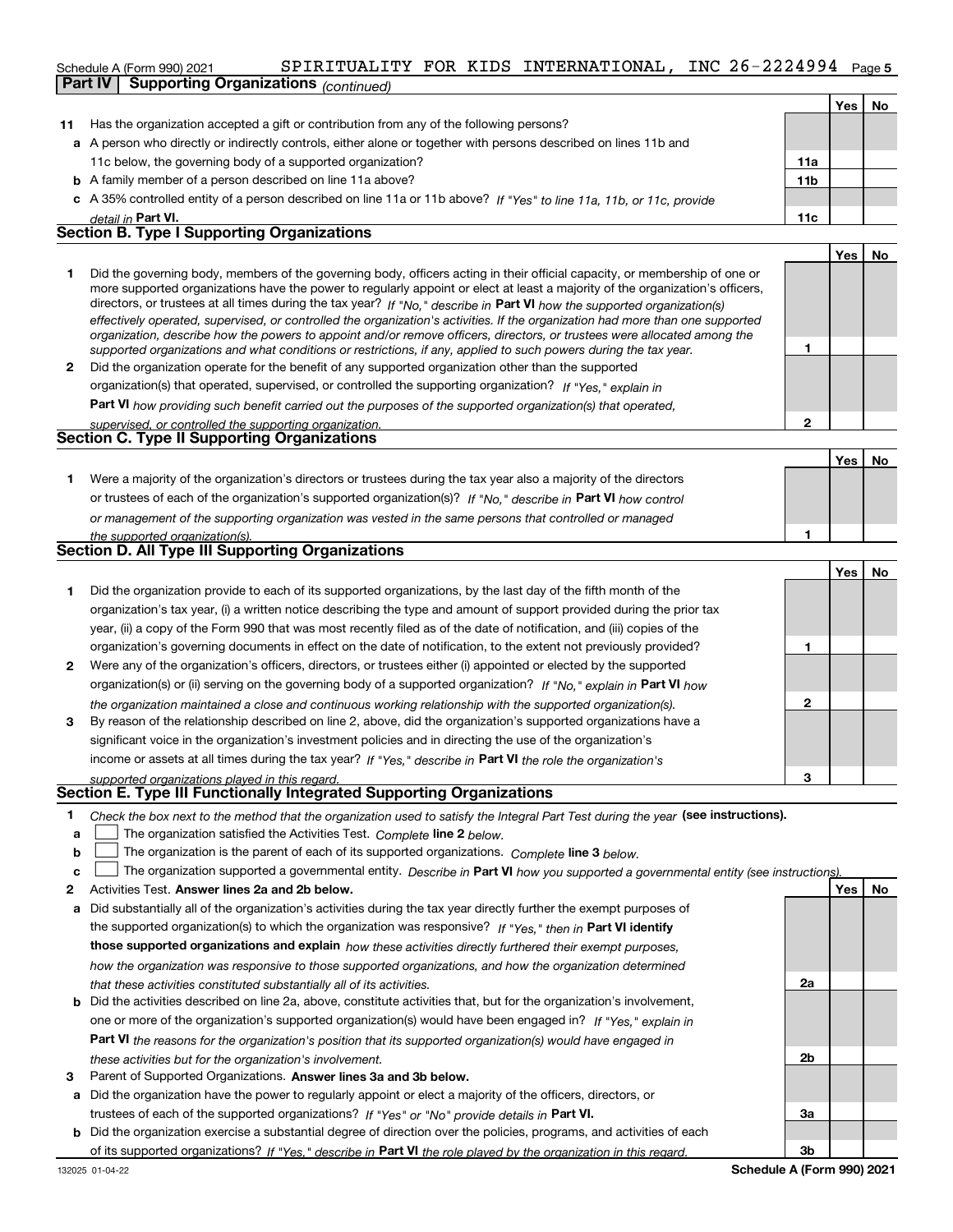|              | SPIRITUALITY FOR KIDS INTERNATIONAL, INC 26-2224994 $_{Page 6}$<br>Schedule A (Form 990) 2021                                                  |                |                |                                |
|--------------|------------------------------------------------------------------------------------------------------------------------------------------------|----------------|----------------|--------------------------------|
|              | Type III Non-Functionally Integrated 509(a)(3) Supporting Organizations<br><b>Part V</b>                                                       |                |                |                                |
| 1            | Check here if the organization satisfied the Integral Part Test as a qualifying trust on Nov. 20, 1970 (explain in Part VI). See instructions. |                |                |                                |
|              | All other Type III non-functionally integrated supporting organizations must complete Sections A through E.                                    |                |                |                                |
|              | Section A - Adjusted Net Income                                                                                                                |                | (A) Prior Year | (B) Current Year<br>(optional) |
| 1            | Net short-term capital gain                                                                                                                    | 1.             |                |                                |
| $\mathbf{2}$ | Recoveries of prior-year distributions                                                                                                         | $\overline{2}$ |                |                                |
| 3            | Other gross income (see instructions)                                                                                                          | 3              |                |                                |
| 4            | Add lines 1 through 3.                                                                                                                         | 4              |                |                                |
| 5            | Depreciation and depletion                                                                                                                     | 5              |                |                                |
| 6            | Portion of operating expenses paid or incurred for production or                                                                               |                |                |                                |
|              | collection of gross income or for management, conservation, or                                                                                 |                |                |                                |
|              | maintenance of property held for production of income (see instructions)                                                                       | 6              |                |                                |
| 7            | Other expenses (see instructions)                                                                                                              | 7              |                |                                |
| 8            | Adjusted Net Income (subtract lines 5, 6, and 7 from line 4)                                                                                   | 8              |                |                                |
|              | <b>Section B - Minimum Asset Amount</b>                                                                                                        |                | (A) Prior Year | (B) Current Year<br>(optional) |
| 1            | Aggregate fair market value of all non-exempt-use assets (see                                                                                  |                |                |                                |
|              | instructions for short tax year or assets held for part of year):                                                                              |                |                |                                |
|              | a Average monthly value of securities                                                                                                          | 1a             |                |                                |
|              | <b>b</b> Average monthly cash balances                                                                                                         | 1b             |                |                                |
|              | c Fair market value of other non-exempt-use assets                                                                                             | 1c             |                |                                |
|              | d Total (add lines 1a, 1b, and 1c)                                                                                                             | 1d             |                |                                |
|              | e Discount claimed for blockage or other factors                                                                                               |                |                |                                |
|              | (explain in detail in Part VI):                                                                                                                |                |                |                                |
| 2            | Acquisition indebtedness applicable to non-exempt-use assets                                                                                   | $\mathbf{2}$   |                |                                |
| 3            | Subtract line 2 from line 1d.                                                                                                                  | 3              |                |                                |
| 4            | Cash deemed held for exempt use. Enter 0.015 of line 3 (for greater amount,                                                                    |                |                |                                |
|              | see instructions).                                                                                                                             | 4              |                |                                |
| 5            | Net value of non-exempt-use assets (subtract line 4 from line 3)                                                                               | 5              |                |                                |
| 6            | Multiply line 5 by 0.035.                                                                                                                      | 6              |                |                                |
| 7            | Recoveries of prior-year distributions                                                                                                         | $\overline{7}$ |                |                                |
| 8            | Minimum Asset Amount (add line 7 to line 6)                                                                                                    | 8              |                |                                |
|              | <b>Section C - Distributable Amount</b>                                                                                                        |                |                | <b>Current Year</b>            |
| 1            | Adjusted net income for prior year (from Section A, line 8, column A)                                                                          | 1              |                |                                |
| $\mathbf{2}$ | Enter 0.85 of line 1.                                                                                                                          | $\overline{2}$ |                |                                |
| 3            | Minimum asset amount for prior year (from Section B, line 8, column A)                                                                         | 3              |                |                                |
| 4            | Enter greater of line 2 or line 3.                                                                                                             | 4              |                |                                |
| 5            | Income tax imposed in prior year                                                                                                               | 5              |                |                                |
| 6            | <b>Distributable Amount.</b> Subtract line 5 from line 4, unless subject to                                                                    |                |                |                                |
|              | emergency temporary reduction (see instructions).                                                                                              | 6              |                |                                |

**7** Check here if the current year is the organization's first as a non-functionally integrated Type III supporting organization (see instructions).

**Schedule A (Form 990) 2021**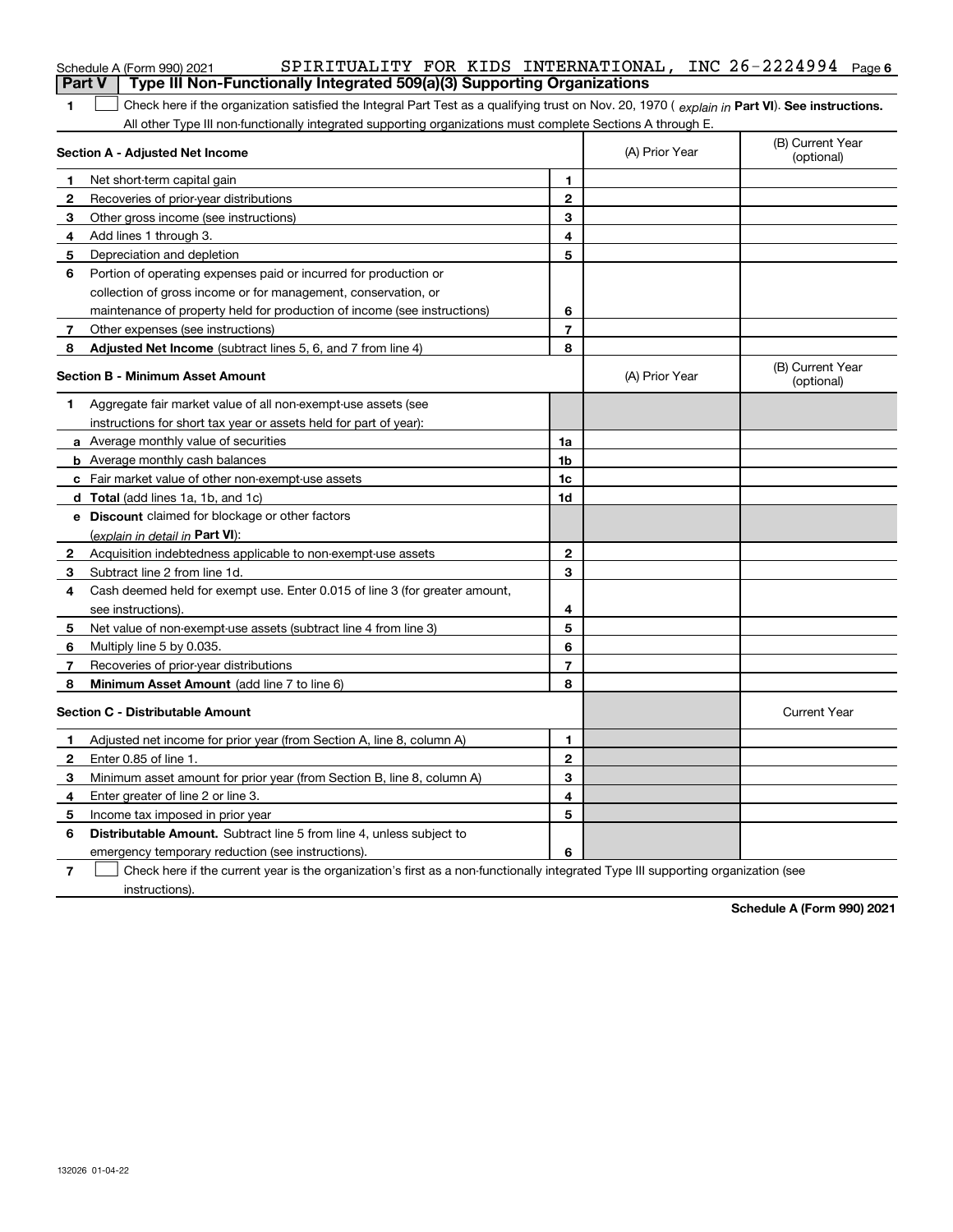### **7** Schedule A (Form 990) 2021 SPIRITUALITY FOR KIDS INTERNATIONAL,INC 26-2224994 Page

|    | Type III Non-Functionally Integrated 509(a)(3) Supporting Organizations<br>∣ Part V ∣      |                             | (continued)                           |   |                                                |  |  |  |  |
|----|--------------------------------------------------------------------------------------------|-----------------------------|---------------------------------------|---|------------------------------------------------|--|--|--|--|
|    | Section D - Distributions<br><b>Current Year</b>                                           |                             |                                       |   |                                                |  |  |  |  |
| 1  | Amounts paid to supported organizations to accomplish exempt purposes                      | 1                           |                                       |   |                                                |  |  |  |  |
| 2  | Amounts paid to perform activity that directly furthers exempt purposes of supported       |                             |                                       |   |                                                |  |  |  |  |
|    | organizations, in excess of income from activity                                           |                             | 2                                     |   |                                                |  |  |  |  |
| 3  | Administrative expenses paid to accomplish exempt purposes of supported organizations      |                             |                                       | 3 |                                                |  |  |  |  |
| 4  | Amounts paid to acquire exempt-use assets                                                  |                             |                                       | 4 |                                                |  |  |  |  |
| 5  | Qualified set-aside amounts (prior IRS approval required - provide details in Part VI)     |                             |                                       | 5 |                                                |  |  |  |  |
| 6  | Other distributions ( <i>describe in</i> Part VI). See instructions.                       |                             |                                       | 6 |                                                |  |  |  |  |
| 7  | Total annual distributions. Add lines 1 through 6.                                         |                             |                                       | 7 |                                                |  |  |  |  |
| 8  | Distributions to attentive supported organizations to which the organization is responsive |                             |                                       |   |                                                |  |  |  |  |
|    | (provide details in Part VI). See instructions.                                            |                             |                                       | 8 |                                                |  |  |  |  |
| 9  | Distributable amount for 2021 from Section C, line 6                                       |                             |                                       | 9 |                                                |  |  |  |  |
| 10 | Line 8 amount divided by line 9 amount                                                     |                             | 10                                    |   |                                                |  |  |  |  |
|    |                                                                                            | (i)                         | (ii)                                  |   | (iii)                                          |  |  |  |  |
|    | <b>Section E - Distribution Allocations</b> (see instructions)                             | <b>Excess Distributions</b> | <b>Underdistributions</b><br>Pre-2021 |   | <b>Distributable</b><br><b>Amount for 2021</b> |  |  |  |  |
| 1  | Distributable amount for 2021 from Section C, line 6                                       |                             |                                       |   |                                                |  |  |  |  |
| 2  | Underdistributions, if any, for years prior to 2021 (reason-                               |                             |                                       |   |                                                |  |  |  |  |
|    | able cause required - explain in Part VI). See instructions.                               |                             |                                       |   |                                                |  |  |  |  |
| 3  | Excess distributions carryover, if any, to 2021                                            |                             |                                       |   |                                                |  |  |  |  |
|    | a From 2016                                                                                |                             |                                       |   |                                                |  |  |  |  |
|    | <b>b</b> From 2017                                                                         |                             |                                       |   |                                                |  |  |  |  |
|    | $c$ From 2018                                                                              |                             |                                       |   |                                                |  |  |  |  |
|    | d From 2019                                                                                |                             |                                       |   |                                                |  |  |  |  |
|    | e From 2020                                                                                |                             |                                       |   |                                                |  |  |  |  |
|    | f Total of lines 3a through 3e                                                             |                             |                                       |   |                                                |  |  |  |  |
|    | g Applied to underdistributions of prior years                                             |                             |                                       |   |                                                |  |  |  |  |
|    | <b>h</b> Applied to 2021 distributable amount                                              |                             |                                       |   |                                                |  |  |  |  |
|    | Carryover from 2016 not applied (see instructions)                                         |                             |                                       |   |                                                |  |  |  |  |
|    | Remainder. Subtract lines 3g, 3h, and 3i from line 3f.                                     |                             |                                       |   |                                                |  |  |  |  |
| 4  | Distributions for 2021 from Section D,                                                     |                             |                                       |   |                                                |  |  |  |  |
|    | line $7:$                                                                                  |                             |                                       |   |                                                |  |  |  |  |
|    | a Applied to underdistributions of prior years                                             |                             |                                       |   |                                                |  |  |  |  |
|    | <b>b</b> Applied to 2021 distributable amount                                              |                             |                                       |   |                                                |  |  |  |  |
|    | c Remainder. Subtract lines 4a and 4b from line 4.                                         |                             |                                       |   |                                                |  |  |  |  |
| 5  | Remaining underdistributions for years prior to 2021, if                                   |                             |                                       |   |                                                |  |  |  |  |
|    | any. Subtract lines 3g and 4a from line 2. For result greater                              |                             |                                       |   |                                                |  |  |  |  |
|    | than zero, explain in Part VI. See instructions.                                           |                             |                                       |   |                                                |  |  |  |  |
| 6  | Remaining underdistributions for 2021. Subtract lines 3h                                   |                             |                                       |   |                                                |  |  |  |  |
|    | and 4b from line 1. For result greater than zero, explain in                               |                             |                                       |   |                                                |  |  |  |  |
|    | Part VI. See instructions.                                                                 |                             |                                       |   |                                                |  |  |  |  |
| 7  | Excess distributions carryover to 2022. Add lines 3j                                       |                             |                                       |   |                                                |  |  |  |  |
|    | and 4c.                                                                                    |                             |                                       |   |                                                |  |  |  |  |
| 8  | Breakdown of line 7:                                                                       |                             |                                       |   |                                                |  |  |  |  |
|    | a Excess from 2017                                                                         |                             |                                       |   |                                                |  |  |  |  |
|    | <b>b</b> Excess from 2018                                                                  |                             |                                       |   |                                                |  |  |  |  |
|    | c Excess from 2019                                                                         |                             |                                       |   |                                                |  |  |  |  |
|    | d Excess from 2020                                                                         |                             |                                       |   |                                                |  |  |  |  |
|    | e Excess from 2021                                                                         |                             |                                       |   |                                                |  |  |  |  |

**Schedule A (Form 990) 2021**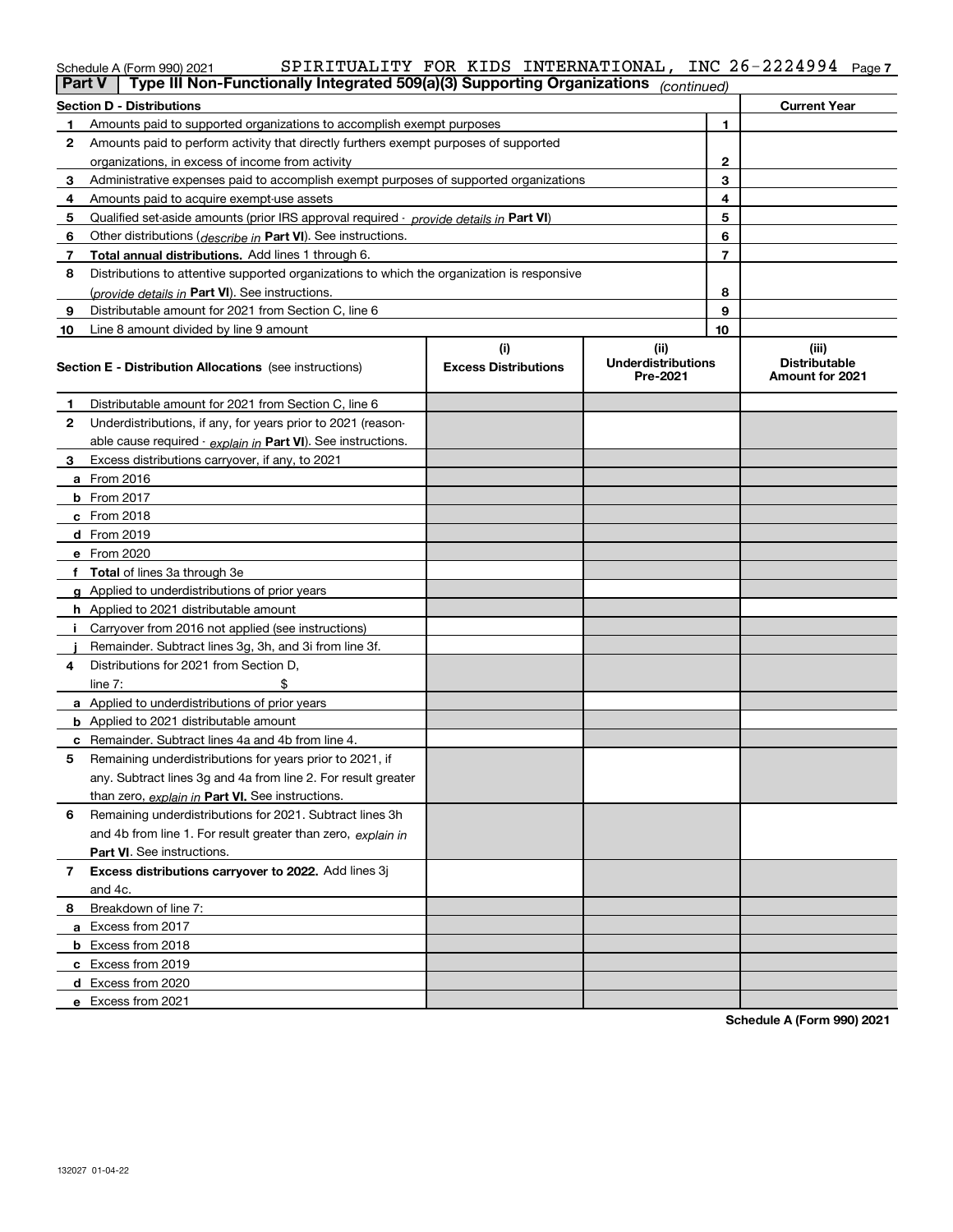|                | Schedule A (Form 990) 2021                                                                                                                                                                                                                                                                                                                                                                                                        |  |  |  | SPIRITUALITY FOR KIDS INTERNATIONAL, INC 26-2224994 Page 8 |  |
|----------------|-----------------------------------------------------------------------------------------------------------------------------------------------------------------------------------------------------------------------------------------------------------------------------------------------------------------------------------------------------------------------------------------------------------------------------------|--|--|--|------------------------------------------------------------|--|
| <b>Part VI</b> | Supplemental Information. Provide the explanations required by Part II, line 10; Part II, line 17a or 17b; Part III, line 12;<br>Part IV, Section A, lines 1, 2, 3b, 3c, 4b, 4c, 5a, 6, 9a, 9b, 9c, 11a, 11b, and 11c; Part IV, Section B, lines 1 and 2; Part IV, Section C,<br>line 1; Part IV, Section D, lines 2 and 3; Part IV, Section E, lines 1c, 2a, 2b, 3a, and 3b; Part V, line 1; Part V, Section B, line 1e; Part V, |  |  |  |                                                            |  |
|                | Section D, lines 5, 6, and 8; and Part V, Section E, lines 2, 5, and 6. Also complete this part for any additional information.<br>(See instructions.)                                                                                                                                                                                                                                                                            |  |  |  |                                                            |  |
|                |                                                                                                                                                                                                                                                                                                                                                                                                                                   |  |  |  |                                                            |  |
|                |                                                                                                                                                                                                                                                                                                                                                                                                                                   |  |  |  |                                                            |  |
|                |                                                                                                                                                                                                                                                                                                                                                                                                                                   |  |  |  |                                                            |  |
|                |                                                                                                                                                                                                                                                                                                                                                                                                                                   |  |  |  |                                                            |  |
|                |                                                                                                                                                                                                                                                                                                                                                                                                                                   |  |  |  |                                                            |  |
|                |                                                                                                                                                                                                                                                                                                                                                                                                                                   |  |  |  |                                                            |  |
|                |                                                                                                                                                                                                                                                                                                                                                                                                                                   |  |  |  |                                                            |  |
|                |                                                                                                                                                                                                                                                                                                                                                                                                                                   |  |  |  |                                                            |  |
|                |                                                                                                                                                                                                                                                                                                                                                                                                                                   |  |  |  |                                                            |  |
|                |                                                                                                                                                                                                                                                                                                                                                                                                                                   |  |  |  |                                                            |  |
|                |                                                                                                                                                                                                                                                                                                                                                                                                                                   |  |  |  |                                                            |  |
|                |                                                                                                                                                                                                                                                                                                                                                                                                                                   |  |  |  |                                                            |  |
|                |                                                                                                                                                                                                                                                                                                                                                                                                                                   |  |  |  |                                                            |  |
|                |                                                                                                                                                                                                                                                                                                                                                                                                                                   |  |  |  |                                                            |  |
|                |                                                                                                                                                                                                                                                                                                                                                                                                                                   |  |  |  |                                                            |  |
|                |                                                                                                                                                                                                                                                                                                                                                                                                                                   |  |  |  |                                                            |  |
|                |                                                                                                                                                                                                                                                                                                                                                                                                                                   |  |  |  |                                                            |  |
|                |                                                                                                                                                                                                                                                                                                                                                                                                                                   |  |  |  |                                                            |  |
|                |                                                                                                                                                                                                                                                                                                                                                                                                                                   |  |  |  |                                                            |  |
|                |                                                                                                                                                                                                                                                                                                                                                                                                                                   |  |  |  |                                                            |  |
|                |                                                                                                                                                                                                                                                                                                                                                                                                                                   |  |  |  |                                                            |  |
|                |                                                                                                                                                                                                                                                                                                                                                                                                                                   |  |  |  |                                                            |  |
|                |                                                                                                                                                                                                                                                                                                                                                                                                                                   |  |  |  |                                                            |  |
|                |                                                                                                                                                                                                                                                                                                                                                                                                                                   |  |  |  |                                                            |  |
|                |                                                                                                                                                                                                                                                                                                                                                                                                                                   |  |  |  |                                                            |  |
|                |                                                                                                                                                                                                                                                                                                                                                                                                                                   |  |  |  |                                                            |  |
|                |                                                                                                                                                                                                                                                                                                                                                                                                                                   |  |  |  |                                                            |  |
|                |                                                                                                                                                                                                                                                                                                                                                                                                                                   |  |  |  |                                                            |  |
|                |                                                                                                                                                                                                                                                                                                                                                                                                                                   |  |  |  |                                                            |  |
|                |                                                                                                                                                                                                                                                                                                                                                                                                                                   |  |  |  |                                                            |  |
|                |                                                                                                                                                                                                                                                                                                                                                                                                                                   |  |  |  |                                                            |  |
|                |                                                                                                                                                                                                                                                                                                                                                                                                                                   |  |  |  |                                                            |  |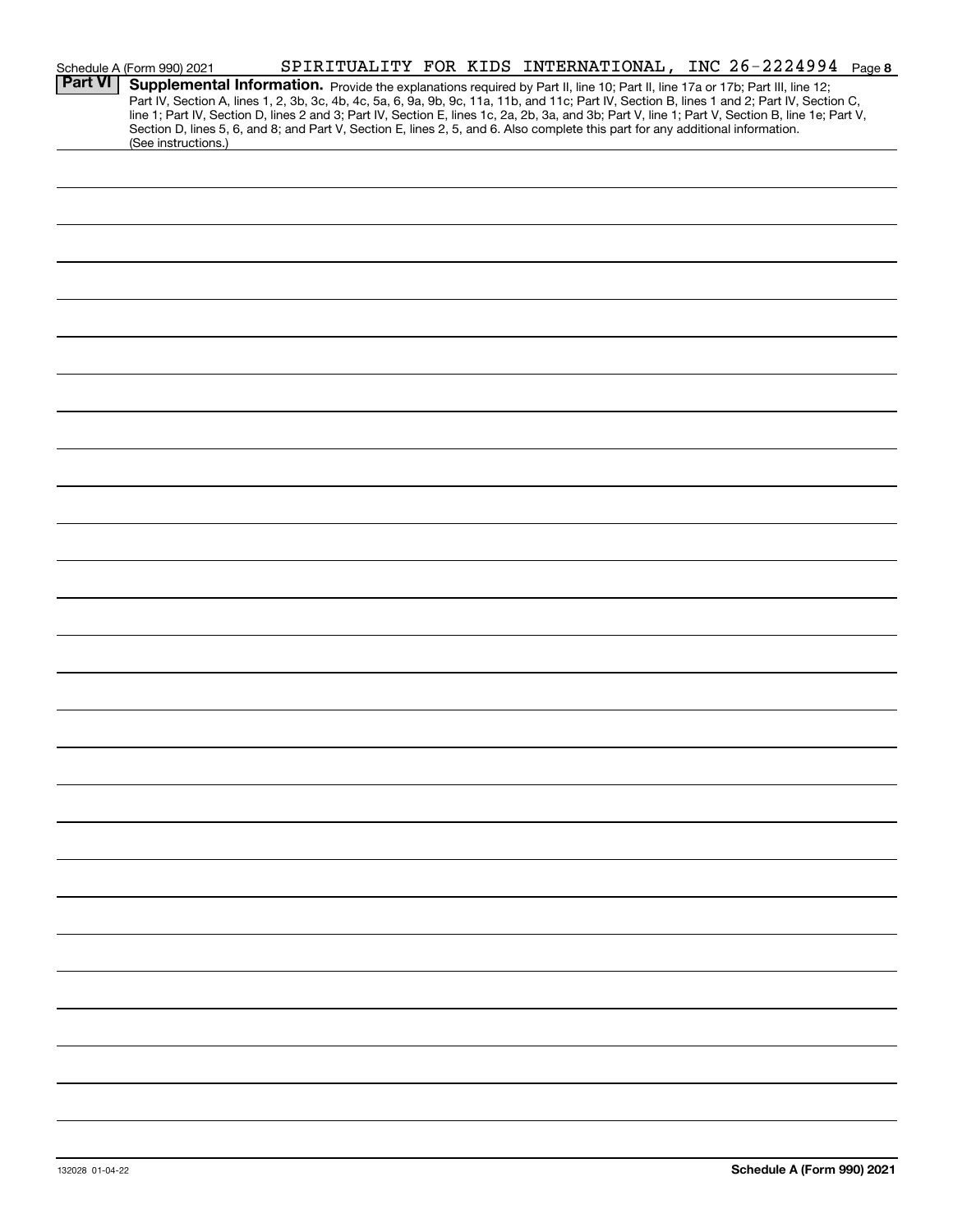Department of the Treasury Internal Revenue Service

Name of the organization

# **Schedule B Schedule of Contributors**

**(Form 990) | Attach to Form 990 or Form 990-PF. | Go to www.irs.gov/Form990 for the latest information.** OMB No. 1545-0047

**2021**

**Employer identification number**

**Organization type** (check one):

| Filers of:         | Section:                                                                  |
|--------------------|---------------------------------------------------------------------------|
| Form 990 or 990-EZ | $\lfloor \underline{X} \rfloor$ 501(c)( 3) (enter number) organization    |
|                    | 4947(a)(1) nonexempt charitable trust not treated as a private foundation |
|                    | 527 political organization                                                |
| Form 990-PF        | 501(c)(3) exempt private foundation                                       |
|                    | 4947(a)(1) nonexempt charitable trust treated as a private foundation     |
|                    | 501(c)(3) taxable private foundation                                      |
|                    |                                                                           |

Check if your organization is covered by the **General Rule** or a **Special Rule. Note:**  Only a section 501(c)(7), (8), or (10) organization can check boxes for both the General Rule and a Special Rule. See instructions.

### **General Rule**

 $\mathcal{L}^{\text{max}}$ 

For an organization filing Form 990, 990-EZ, or 990-PF that received, during the year, contributions totaling \$5,000 or more (in money or property) from any one contributor. Complete Parts I and II. See instructions for determining a contributor's total contributions.

### **Special Rules**

contributor, during the year, total contributions of the greater of (1**)** \$5,000; or (2) 2% of the amount on (i) Form 990, Part VIII, line 1h;  $\boxed{\textbf{X}}$  For an organization described in section 501(c)(3) filing Form 990 or 990-EZ that met the 33 1/3% support test of the regulations under sections 509(a)(1) and 170(b)(1)(A)(vi), that checked Schedule A (Form 990), Part II, line 13, 16a, or 16b, and that received from any one or (ii) Form 990-EZ, line 1. Complete Parts I and II.

For an organization described in section 501(c)(7), (8), or (10) filing Form 990 or 990-EZ that received from any one contributor, during the year, total contributions of more than \$1,000 exclusively for religious, charitable, scientific, literary, or educational purposes, or for the prevention of cruelty to children or animals. Complete Parts I (entering "N/A" in column (b) instead of the contributor name and address), II, and III.  $\mathcal{L}^{\text{max}}$ 

purpose. Don't complete any of the parts unless the **General Rule** applies to this organization because it received *nonexclusively* year, contributions <sub>exclusively</sub> for religious, charitable, etc., purposes, but no such contributions totaled more than \$1,000. If this box is checked, enter here the total contributions that were received during the year for an  $\;$ exclusively religious, charitable, etc., For an organization described in section 501(c)(7), (8), or (10) filing Form 990 or 990-EZ that received from any one contributor, during the religious, charitable, etc., contributions totaling \$5,000 or more during the year  $\Box$ — $\Box$   $\Box$  $\mathcal{L}^{\text{max}}$ 

Caution: An organization that isn't covered by the General Rule and/or the Special Rules doesn't file Schedule B (Form 990), but it **must** answer "No" on Part IV, line 2, of its Form 990; or check the box on line H of its Form 990-EZ or on its Form 990-PF, Part I, line 2, to certify that it doesn't meet the filing requirements of Schedule B (Form 990).

LHA For Paperwork Reduction Act Notice, see the instructions for Form 990, 990-EZ, or 990-PF. **In the act and Schedule B** (Form 990) (2021)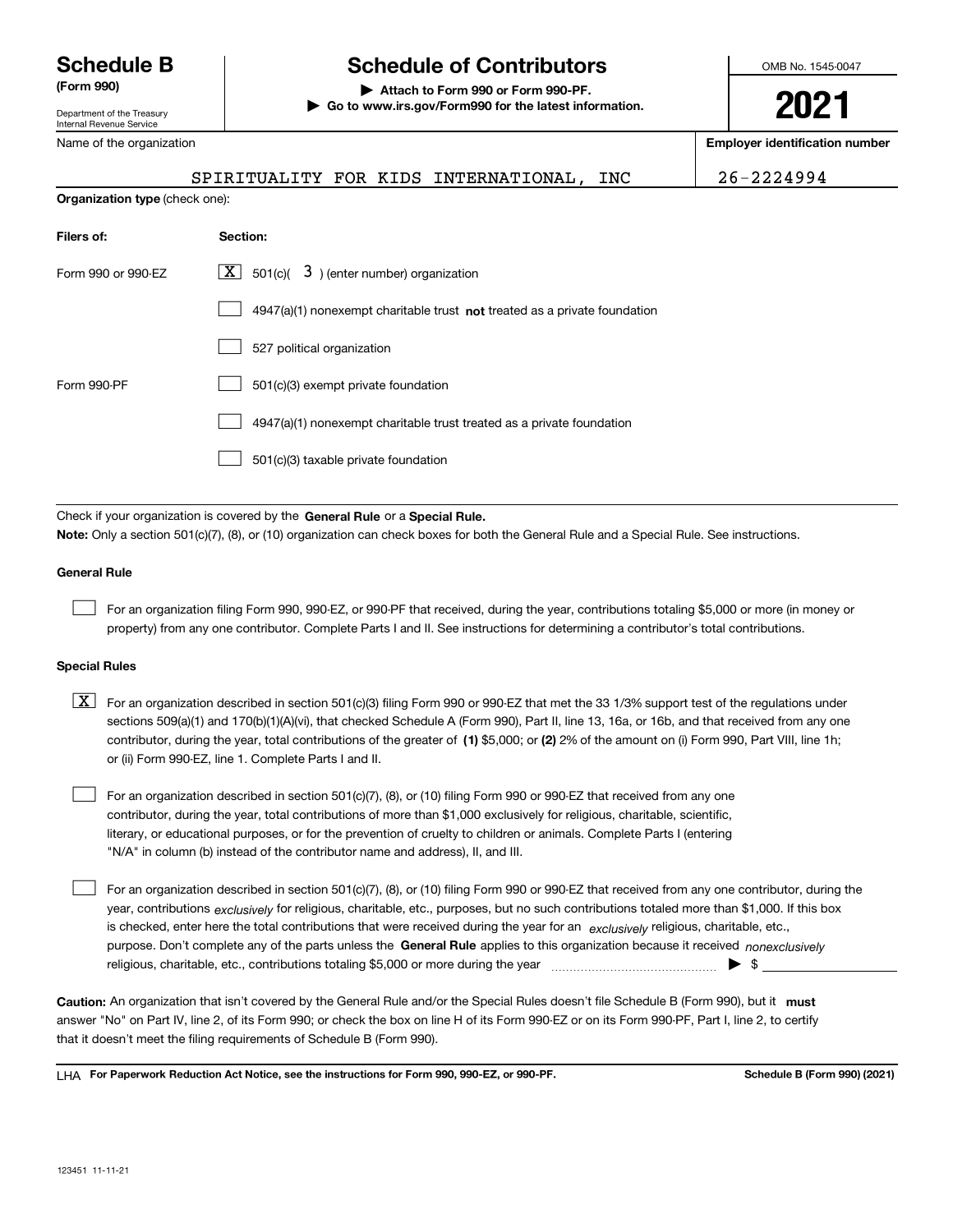Name of organization

### SPIRITUALITY FOR KIDS INTERNATIONAL, INC  $\vert$  26-2224994

**(a)No.(b)Name, address, and ZIP + 4 (c)Total contributions (d)Type of contribution PersonPayrollNoncash(a)No.(b)Name, address, and ZIP + 4 (c)Total contributions (d)Type of contribution PersonPayrollNoncash(a)No.(b)Name, address, and ZIP + 4 (c)Total contributions (d)Type of contribution Person PayrollNoncash(a) No.(b) Name, address, and ZIP + 4 (c) Total contributions (d) Type of contribution PersonPayrollNoncash(a) No.(b) Name, address, and ZIP + 4 (c) Total contributions (d) Type of contribution Person PayrollNoncash(a) No.(b)Name, address, and ZIP + 4 (c) Total contributions (d) Type of contribution PersonPayrollNoncashContributors** (see instructions). Use duplicate copies of Part I if additional space is needed. \$(Complete Part II for noncash contributions.) \$(Complete Part II for noncash contributions.) \$(Complete Part II for noncash contributions.) \$(Complete Part II for noncash contributions.) \$(Complete Part II for noncash contributions.) \$(Complete Part II for noncash contributions.) **29 Chedule B (Form 990) (2021)**<br> **26 - 2224994**<br> **26 - 2224994**<br> **26 - 2224994**<br> **26 - 2224994**<br> **26 - 2224994**<br> **26 - 2224994**  $\boxed{\mathbf{X}}$  $\boxed{\mathbf{X}}$  $\sqrt{X}$  $\sqrt{X}$  $\boxed{\text{X}}$  $\begin{array}{c|c|c|c|c|c} 1 & \hspace{1.5cm} & \hspace{1.5cm} & \hspace{1.5cm} & \hspace{1.5cm} & \hspace{1.5cm} & \hspace{1.5cm} & \hspace{1.5cm} & \hspace{1.5cm} & \hspace{1.5cm} & \hspace{1.5cm} & \hspace{1.5cm} & \hspace{1.5cm} & \hspace{1.5cm} & \hspace{1.5cm} & \hspace{1.5cm} & \hspace{1.5cm} & \hspace{1.5cm} & \hspace{1.5cm} & \hspace{1.5cm} & \hspace{1.5cm} &$ 11,586.  $2$  | Person  $\overline{\text{X}}$ 10,000.  $\overline{3}$  | Person  $\overline{X}$ 10,000.  $4$  | Person  $\overline{\text{X}}$ 8,216.  $\sim$  5 | Person X 3,734. 6 Berson X Adventure Contract of the Contract of the Contract of the Contract of the Contract of the Contract of the Contract of the Contract of the Contract of the Contract of the Contract of the Contract of the Contract 3,500.

**Employer identification number**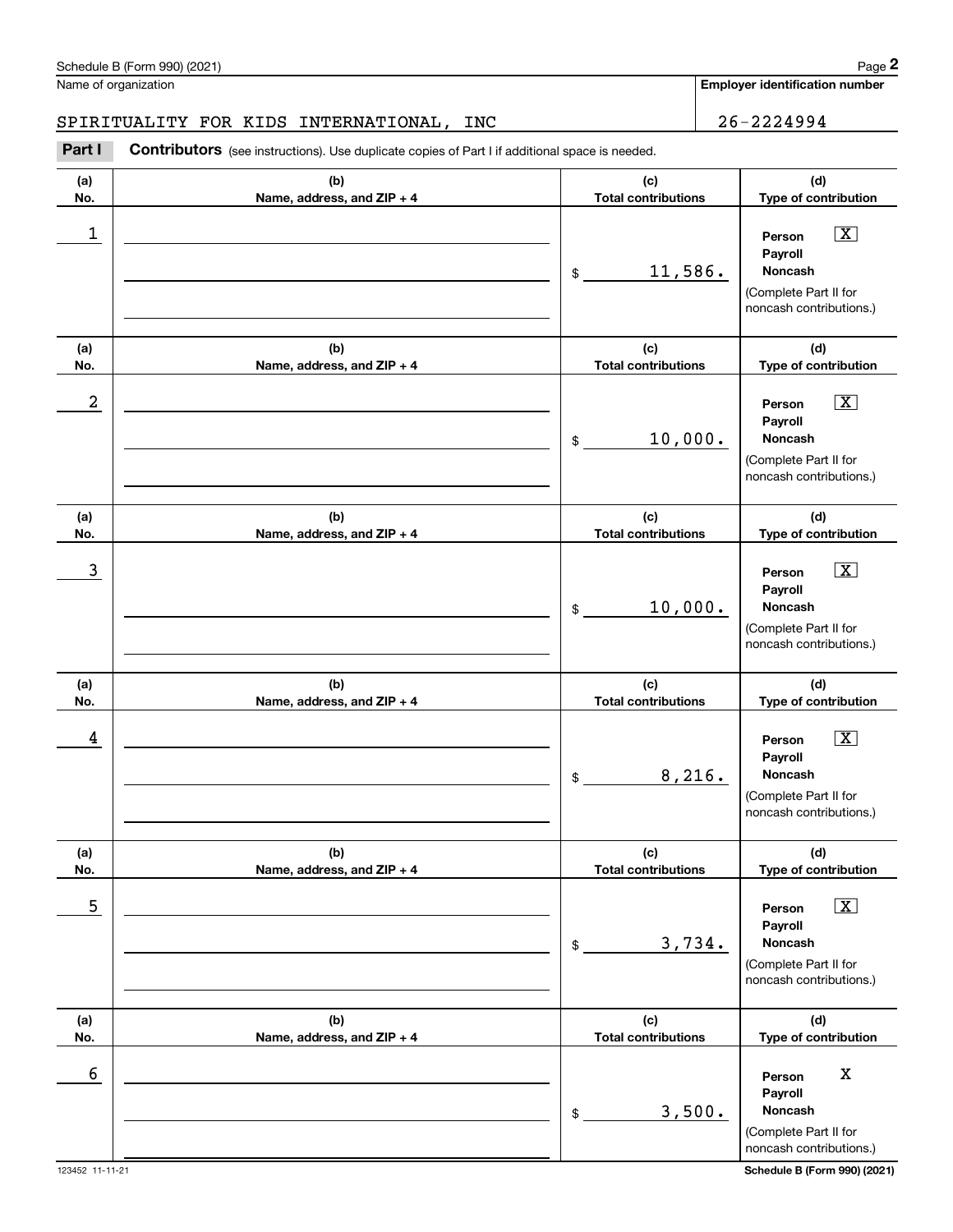## SPIRITUALITY FOR KIDS INTERNATIONAL, INC 26-2224994

|            | Schedule B (Form 990) (2021)                                                                          |                                   |        | Page 2                                                                                                                         |
|------------|-------------------------------------------------------------------------------------------------------|-----------------------------------|--------|--------------------------------------------------------------------------------------------------------------------------------|
|            | Name of organization                                                                                  |                                   |        | <b>Employer identification number</b>                                                                                          |
|            | SPIRITUALITY FOR KIDS INTERNATIONAL,<br>INC                                                           |                                   |        | 26-2224994                                                                                                                     |
| Part I     | <b>Contributors</b> (see instructions). Use duplicate copies of Part I if additional space is needed. |                                   |        |                                                                                                                                |
| (a)<br>No. | (b)<br>Name, address, and ZIP + 4                                                                     | (c)<br><b>Total contributions</b> |        | (d)<br>Type of contribution                                                                                                    |
| 7          |                                                                                                       | \$                                | 2,000. | $\boxed{\text{X}}$<br>Person<br>Payroll<br>Noncash<br>(Complete Part II for<br>noncash contributions.)                         |
| (a)        | (b)                                                                                                   | (c)<br><b>Total contributions</b> |        | (d)                                                                                                                            |
| No.<br>8   | Name, address, and ZIP + 4                                                                            | \$                                | 1,960. | Type of contribution<br>$\boxed{\text{X}}$<br>Person<br>Payroll<br>Noncash<br>(Complete Part II for<br>noncash contributions.) |
| (a)<br>No. | (b)<br>Name, address, and ZIP + 4                                                                     | (c)<br><b>Total contributions</b> |        | (d)<br>Type of contribution                                                                                                    |
| 9          |                                                                                                       | \$                                | 1,814. | $\boxed{\text{X}}$<br>Person<br>Payroll<br>Noncash<br>(Complete Part II for<br>noncash contributions.)                         |
| (a)<br>No. | (b)<br>Name, address, and ZIP + 4                                                                     | (c)<br><b>Total contributions</b> |        | (d)<br>Type of contribution                                                                                                    |
| 10         |                                                                                                       | \$                                | 1,504. | $\boxed{\text{X}}$<br>Person<br>Payroll<br>Noncash<br>(Complete Part II for<br>noncash contributions.)                         |
| (a)<br>No. | (b)<br>Name, address, and ZIP + 4                                                                     | (c)<br><b>Total contributions</b> |        | (d)<br>Type of contribution                                                                                                    |
| 11         |                                                                                                       | \$                                | 1,500. | $\boxed{\text{X}}$<br>Person<br>Payroll<br><b>Noncash</b><br>(Complete Part II for<br>noncash contributions.)                  |
| (a)<br>No. | (b)<br>Name, address, and ZIP + 4                                                                     | (c)<br><b>Total contributions</b> |        | (d)<br>Type of contribution                                                                                                    |
|            |                                                                                                       | \$                                |        | Person<br>Payroll<br>Noncash<br>(Complete Part II for<br>noncash contributions.)                                               |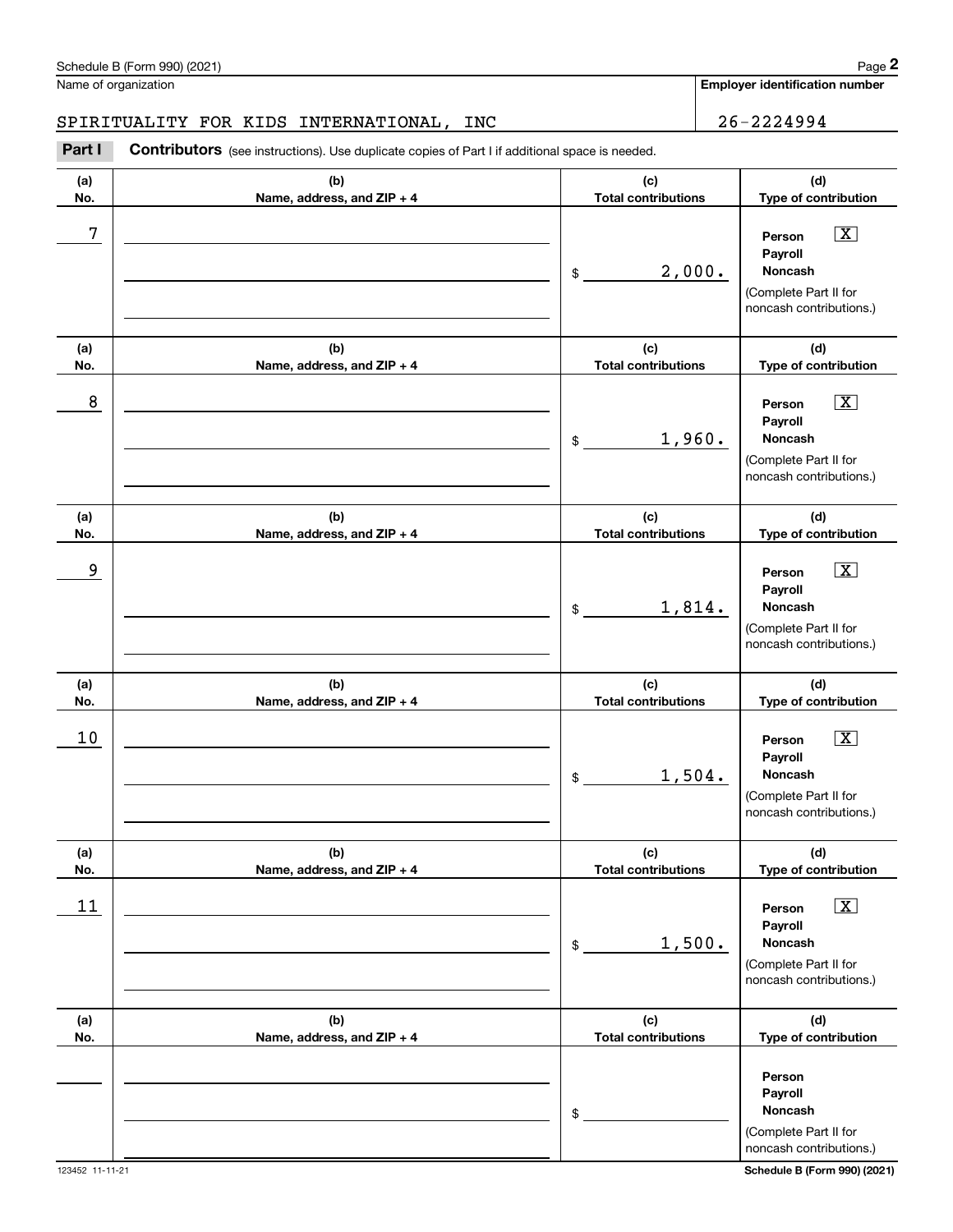|                              | Schedule B (Form 990) (2021)                                                                        |                                                                  | Page 3                                |
|------------------------------|-----------------------------------------------------------------------------------------------------|------------------------------------------------------------------|---------------------------------------|
|                              | Name of organization                                                                                |                                                                  | <b>Employer identification number</b> |
|                              | SPIRITUALITY FOR KIDS INTERNATIONAL, INC                                                            |                                                                  | $26 - 2224994$                        |
| Part II                      | Noncash Property (see instructions). Use duplicate copies of Part II if additional space is needed. |                                                                  |                                       |
| (a)<br>No.<br>from<br>Part I | (b)<br>Description of noncash property given                                                        | (c)<br>FMV (or estimate)<br>Date received<br>(See instructions.) |                                       |
|                              |                                                                                                     | \$                                                               |                                       |
| (a)<br>No.<br>from<br>Part I | (b)<br>Description of noncash property given                                                        | (c)<br>FMV (or estimate)<br>(See instructions.)                  | (d)<br>Date received                  |
|                              |                                                                                                     | \$                                                               |                                       |
| (a)<br>No.<br>from<br>Part I | (b)<br>Description of noncash property given                                                        | (c)<br>FMV (or estimate)<br>(See instructions.)                  | (d)<br>Date received                  |
|                              |                                                                                                     | \$                                                               |                                       |
| (a)<br>No.<br>from<br>Part I | (b)<br>Description of noncash property given                                                        | (c)<br>FMV (or estimate)<br>(See instructions.)                  | (d)<br>Date received                  |
|                              |                                                                                                     | \$                                                               |                                       |
| (a)<br>No.<br>from<br>Part I | (b)<br>Description of noncash property given                                                        | (c)<br>FMV (or estimate)<br>(See instructions.)                  | (d)<br>Date received                  |
|                              |                                                                                                     | \$                                                               |                                       |
| (a)<br>No.<br>from<br>Part I | (b)<br>Description of noncash property given                                                        | (c)<br>FMV (or estimate)<br>(See instructions.)                  | (d)<br>Date received                  |
|                              |                                                                                                     | \$                                                               |                                       |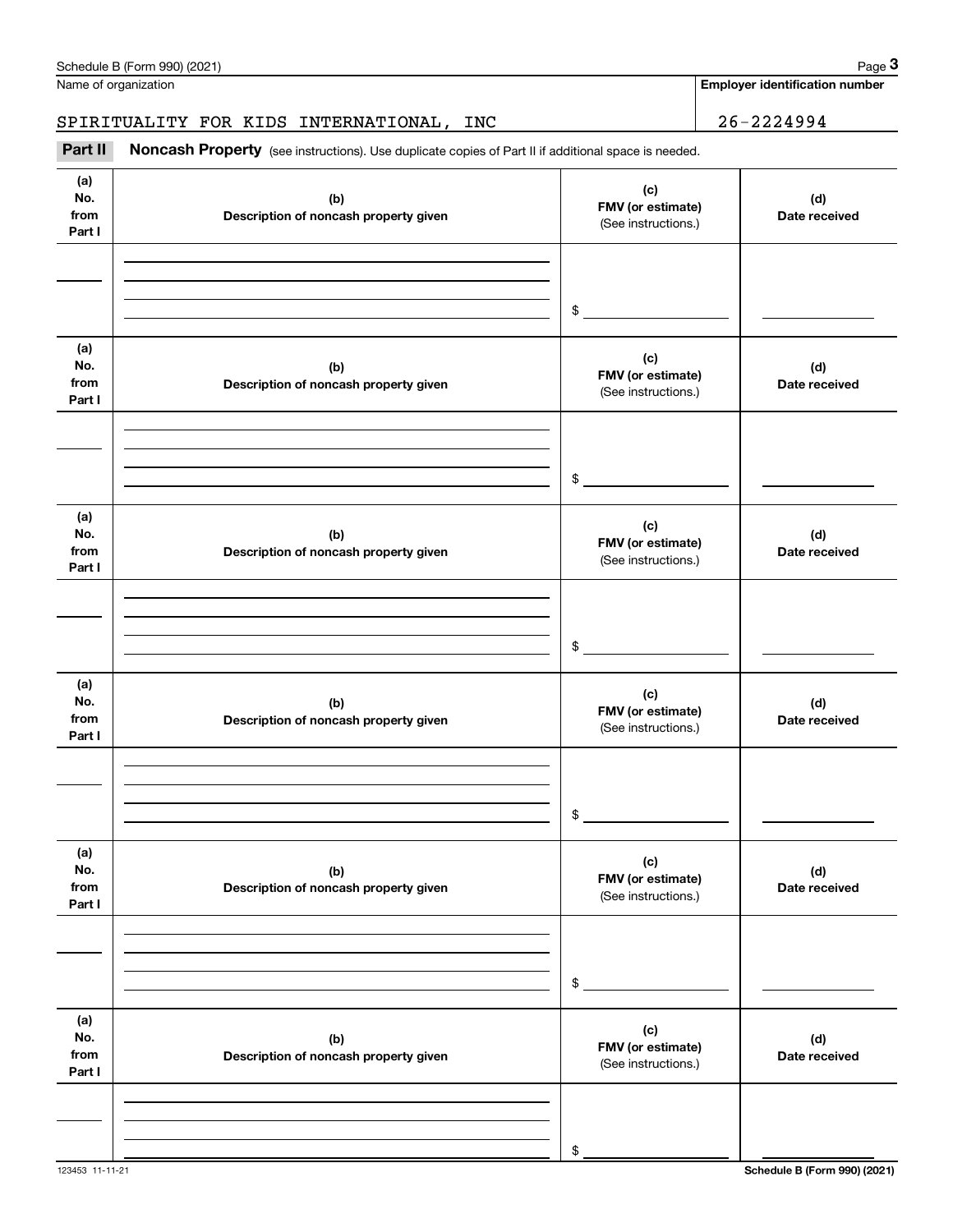|                      | Schedule B (Form 990) (2021)                                                                                                                                                                                                                                                 |                      |                                          | Page 4                                   |  |  |  |  |  |  |  |
|----------------------|------------------------------------------------------------------------------------------------------------------------------------------------------------------------------------------------------------------------------------------------------------------------------|----------------------|------------------------------------------|------------------------------------------|--|--|--|--|--|--|--|
| Name of organization |                                                                                                                                                                                                                                                                              |                      |                                          | Employer identification number           |  |  |  |  |  |  |  |
|                      | SPIRITUALITY FOR KIDS INTERNATIONAL,                                                                                                                                                                                                                                         | INC                  |                                          | 26-2224994                               |  |  |  |  |  |  |  |
| <b>Part III</b>      | Exclusively religious, charitable, etc., contributions to organizations described in section 501(c)(7), (8), or (10) that total more than \$1,000 for the year<br>from any one contributor. Complete columns (a) through (e) and the following line entry. For organizations |                      |                                          |                                          |  |  |  |  |  |  |  |
|                      | completing Part III, enter the total of exclusively religious, charitable, etc., contributions of \$1,000 or less for the year. (Enter this info. once.) $\blacktriangleright$ \$<br>Use duplicate copies of Part III if additional space is needed.                         |                      |                                          |                                          |  |  |  |  |  |  |  |
| (a) No.              |                                                                                                                                                                                                                                                                              |                      |                                          |                                          |  |  |  |  |  |  |  |
| from<br>Part I       | (b) Purpose of gift                                                                                                                                                                                                                                                          | (c) Use of gift      |                                          | (d) Description of how gift is held      |  |  |  |  |  |  |  |
|                      |                                                                                                                                                                                                                                                                              |                      |                                          |                                          |  |  |  |  |  |  |  |
|                      |                                                                                                                                                                                                                                                                              |                      |                                          |                                          |  |  |  |  |  |  |  |
|                      |                                                                                                                                                                                                                                                                              |                      |                                          |                                          |  |  |  |  |  |  |  |
|                      |                                                                                                                                                                                                                                                                              | (e) Transfer of gift |                                          |                                          |  |  |  |  |  |  |  |
|                      | Transferee's name, address, and $ZIP + 4$                                                                                                                                                                                                                                    |                      |                                          | Relationship of transferor to transferee |  |  |  |  |  |  |  |
|                      |                                                                                                                                                                                                                                                                              |                      |                                          |                                          |  |  |  |  |  |  |  |
|                      |                                                                                                                                                                                                                                                                              |                      |                                          |                                          |  |  |  |  |  |  |  |
|                      |                                                                                                                                                                                                                                                                              |                      |                                          |                                          |  |  |  |  |  |  |  |
| (a) No.<br>from      | (b) Purpose of gift                                                                                                                                                                                                                                                          | (c) Use of gift      |                                          | (d) Description of how gift is held      |  |  |  |  |  |  |  |
| Part I               |                                                                                                                                                                                                                                                                              |                      |                                          |                                          |  |  |  |  |  |  |  |
|                      |                                                                                                                                                                                                                                                                              |                      |                                          |                                          |  |  |  |  |  |  |  |
|                      |                                                                                                                                                                                                                                                                              |                      |                                          |                                          |  |  |  |  |  |  |  |
|                      | (e) Transfer of gift                                                                                                                                                                                                                                                         |                      |                                          |                                          |  |  |  |  |  |  |  |
|                      |                                                                                                                                                                                                                                                                              |                      |                                          |                                          |  |  |  |  |  |  |  |
|                      | Transferee's name, address, and $ZIP + 4$                                                                                                                                                                                                                                    |                      | Relationship of transferor to transferee |                                          |  |  |  |  |  |  |  |
|                      |                                                                                                                                                                                                                                                                              |                      |                                          |                                          |  |  |  |  |  |  |  |
|                      |                                                                                                                                                                                                                                                                              |                      |                                          |                                          |  |  |  |  |  |  |  |
| (a) No.              |                                                                                                                                                                                                                                                                              |                      |                                          |                                          |  |  |  |  |  |  |  |
| from<br>Part I       | (b) Purpose of gift                                                                                                                                                                                                                                                          | (c) Use of gift      |                                          | (d) Description of how gift is held      |  |  |  |  |  |  |  |
|                      |                                                                                                                                                                                                                                                                              |                      |                                          |                                          |  |  |  |  |  |  |  |
|                      |                                                                                                                                                                                                                                                                              |                      |                                          |                                          |  |  |  |  |  |  |  |
|                      |                                                                                                                                                                                                                                                                              |                      |                                          |                                          |  |  |  |  |  |  |  |
|                      |                                                                                                                                                                                                                                                                              | (e) Transfer of gift |                                          |                                          |  |  |  |  |  |  |  |
|                      | Transferee's name, address, and $ZIP + 4$                                                                                                                                                                                                                                    |                      |                                          | Relationship of transferor to transferee |  |  |  |  |  |  |  |
|                      |                                                                                                                                                                                                                                                                              |                      |                                          |                                          |  |  |  |  |  |  |  |
|                      |                                                                                                                                                                                                                                                                              |                      |                                          |                                          |  |  |  |  |  |  |  |
|                      |                                                                                                                                                                                                                                                                              |                      |                                          |                                          |  |  |  |  |  |  |  |
| (a) No.<br>from      | (b) Purpose of gift                                                                                                                                                                                                                                                          | (c) Use of gift      |                                          | (d) Description of how gift is held      |  |  |  |  |  |  |  |
| Part I               |                                                                                                                                                                                                                                                                              |                      |                                          |                                          |  |  |  |  |  |  |  |
|                      |                                                                                                                                                                                                                                                                              |                      |                                          |                                          |  |  |  |  |  |  |  |
|                      |                                                                                                                                                                                                                                                                              |                      |                                          |                                          |  |  |  |  |  |  |  |
|                      |                                                                                                                                                                                                                                                                              |                      |                                          |                                          |  |  |  |  |  |  |  |
|                      | (e) Transfer of gift                                                                                                                                                                                                                                                         |                      |                                          |                                          |  |  |  |  |  |  |  |
|                      | Transferee's name, address, and $ZIP + 4$                                                                                                                                                                                                                                    |                      |                                          | Relationship of transferor to transferee |  |  |  |  |  |  |  |
|                      |                                                                                                                                                                                                                                                                              |                      |                                          |                                          |  |  |  |  |  |  |  |
|                      |                                                                                                                                                                                                                                                                              |                      |                                          |                                          |  |  |  |  |  |  |  |
|                      |                                                                                                                                                                                                                                                                              |                      |                                          |                                          |  |  |  |  |  |  |  |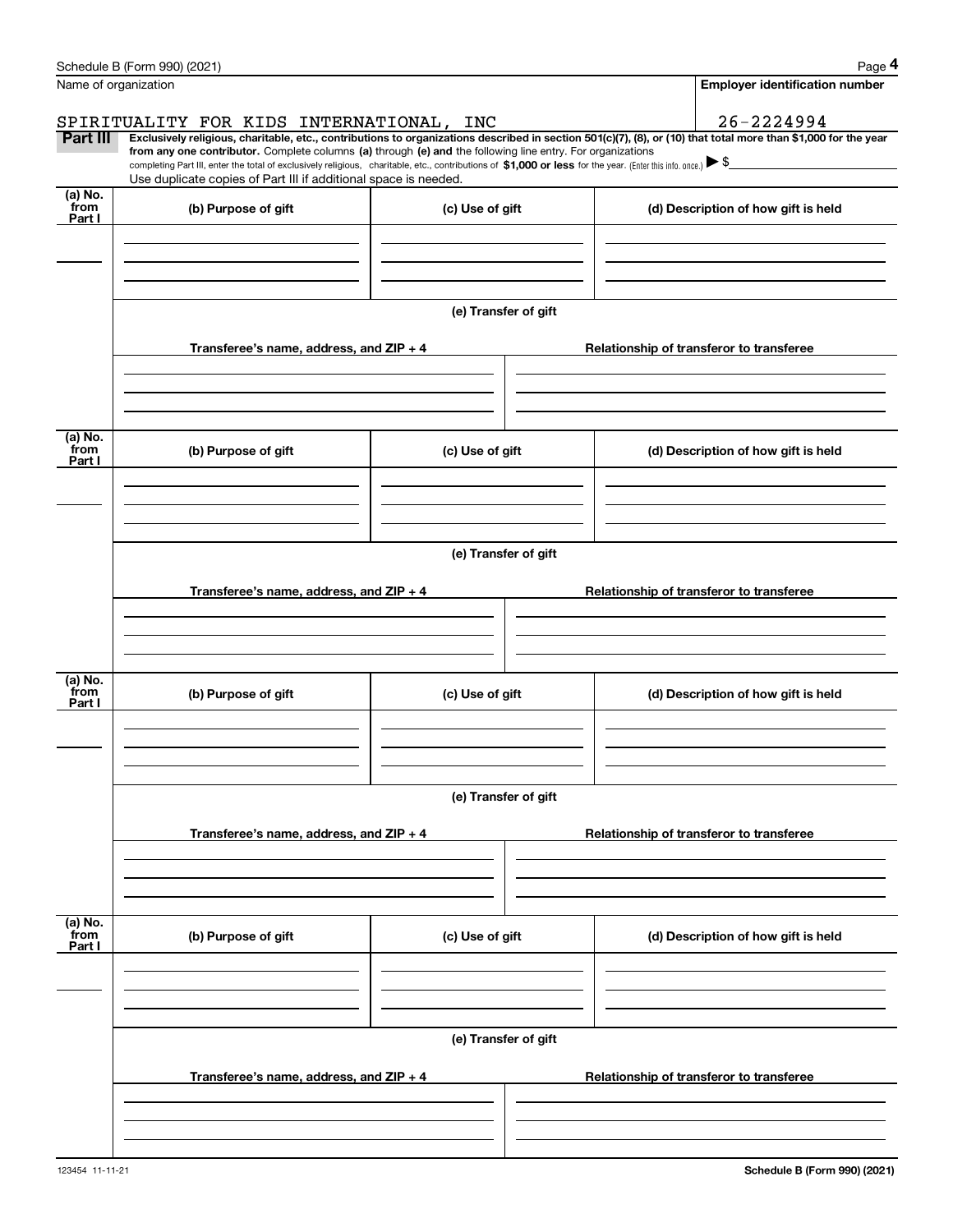Department of the Treasury Internal Revenue Service

**(Form 990)**

# **SCHEDULE D Supplemental Financial Statements**

**| Complete if the organization answered "Yes" on Form 990, Part IV, line 6, 7, 8, 9, 10, 11a, 11b, 11c, 11d, 11e, 11f, 12a, or 12b. | Attach to Form 990.** OMB No. 1545-0047 **Open to Public Inspection2021**

|--|

|         | Name of the organization<br>SPIRITUALITY FOR KIDS INTERNATIONAL, INC                                                                                                                                                                    | <b>Employer identification number</b><br>26-2224994 |  |                                                        |  |  |
|---------|-----------------------------------------------------------------------------------------------------------------------------------------------------------------------------------------------------------------------------------------|-----------------------------------------------------|--|--------------------------------------------------------|--|--|
| Part I  | Organizations Maintaining Donor Advised Funds or Other Similar Funds or Accounts. Complete if the                                                                                                                                       |                                                     |  |                                                        |  |  |
|         | organization answered "Yes" on Form 990, Part IV, line 6.                                                                                                                                                                               |                                                     |  |                                                        |  |  |
|         |                                                                                                                                                                                                                                         | (a) Donor advised funds                             |  | (b) Funds and other accounts                           |  |  |
| 1       |                                                                                                                                                                                                                                         |                                                     |  |                                                        |  |  |
| 2       | Aggregate value of contributions to (during year)                                                                                                                                                                                       |                                                     |  |                                                        |  |  |
| 3       |                                                                                                                                                                                                                                         |                                                     |  |                                                        |  |  |
| 4       |                                                                                                                                                                                                                                         |                                                     |  |                                                        |  |  |
| 5       | Did the organization inform all donors and donor advisors in writing that the assets held in donor advised funds                                                                                                                        |                                                     |  |                                                        |  |  |
|         |                                                                                                                                                                                                                                         |                                                     |  | Yes<br>No                                              |  |  |
| 6       |                                                                                                                                                                                                                                         |                                                     |  |                                                        |  |  |
|         | Did the organization inform all grantees, donors, and donor advisors in writing that grant funds can be used only<br>for charitable purposes and not for the benefit of the donor or donor advisor, or for any other purpose conferring |                                                     |  |                                                        |  |  |
|         |                                                                                                                                                                                                                                         |                                                     |  |                                                        |  |  |
| Part II | impermissible private benefit?<br>Conservation Easements. Complete if the organization answered "Yes" on Form 990, Part IV, line 7.                                                                                                     |                                                     |  | Yes<br>No                                              |  |  |
|         |                                                                                                                                                                                                                                         |                                                     |  |                                                        |  |  |
| 1       | Purpose(s) of conservation easements held by the organization (check all that apply).                                                                                                                                                   |                                                     |  |                                                        |  |  |
|         | Preservation of land for public use (for example, recreation or education)                                                                                                                                                              |                                                     |  | Preservation of a historically important land area     |  |  |
|         | Protection of natural habitat                                                                                                                                                                                                           |                                                     |  | Preservation of a certified historic structure         |  |  |
|         | Preservation of open space                                                                                                                                                                                                              |                                                     |  |                                                        |  |  |
| 2       | Complete lines 2a through 2d if the organization held a qualified conservation contribution in the form of a conservation easement on the last<br>day of the tax year.                                                                  |                                                     |  | Held at the End of the Tax Year                        |  |  |
|         |                                                                                                                                                                                                                                         |                                                     |  |                                                        |  |  |
|         | a Total number of conservation easements                                                                                                                                                                                                |                                                     |  | 2a                                                     |  |  |
| b       | Total acreage restricted by conservation easements                                                                                                                                                                                      |                                                     |  | 2 <sub>b</sub>                                         |  |  |
| с       |                                                                                                                                                                                                                                         |                                                     |  | 2c                                                     |  |  |
| d       | Number of conservation easements included in (c) acquired after 7/25/06, and not on a historic structure                                                                                                                                |                                                     |  |                                                        |  |  |
|         | listed in the National Register [11] manufactured in the National Property of the National Register [11] manufactured in the National Register [11] manufactured in the National Register [11] manufactured in the National Pr          |                                                     |  | 2d                                                     |  |  |
| 3       | Number of conservation easements modified, transferred, released, extinguished, or terminated by the organization during the tax                                                                                                        |                                                     |  |                                                        |  |  |
|         | $\mathsf{year}$                                                                                                                                                                                                                         |                                                     |  |                                                        |  |  |
| 4       | Number of states where property subject to conservation easement is located >                                                                                                                                                           |                                                     |  |                                                        |  |  |
| 5       | Does the organization have a written policy regarding the periodic monitoring, inspection, handling of                                                                                                                                  |                                                     |  |                                                        |  |  |
|         | violations, and enforcement of the conservation easements it holds?                                                                                                                                                                     |                                                     |  | Yes<br>No                                              |  |  |
| 6       | Staff and volunteer hours devoted to monitoring, inspecting, handling of violations, and enforcing conservation easements during the year                                                                                               |                                                     |  |                                                        |  |  |
|         |                                                                                                                                                                                                                                         |                                                     |  |                                                        |  |  |
| 7       | Amount of expenses incurred in monitoring, inspecting, handling of violations, and enforcing conservation easements during the year                                                                                                     |                                                     |  |                                                        |  |  |
|         | $\blacktriangleright$ \$                                                                                                                                                                                                                |                                                     |  |                                                        |  |  |
| 8       | Does each conservation easement reported on line 2(d) above satisfy the requirements of section 170(h)(4)(B)(i)                                                                                                                         |                                                     |  |                                                        |  |  |
|         |                                                                                                                                                                                                                                         |                                                     |  | Yes<br>No                                              |  |  |
|         | In Part XIII, describe how the organization reports conservation easements in its revenue and expense statement and                                                                                                                     |                                                     |  |                                                        |  |  |
|         | balance sheet, and include, if applicable, the text of the footnote to the organization's financial statements that describes the                                                                                                       |                                                     |  |                                                        |  |  |
|         | organization's accounting for conservation easements.<br>Organizations Maintaining Collections of Art, Historical Treasures, or Other Similar Assets.<br>Part III                                                                       |                                                     |  |                                                        |  |  |
|         |                                                                                                                                                                                                                                         |                                                     |  |                                                        |  |  |
|         | Complete if the organization answered "Yes" on Form 990, Part IV, line 8.                                                                                                                                                               |                                                     |  |                                                        |  |  |
|         | 1a If the organization elected, as permitted under FASB ASC 958, not to report in its revenue statement and balance sheet works                                                                                                         |                                                     |  |                                                        |  |  |
|         | of art, historical treasures, or other similar assets held for public exhibition, education, or research in furtherance of public                                                                                                       |                                                     |  |                                                        |  |  |
|         | service, provide in Part XIII the text of the footnote to its financial statements that describes these items.                                                                                                                          |                                                     |  |                                                        |  |  |
| b       | If the organization elected, as permitted under FASB ASC 958, to report in its revenue statement and balance sheet works of                                                                                                             |                                                     |  |                                                        |  |  |
|         | art, historical treasures, or other similar assets held for public exhibition, education, or research in furtherance of public service,                                                                                                 |                                                     |  |                                                        |  |  |
|         | provide the following amounts relating to these items:                                                                                                                                                                                  |                                                     |  |                                                        |  |  |
|         |                                                                                                                                                                                                                                         |                                                     |  | $\frac{1}{2}$                                          |  |  |
|         | (ii) Assets included in Form 990, Part X                                                                                                                                                                                                |                                                     |  | $\blacktriangleright$ \$                               |  |  |
| 2       | If the organization received or held works of art, historical treasures, or other similar assets for financial gain, provide                                                                                                            |                                                     |  |                                                        |  |  |
|         | the following amounts required to be reported under FASB ASC 958 relating to these items:                                                                                                                                               |                                                     |  |                                                        |  |  |
|         |                                                                                                                                                                                                                                         |                                                     |  | $\blacktriangleright$ \$                               |  |  |
|         | LHA, For Department Beduction Act Notice, see the Instructions for Ferm 000                                                                                                                                                             |                                                     |  | $\blacktriangleright$ \$<br>Sebedule D (Ferm 000) 2021 |  |  |

**For Paperwork Reduction Act Notice, see the Instructions for Form 990. Schedule D (Form 990) 2021** LHA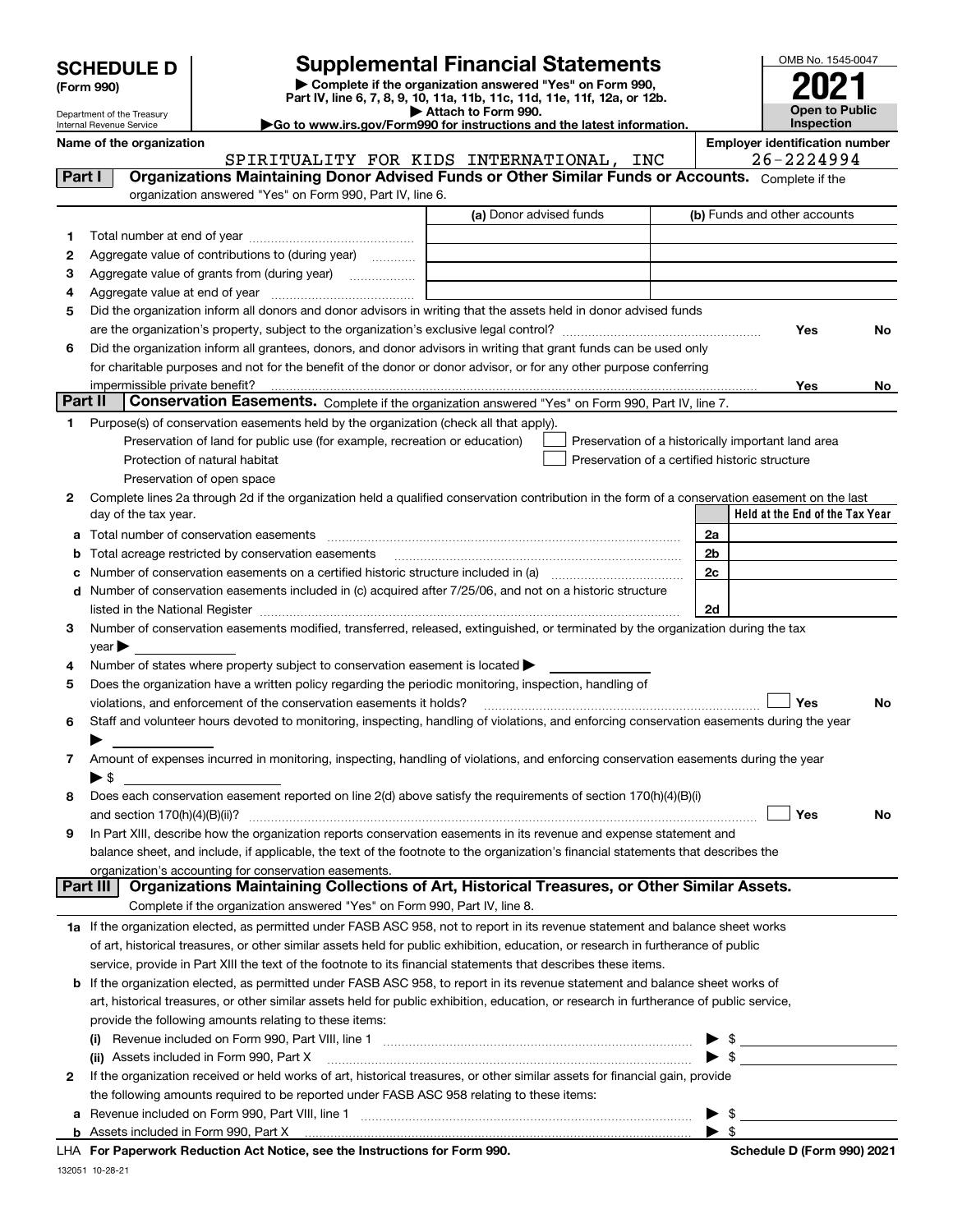|        | Schedule D (Form 990) 2021<br>Organizations Maintaining Collections of Art, Historical Treasures, or Other Similar Assets (continued)<br>Part III                                                                                                                                                                                                    | SPIRITUALITY FOR KIDS INTERNATIONAL, INC |   |                |                                    |                                 | 26-2224994                                   |                |            | Page 2            |
|--------|------------------------------------------------------------------------------------------------------------------------------------------------------------------------------------------------------------------------------------------------------------------------------------------------------------------------------------------------------|------------------------------------------|---|----------------|------------------------------------|---------------------------------|----------------------------------------------|----------------|------------|-------------------|
|        |                                                                                                                                                                                                                                                                                                                                                      |                                          |   |                |                                    |                                 |                                              |                |            |                   |
| 3      | Using the organization's acquisition, accession, and other records, check any of the following that make significant use of its                                                                                                                                                                                                                      |                                          |   |                |                                    |                                 |                                              |                |            |                   |
|        | collection items (check all that apply):                                                                                                                                                                                                                                                                                                             |                                          |   |                |                                    |                                 |                                              |                |            |                   |
| а      | Public exhibition                                                                                                                                                                                                                                                                                                                                    | d                                        |   |                | Loan or exchange program           |                                 |                                              |                |            |                   |
| b      | Scholarly research                                                                                                                                                                                                                                                                                                                                   | e                                        |   |                |                                    |                                 |                                              |                |            |                   |
| с      | Preservation for future generations                                                                                                                                                                                                                                                                                                                  |                                          |   |                |                                    |                                 |                                              |                |            |                   |
| 4      | Provide a description of the organization's collections and explain how they further the organization's exempt purpose in Part XIII.                                                                                                                                                                                                                 |                                          |   |                |                                    |                                 |                                              |                |            |                   |
| 5      | During the year, did the organization solicit or receive donations of art, historical treasures, or other similar assets                                                                                                                                                                                                                             |                                          |   |                |                                    |                                 |                                              |                |            |                   |
|        |                                                                                                                                                                                                                                                                                                                                                      |                                          |   |                |                                    |                                 |                                              | Yes            |            | No.               |
|        | Part IV<br>Escrow and Custodial Arrangements. Complete if the organization answered "Yes" on Form 990, Part IV, line 9, or                                                                                                                                                                                                                           |                                          |   |                |                                    |                                 |                                              |                |            |                   |
|        | reported an amount on Form 990, Part X, line 21.                                                                                                                                                                                                                                                                                                     |                                          |   |                |                                    |                                 |                                              |                |            |                   |
|        | 1a Is the organization an agent, trustee, custodian or other intermediary for contributions or other assets not included                                                                                                                                                                                                                             |                                          |   |                |                                    |                                 |                                              |                |            |                   |
|        |                                                                                                                                                                                                                                                                                                                                                      |                                          |   |                |                                    |                                 |                                              | Yes            |            | No                |
|        | b If "Yes," explain the arrangement in Part XIII and complete the following table:                                                                                                                                                                                                                                                                   |                                          |   |                |                                    |                                 |                                              |                |            |                   |
|        |                                                                                                                                                                                                                                                                                                                                                      |                                          |   |                |                                    |                                 |                                              | Amount         |            |                   |
|        | c Beginning balance measurements and the contract of the contract of the contract of the contract of the contract of the contract of the contract of the contract of the contract of the contract of the contract of the contr                                                                                                                       |                                          |   |                |                                    | 1c                              |                                              |                |            |                   |
|        | d Additions during the year measurements are all an according to the year measurement of the year measurement of the state of the state of the state of the state of the state of the state of the state of the state of the s                                                                                                                       |                                          |   |                |                                    | 1d                              |                                              |                |            |                   |
| е      | Distributions during the year manufactured and an account of the state of the state of the state of the state o                                                                                                                                                                                                                                      |                                          |   |                |                                    | 1e                              |                                              |                |            |                   |
| f      | Ending balance measurements are all the contract of the contract of the contract of the contract of the contract of the contract of the contract of the contract of the contract of the contract of the contract of the contra<br>2a Did the organization include an amount on Form 990, Part X, line 21, for escrow or custodial account liability? |                                          |   |                |                                    | 1f                              |                                              | <b>Yes</b>     |            | No                |
|        | b If "Yes," explain the arrangement in Part XIII. Check here if the explanation has been provided on Part XIII                                                                                                                                                                                                                                       |                                          |   |                |                                    |                                 | .                                            |                |            |                   |
|        | <b>Part V</b><br><b>Endowment Funds.</b> Complete if the organization answered "Yes" on Form 990, Part IV, line 10.                                                                                                                                                                                                                                  |                                          |   |                |                                    |                                 |                                              |                |            |                   |
|        |                                                                                                                                                                                                                                                                                                                                                      | (a) Current year                         |   | (b) Prior year | (c) Two years back                 |                                 | (d) Three years back $ $ (e) Four years back |                |            |                   |
| 1а     | Beginning of year balance                                                                                                                                                                                                                                                                                                                            |                                          |   |                |                                    |                                 |                                              |                |            |                   |
|        |                                                                                                                                                                                                                                                                                                                                                      |                                          |   |                |                                    |                                 |                                              |                |            |                   |
| с      | Net investment earnings, gains, and losses                                                                                                                                                                                                                                                                                                           |                                          |   |                |                                    |                                 |                                              |                |            |                   |
|        |                                                                                                                                                                                                                                                                                                                                                      |                                          |   |                |                                    |                                 |                                              |                |            |                   |
|        | e Other expenditures for facilities                                                                                                                                                                                                                                                                                                                  |                                          |   |                |                                    |                                 |                                              |                |            |                   |
|        | and programs                                                                                                                                                                                                                                                                                                                                         |                                          |   |                |                                    |                                 |                                              |                |            |                   |
| f      |                                                                                                                                                                                                                                                                                                                                                      |                                          |   |                |                                    |                                 |                                              |                |            |                   |
|        | End of year balance                                                                                                                                                                                                                                                                                                                                  |                                          |   |                |                                    |                                 |                                              |                |            |                   |
| g      | Provide the estimated percentage of the current year end balance (line 1g, column (a)) held as:                                                                                                                                                                                                                                                      |                                          |   |                |                                    |                                 |                                              |                |            |                   |
| 2      | Board designated or quasi-endowment >                                                                                                                                                                                                                                                                                                                |                                          | ℅ |                |                                    |                                 |                                              |                |            |                   |
| а<br>b | Permanent endowment > 1                                                                                                                                                                                                                                                                                                                              | %                                        |   |                |                                    |                                 |                                              |                |            |                   |
|        | $\mathbf c$ Term endowment $\blacktriangleright$                                                                                                                                                                                                                                                                                                     | %                                        |   |                |                                    |                                 |                                              |                |            |                   |
|        | The percentages on lines 2a, 2b, and 2c should equal 100%.                                                                                                                                                                                                                                                                                           |                                          |   |                |                                    |                                 |                                              |                |            |                   |
|        | 3a Are there endowment funds not in the possession of the organization that are held and administered for the organization                                                                                                                                                                                                                           |                                          |   |                |                                    |                                 |                                              |                |            |                   |
|        | by:                                                                                                                                                                                                                                                                                                                                                  |                                          |   |                |                                    |                                 |                                              |                | <b>Yes</b> | No                |
|        | (i)                                                                                                                                                                                                                                                                                                                                                  |                                          |   |                |                                    |                                 |                                              | 3a(i)          |            |                   |
|        |                                                                                                                                                                                                                                                                                                                                                      |                                          |   |                |                                    |                                 |                                              | 3a(ii)         |            |                   |
|        |                                                                                                                                                                                                                                                                                                                                                      |                                          |   |                |                                    |                                 |                                              | 3b             |            |                   |
| 4      | Describe in Part XIII the intended uses of the organization's endowment funds.                                                                                                                                                                                                                                                                       |                                          |   |                |                                    |                                 |                                              |                |            |                   |
|        | <b>Part VI</b><br>Land, Buildings, and Equipment.                                                                                                                                                                                                                                                                                                    |                                          |   |                |                                    |                                 |                                              |                |            |                   |
|        | Complete if the organization answered "Yes" on Form 990, Part IV, line 11a. See Form 990, Part X, line 10.                                                                                                                                                                                                                                           |                                          |   |                |                                    |                                 |                                              |                |            |                   |
|        | Description of property                                                                                                                                                                                                                                                                                                                              | (a) Cost or other<br>basis (investment)  |   |                | (b) Cost or other<br>basis (other) | (c) Accumulated<br>depreciation |                                              | (d) Book value |            |                   |
|        |                                                                                                                                                                                                                                                                                                                                                      |                                          |   |                |                                    |                                 |                                              |                |            |                   |
| b      |                                                                                                                                                                                                                                                                                                                                                      |                                          |   |                |                                    |                                 |                                              |                |            |                   |
|        |                                                                                                                                                                                                                                                                                                                                                      |                                          |   |                |                                    |                                 |                                              |                |            |                   |
|        |                                                                                                                                                                                                                                                                                                                                                      |                                          |   |                | 6, 145.                            | 6,114.                          |                                              |                |            | 31.               |
|        |                                                                                                                                                                                                                                                                                                                                                      |                                          |   |                |                                    |                                 |                                              |                |            |                   |
|        |                                                                                                                                                                                                                                                                                                                                                      |                                          |   |                |                                    |                                 | ▶                                            |                |            | $\overline{31}$ . |
|        |                                                                                                                                                                                                                                                                                                                                                      |                                          |   |                |                                    |                                 |                                              |                |            |                   |

**Schedule D (Form 990) 2021**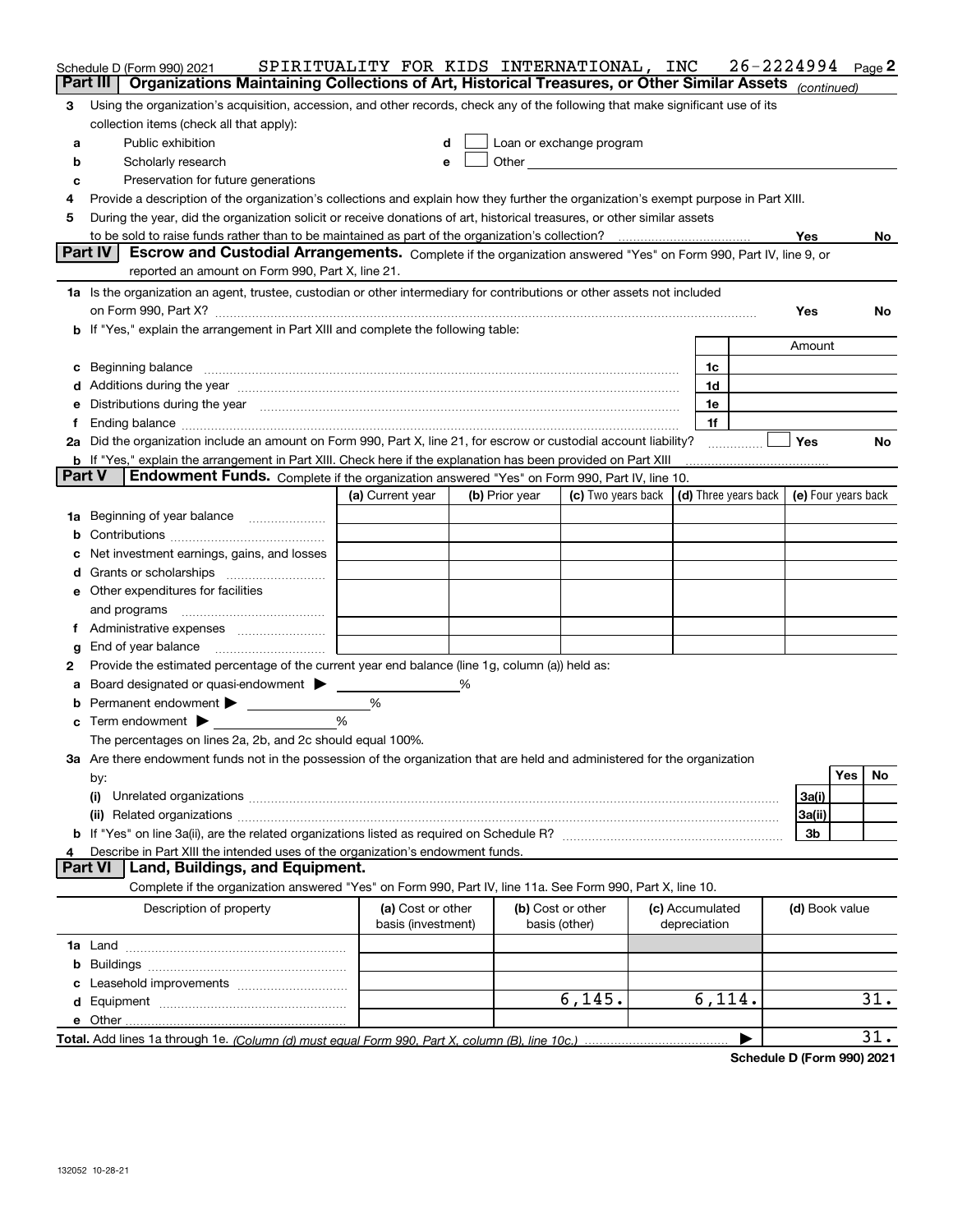# Schedule D (Form 990) 2021 SPIRITUALITY FOR KIDS INTERNATIONAL,INC 26-2224994 <sub>Page</sub> 3<br>| **Part VII** | Investments - Other Securities.

Complete if the organization answered "Yes" on Form 990, Part IV, line 11b. See Form 990, Part X, line 12.

| (a) Description of security or category (including name of security) | (b) Book value | (c) Method of valuation: Cost or end-of-year market value |
|----------------------------------------------------------------------|----------------|-----------------------------------------------------------|
| (1) Financial derivatives                                            |                |                                                           |
| (2) Closely held equity interests                                    |                |                                                           |
| (3) Other                                                            |                |                                                           |
| (A)                                                                  |                |                                                           |
| (B)                                                                  |                |                                                           |
| (C)                                                                  |                |                                                           |
| (D)                                                                  |                |                                                           |
| (E)                                                                  |                |                                                           |
| (F)                                                                  |                |                                                           |
| (G)                                                                  |                |                                                           |
| (H)                                                                  |                |                                                           |
| Total. (Col. (b) must equal Form 990, Part X, col. (B) line $12$ .)  |                |                                                           |

### **Part VIII Investments - Program Related.**

Complete if the organization answered "Yes" on Form 990, Part IV, line 11c. See Form 990, Part X, line 13.

| (a) Description of investment                                       | (b) Book value | (c) Method of valuation: Cost or end-of-year market value |
|---------------------------------------------------------------------|----------------|-----------------------------------------------------------|
| (1)                                                                 |                |                                                           |
| (2)                                                                 |                |                                                           |
| (3)                                                                 |                |                                                           |
| (4)                                                                 |                |                                                           |
| (5)                                                                 |                |                                                           |
| (6)                                                                 |                |                                                           |
| (7)                                                                 |                |                                                           |
| (8)                                                                 |                |                                                           |
| (9)                                                                 |                |                                                           |
| Total. (Col. (b) must equal Form 990, Part X, col. (B) line $13.$ ) |                |                                                           |

### **Part IX Other Assets.**

Complete if the organization answered "Yes" on Form 990, Part IV, line 11d. See Form 990, Part X, line 15.

| (a) Description                                                                                                   | (b) Book value |
|-------------------------------------------------------------------------------------------------------------------|----------------|
| (1)                                                                                                               |                |
| (2)                                                                                                               |                |
| $\frac{1}{2}$                                                                                                     |                |
| (4)                                                                                                               |                |
| $\frac{1}{2}$                                                                                                     |                |
| (6)                                                                                                               |                |
| (7)                                                                                                               |                |
| (8)                                                                                                               |                |
| (9)                                                                                                               |                |
|                                                                                                                   |                |
| Part X<br><b>Other Liabilities.</b>                                                                               |                |
| Complete if the organization answered "Yes" on Form 990, Part IV, line 11e or 11f. See Form 990, Part X, line 25. |                |

**1. (a)** Description of liability **Book value** Book value Book value Book value Book value (1)Federal income taxes (2)(3)(4)(5) (6)(7)(8)(9) $\blacktriangleright$ 

**Total.**  *(Column (b) must equal Form 990, Part X, col. (B) line 25.)* 

**2.**Liability for uncertain tax positions. In Part XIII, provide the text of the footnote to the organization's financial statements that reports the organization's liability for uncertain tax positions under FASB ASC 740. Check here if the text of the footnote has been provided in Part XIII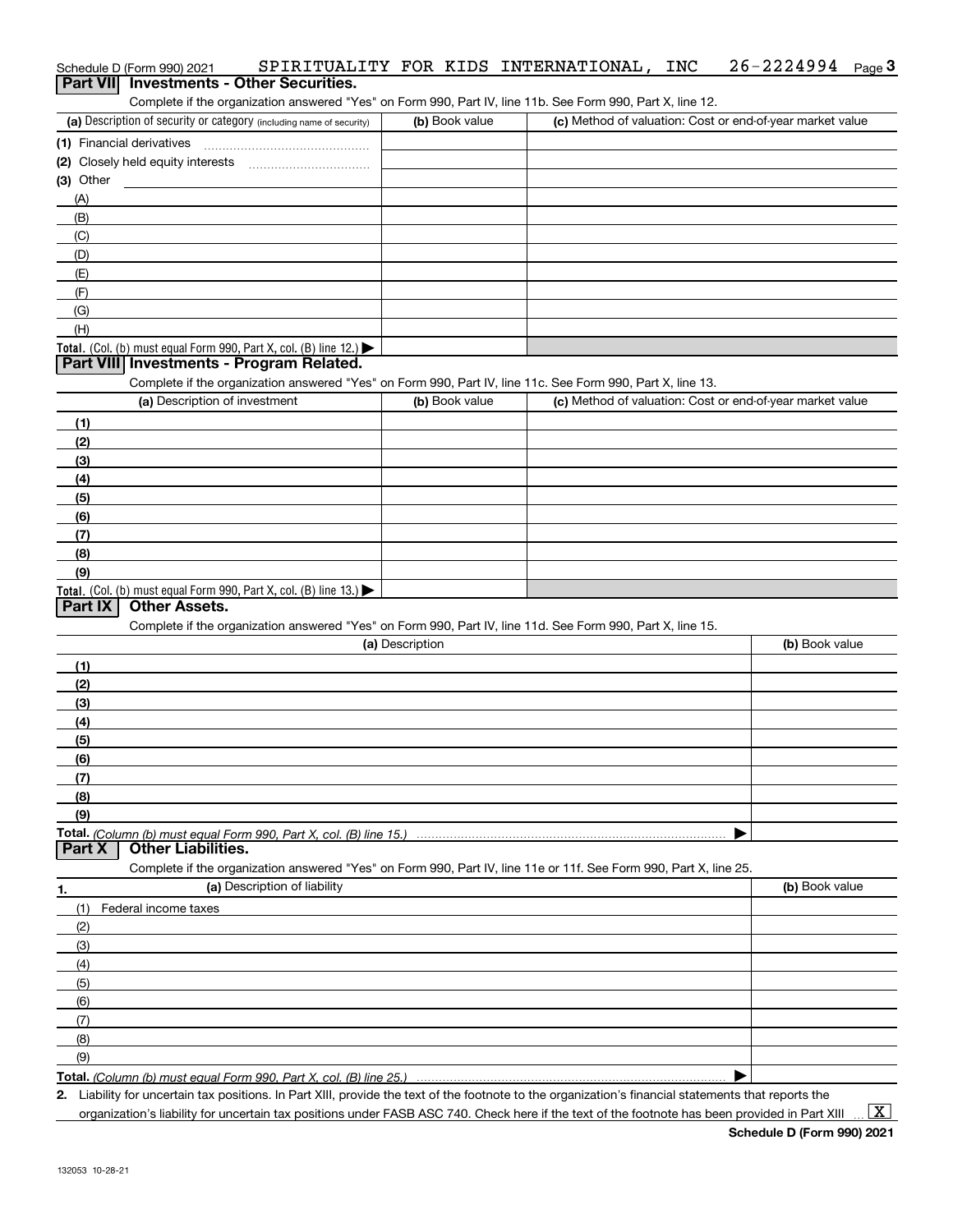|    | SPIRITUALITY FOR KIDS INTERNATIONAL, INC<br>Schedule D (Form 990) 2021                                                                                                                                                         |                |                 |                | $26 - 2224994$ Page 4 |
|----|--------------------------------------------------------------------------------------------------------------------------------------------------------------------------------------------------------------------------------|----------------|-----------------|----------------|-----------------------|
|    | <b>Part XI</b><br>Reconciliation of Revenue per Audited Financial Statements With Revenue per Return.                                                                                                                          |                |                 |                |                       |
|    | Complete if the organization answered "Yes" on Form 990, Part IV, line 12a.                                                                                                                                                    |                |                 |                |                       |
| 1  | Total revenue, gains, and other support per audited financial statements                                                                                                                                                       |                |                 | $\blacksquare$ | 410,511.              |
| 2  | Amounts included on line 1 but not on Form 990, Part VIII, line 12:                                                                                                                                                            |                |                 |                |                       |
| a  | Net unrealized gains (losses) on investments [11] matter contracts and the unrealized gains (losses) on investments                                                                                                            | 2a             | <u>174,934.</u> |                |                       |
|    |                                                                                                                                                                                                                                | 2 <sub>b</sub> |                 |                |                       |
| с  | Recoveries of prior year grants [11] matter contracts and prior year grants [11] matter contracts and prior year grants and prior year of the contracts and prior year of the contracts and prior year of the contracts and pr | 2c             |                 |                |                       |
| d  | Other (Describe in Part XIII.) [2004] [2015] [2016] [2016] [2016] [2016] [2016] [2016] [2016] [2016] [2016] [2016] [2016] [2016] [2016] [2016] [2016] [2016] [2016] [2016] [2016] [2016] [2016] [2016] [2016] [2016] [2016] [2 | 2d             | 42,918.         |                |                       |
| е  | Add lines 2a through 2d                                                                                                                                                                                                        |                |                 | 2e             | <u>217,852.</u>       |
| З. |                                                                                                                                                                                                                                |                |                 | 3              | 192,659.              |
| 4  | Amounts included on Form 990, Part VIII, line 12, but not on line 1:                                                                                                                                                           |                |                 |                |                       |
|    |                                                                                                                                                                                                                                | 4a             |                 |                |                       |
| b  | Other (Describe in Part XIII.) <b>Construction Contract Construction</b> (Describe in Part XIII.)                                                                                                                              | 4 <sub>b</sub> |                 |                |                       |
| c. | Add lines 4a and 4b                                                                                                                                                                                                            |                | 4с              |                |                       |
|    |                                                                                                                                                                                                                                |                |                 | $5^{\circ}$    | 192,659.              |
|    |                                                                                                                                                                                                                                |                |                 |                |                       |
|    | Part XII   Reconciliation of Expenses per Audited Financial Statements With Expenses per Return.                                                                                                                               |                |                 |                |                       |
|    | Complete if the organization answered "Yes" on Form 990, Part IV, line 12a.                                                                                                                                                    |                |                 |                |                       |
| 1  | Total expenses and losses per audited financial statements                                                                                                                                                                     |                |                 | $\mathbf{1}$   | 428,158.              |
| 2  | Amounts included on line 1 but not on Form 990, Part IX, line 25:                                                                                                                                                              |                |                 |                |                       |
| a  |                                                                                                                                                                                                                                | 2a             |                 |                |                       |
|    |                                                                                                                                                                                                                                | 2 <sub>b</sub> |                 |                |                       |
| с  |                                                                                                                                                                                                                                | 2 <sub>c</sub> |                 |                |                       |
| d  | Other (Describe in Part XIII.) (COLORGIAL CONSERVISTION) (CONSERVISTION) (CONSERVISTION)                                                                                                                                       | 2d             |                 |                |                       |
|    | Add lines 2a through 2d <b>must be a constructed as the constant of the constant of the constant of the construction</b>                                                                                                       |                |                 | 2e             | 0.                    |
| З. |                                                                                                                                                                                                                                |                |                 | 3              | 428, 158.             |
| 4  | Amounts included on Form 990, Part IX, line 25, but not on line 1:                                                                                                                                                             |                |                 |                |                       |
| a  | Investment expenses not included on Form 990, Part VIII, line 7b [111] [11] Investment expenses not included on Form 990, Part VIII, line 7b                                                                                   | 4a             |                 |                |                       |
| b  |                                                                                                                                                                                                                                | 4b             |                 |                |                       |
|    | Add lines 4a and 4b                                                                                                                                                                                                            |                |                 | 4с             | 0.                    |
| 5  | Part XIII Supplemental Information.                                                                                                                                                                                            |                |                 | 5              | 428,158.              |

Provide the descriptions required for Part II, lines 3, 5, and 9; Part III, lines 1a and 4; Part IV, lines 1b and 2b; Part V, line 4; Part X, line 2; Part XI, lines 2d and 4b; and Part XII, lines 2d and 4b. Also complete this part to provide any additional information.

## PART X, LINE 2:

| THE ORGANIZATION RECOGNIZES THE IMPACT OF TAX POSITIONS IN THE FINANCIAL |
|--------------------------------------------------------------------------|
| STATEMENTS IF THAT POSITION IS MORE LIKELY THAN NOT TO BE SUSTAINED ON   |
| AUDIT, BASED ON THE TECHNICAL MERITS OF THE POSITION. TO DATE, THE       |
| ORGANIZATION HAS NOT RECORDED ANY UNCERTAIN TAX POSITIONS. THE           |
| ORGANIZATION RECOGNIZES POTENTIAL ACCRUED INTEREST AND PENALTIES RELATED |
| TO UNCERTAIN TAX POSITIONS IN INCOME TAX EXPENSE. DURING THE YEARS ENDED |
| DECEMBER 31, 2021, 2020 AND 2019, THE ORGANIZATION DID NOT RECOGNIZE ANY |
| AMOUNT IN POTENTIAL INTEREST AND PENALTIES ASSOCIATED WITH UNCERTAIN TAX |
| POSITIONS. AT DECEMBER 31, 2021, THE OPEN TAX YEARS FOR THE ORGANIZATION |
| WERE 2018 TO 2021.                                                       |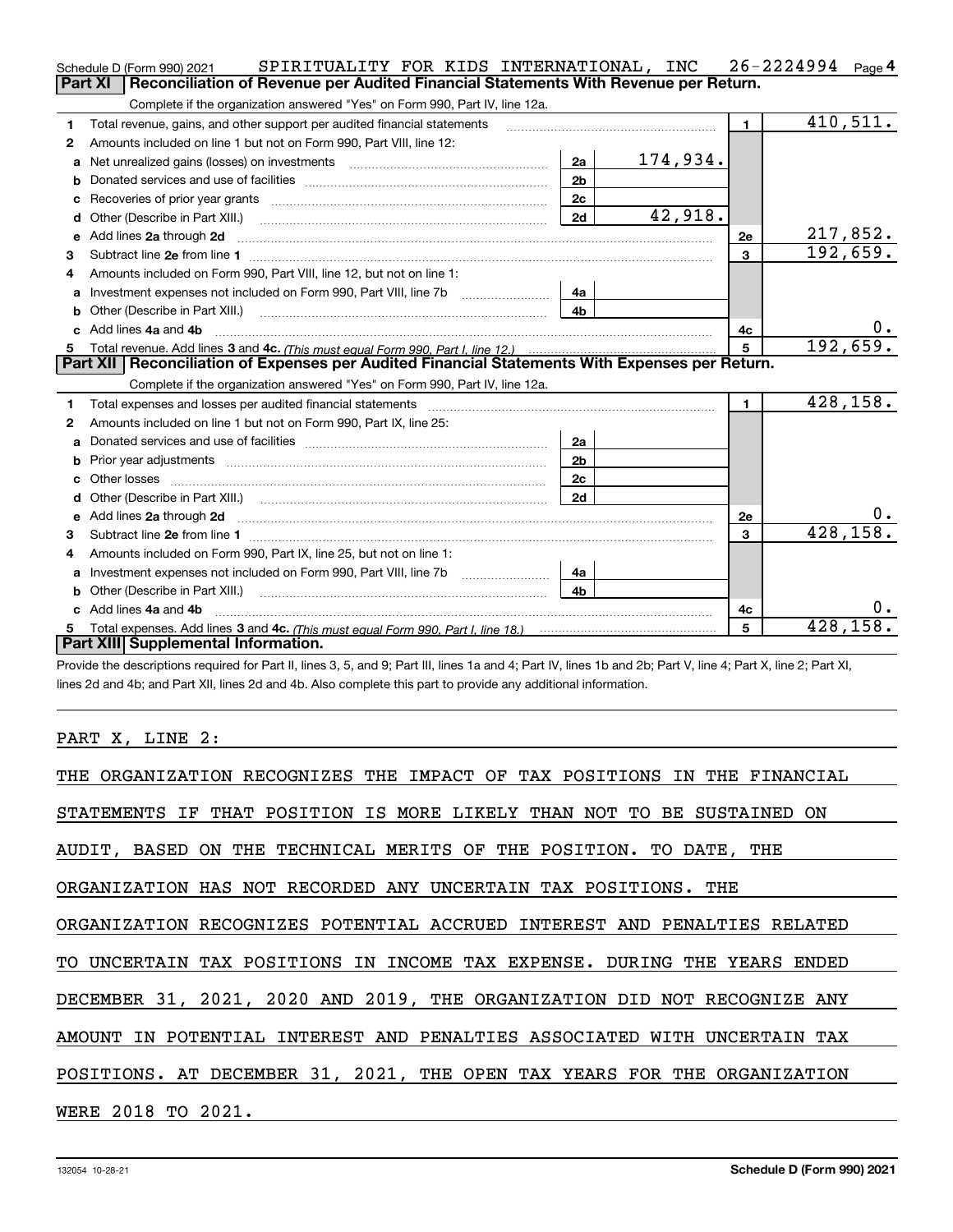| <b>Part XIII Supplemental Information</b> (continued)<br>PART XI, LINE 2D - OTHER ADJUSTMENTS:<br>42,918.<br>PPP LOAN<br><u> 1989 - Johann Stoff, amerikansk politiker (d. 1989)</u> |  | Schedule D (Form 990) 2021 |  |  |  |  |  | SPIRITUALITY FOR KIDS INTERNATIONAL, INC 26-2224994 Page 5 |  |  |  |
|--------------------------------------------------------------------------------------------------------------------------------------------------------------------------------------|--|----------------------------|--|--|--|--|--|------------------------------------------------------------|--|--|--|
|                                                                                                                                                                                      |  |                            |  |  |  |  |  |                                                            |  |  |  |
|                                                                                                                                                                                      |  |                            |  |  |  |  |  |                                                            |  |  |  |
|                                                                                                                                                                                      |  |                            |  |  |  |  |  |                                                            |  |  |  |
|                                                                                                                                                                                      |  |                            |  |  |  |  |  |                                                            |  |  |  |
|                                                                                                                                                                                      |  |                            |  |  |  |  |  |                                                            |  |  |  |
|                                                                                                                                                                                      |  |                            |  |  |  |  |  |                                                            |  |  |  |
|                                                                                                                                                                                      |  |                            |  |  |  |  |  |                                                            |  |  |  |
|                                                                                                                                                                                      |  |                            |  |  |  |  |  |                                                            |  |  |  |
|                                                                                                                                                                                      |  |                            |  |  |  |  |  |                                                            |  |  |  |
|                                                                                                                                                                                      |  |                            |  |  |  |  |  |                                                            |  |  |  |
|                                                                                                                                                                                      |  |                            |  |  |  |  |  |                                                            |  |  |  |
|                                                                                                                                                                                      |  |                            |  |  |  |  |  |                                                            |  |  |  |
|                                                                                                                                                                                      |  |                            |  |  |  |  |  |                                                            |  |  |  |
|                                                                                                                                                                                      |  |                            |  |  |  |  |  |                                                            |  |  |  |
|                                                                                                                                                                                      |  |                            |  |  |  |  |  |                                                            |  |  |  |
|                                                                                                                                                                                      |  |                            |  |  |  |  |  |                                                            |  |  |  |
|                                                                                                                                                                                      |  |                            |  |  |  |  |  |                                                            |  |  |  |
|                                                                                                                                                                                      |  |                            |  |  |  |  |  |                                                            |  |  |  |
|                                                                                                                                                                                      |  |                            |  |  |  |  |  |                                                            |  |  |  |
|                                                                                                                                                                                      |  |                            |  |  |  |  |  |                                                            |  |  |  |
|                                                                                                                                                                                      |  |                            |  |  |  |  |  |                                                            |  |  |  |
|                                                                                                                                                                                      |  |                            |  |  |  |  |  |                                                            |  |  |  |
|                                                                                                                                                                                      |  |                            |  |  |  |  |  |                                                            |  |  |  |
|                                                                                                                                                                                      |  |                            |  |  |  |  |  |                                                            |  |  |  |
|                                                                                                                                                                                      |  |                            |  |  |  |  |  |                                                            |  |  |  |
|                                                                                                                                                                                      |  |                            |  |  |  |  |  |                                                            |  |  |  |
|                                                                                                                                                                                      |  |                            |  |  |  |  |  |                                                            |  |  |  |
|                                                                                                                                                                                      |  |                            |  |  |  |  |  |                                                            |  |  |  |
|                                                                                                                                                                                      |  |                            |  |  |  |  |  |                                                            |  |  |  |
|                                                                                                                                                                                      |  |                            |  |  |  |  |  |                                                            |  |  |  |
|                                                                                                                                                                                      |  |                            |  |  |  |  |  |                                                            |  |  |  |
|                                                                                                                                                                                      |  |                            |  |  |  |  |  |                                                            |  |  |  |
|                                                                                                                                                                                      |  |                            |  |  |  |  |  |                                                            |  |  |  |
|                                                                                                                                                                                      |  |                            |  |  |  |  |  |                                                            |  |  |  |
|                                                                                                                                                                                      |  |                            |  |  |  |  |  |                                                            |  |  |  |
|                                                                                                                                                                                      |  |                            |  |  |  |  |  |                                                            |  |  |  |
|                                                                                                                                                                                      |  |                            |  |  |  |  |  |                                                            |  |  |  |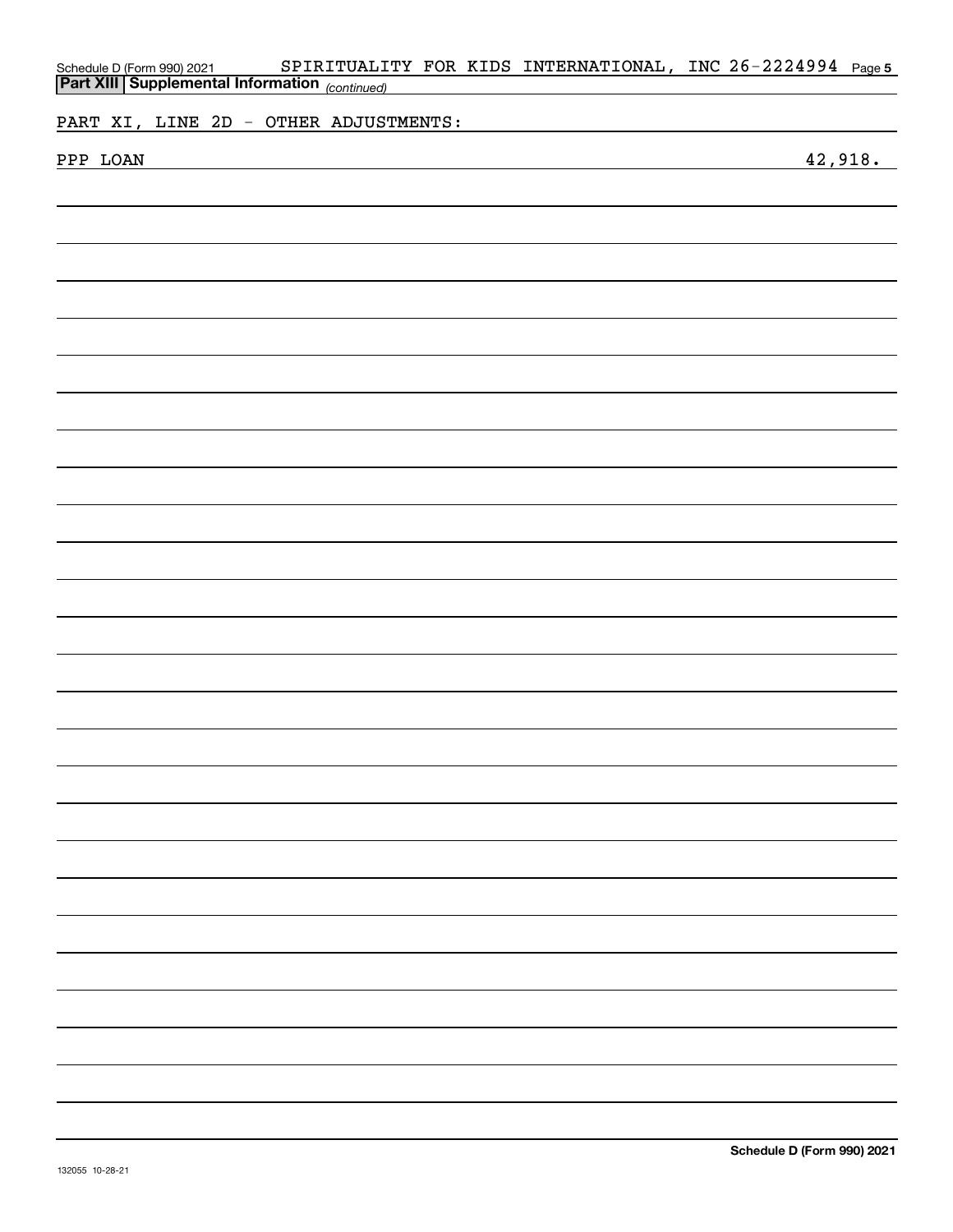**(Form 990)**

# **SCHEDULE O Supplemental Information to Form 990 or 990-EZ**

Department of the Treasury Internal Revenue Service Name of the organization

**Complete to provide information for responses to specific questions on Form 990 or 990-EZ or to provide any additional information. | Attach to Form 990 or Form 990-EZ. | Go to www.irs.gov/Form990 for the latest information.**



**Employer identification number** SPIRITUALITY FOR KIDS INTERNATIONAL, INC | 26-2224994

FORM 990, PART I, LINE 1, DESCRIPTION OF ORGANIZATION MISSION:

CONCEPTS EARLY IN LIFE SO THEY CAN MAKE BETTER LIFE CHOICES FOR

THEMSELVES AND THE WORLD AROUND THEM.

PART III, LINE 1 - DESCRIPTION OF ORGANIZATION MISSION:

SPIRITUALITY FOR KIDS (SFK) IS A 501(C)(3) EDUCATIONAL NONPROFIT

ORGANIZATION THAT DEVELOPS ONLINE SOCIAL EMOTIONAL LEARNING PROGRAMS

FOR KIDS (WWW.SFK.ORG) BASED ON UNIVERSAL SPIRITUAL PRINCIPLES

DELIVERED VIA A CURRICULUM OF ENGAGING VIDEOS, ANIMATIONS, GAMES, ART

PROJECTS, JOURNALING AND MORE.

THE AWARD-WINNING ONLINE PROGRAM IS USED BY KIDS AND ADULTS TOGETHER IN

THE COMFORT OF THEIR OWN HOME AS WELL AS BY VOLUNTEERS AROUND THE

WORLD, TEACHING GROUP CLASSES TO KIDS IN FOSTER HOMES, ORPHANAGES,

PRISONS, HOSPITALS, AFTER-SCHOOL PROGRAMS, AND IN SCHOOLS.

WE BELIEVE EVERY CHILD IN THE WORLD, REGARDLESS OF RACE, CLASS, OR

RELIGION, SHOULD HAVE ACCESS TO A SOCIAL EMOTIONAL LEARNING PROGRAM

THAT WILL EQUIP THEM WITH THE TOOLS TO MAKE BETTER LIFE CHOICES FOR

THEMSELVES AND THE WORLD AROUND THEM, MANAGE THEIR EMOTIONS, AND

DEVELOP A DEEPER SENSE OF RESPONSIBILITY AND SELF-WORTH.

OUR MISSION IS TO CREATE QUALITY AND TRANSFORMATIONAL SOCIAL-EMOTIONAL EDUCATIONAL CONTENT FOR CHILDREN, PARENTS, AND PROFESSIONALS TO ENSURE HEALTHIER, MORE PURPOSEFUL, AND EMPOWERED LIVES FOR FUTURE GENERATIONS.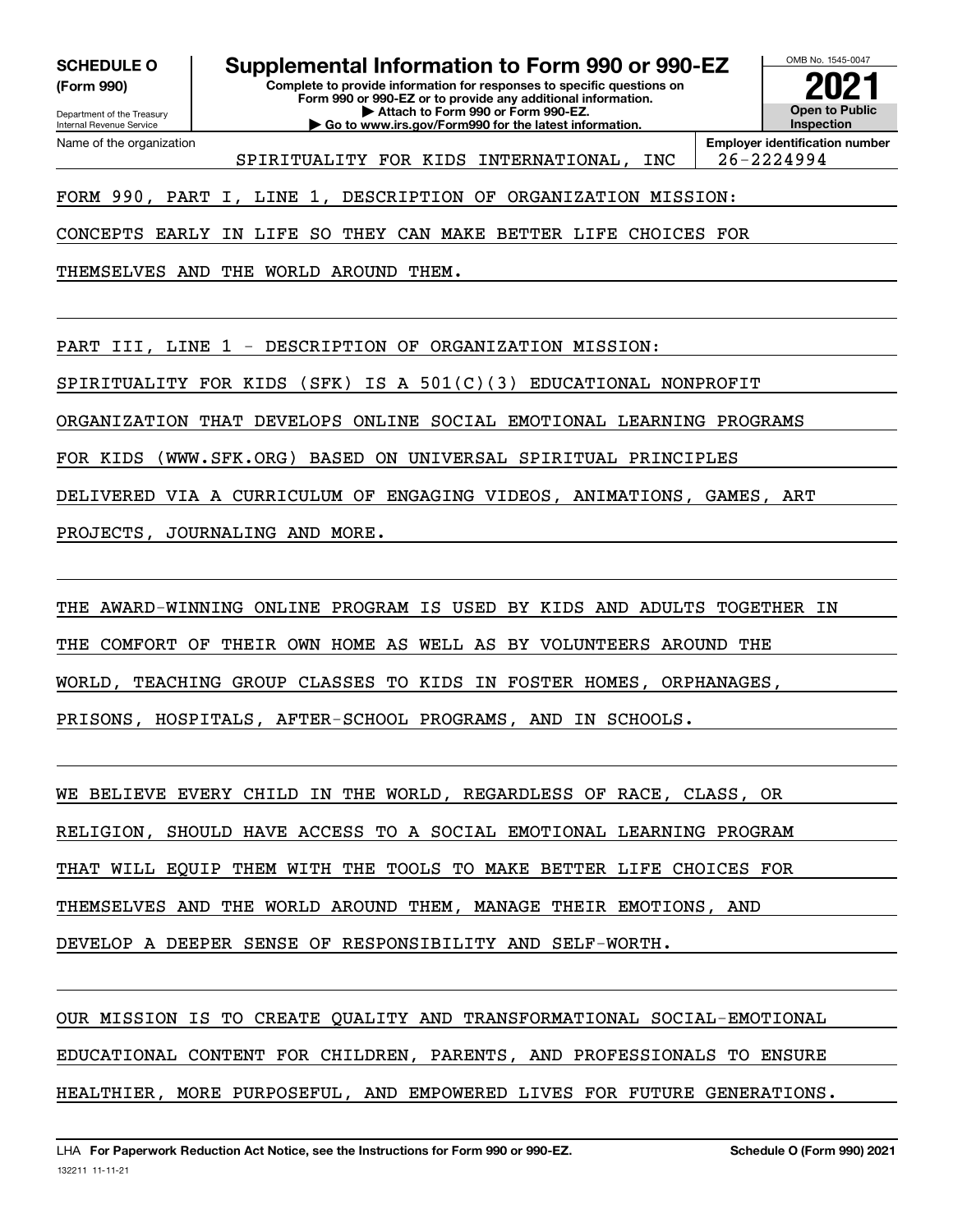| Schedule O (Form 990) 2021                                                  | Page 2                                                  |
|-----------------------------------------------------------------------------|---------------------------------------------------------|
| Name of the organization<br>SPIRITUALITY FOR KIDS INTERNATIONAL,<br>INC     | <b>Employer identification number</b><br>$26 - 2224994$ |
| SPIRITUALITY FOR KIDS IS TO ENCOURAGE<br>GOAL OF<br>CHILDREN<br>THE         | TO:                                                     |
| DEVELOP SELF-AWARENESS;                                                     |                                                         |
| REFLECT<br>THEIR PURPOSE IN LIFE;<br>ON                                     |                                                         |
| WISE DECISIONS AND<br>UNDERSTAND THE<br>IMPACT OF<br>THEIR CHOICES:<br>MAKE |                                                         |
| BUILD RESILIENCE AND TREAT CHALLENGES AS OPPORTUNITIES:                     |                                                         |
| LEARN BEHAVIORAL TOOLS TO BRING MORE FULFILLMENT<br>INTO                    | THEIR LIVES                                             |
| INNER<br>STRENGTHS AND DEVELOP<br>INTO<br>THEIR<br>$SELF-ESTEEM$ ;<br>TAP   | AND                                                     |
| THEIR DESIRE TO MAKE A DIFFERENCE IN<br>THE<br>WORLD<br>AWAKEN              | AROUND<br>THEM                                          |

FORM 990, PART VI, SECTION A, LINE 8B:

THE ORGANIZATION DID NOT MAINTAIN ANY COMMITTEES IN 2020.

FORM 990, PART VI, SECTION B, LINE 11B:

FORM 990 IS PREPARED BY AN OUTSIDE INDEPENDENT ACCCOUNTING FIRM AND

APPROVED BY MANAGEMENT PRIOR TO FILING.

FORM 990, PART VI, SECTION B, LINE 12C:

CONFLICT OF INTEREST, CODES OF ETHICS, RECORD RETENTION AND WHISTLEBLOWER POLICIES ARE IN PLACE AT SFK. ALL EMPLOYEES AND DIRECTORS ARE MADE AWARE OF THE POLICIES, WHICH ARE PROVIDED IN OUR EMPLOYEE HANDBOOKS OR BYLAWS. ALL EMPLOYEES SIGN CONFIRMING DOCUMENTATION THAT THEY HAVE RECEIVED THE HANDBOOK AND ITS INCLUDED POLICIES AND PROCEDURES OFFICERS, DIRECTORS, AND KEY EMPLOYEES ARE REQUIRED TO DISCLOSE ANNUALLY INTEREST THAT COULD GIVE RISE TO CONFLICTS.

FORM 990, PART VI, SECTION C, LINE 19:

UPON REQUEST FROM THE GENERAL PUBLIC, THE ORGANIZATION WILL PROVIDE ACCESS

132212 11-11-21 **Schedule O (Form 990) 2021** TO THE ORGANIZATION'S GOVERNING DOCUMENTS, CONFLICT OF INTEREST POLICIES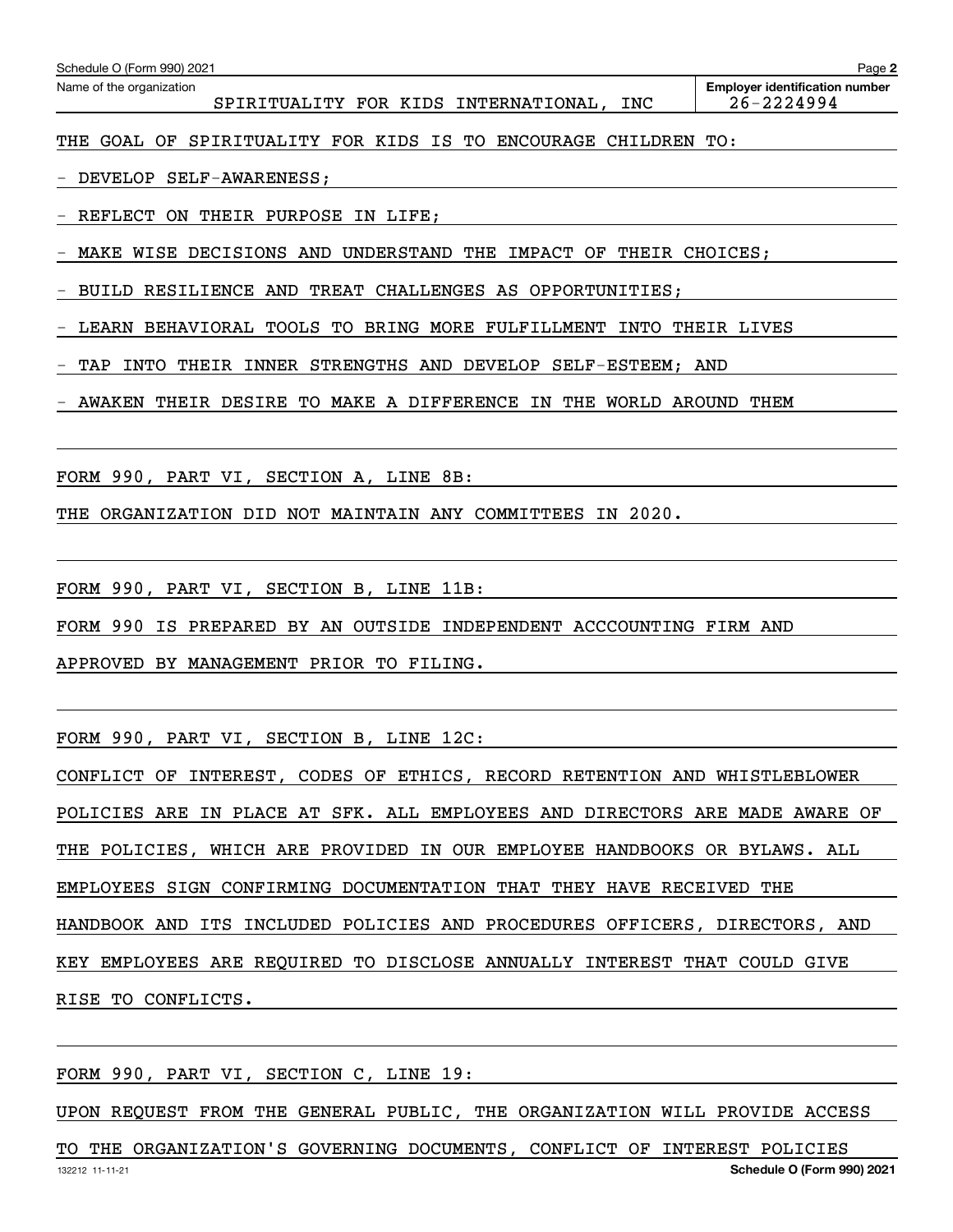| Schedule O (Form 990) 2021                                           | Page 2                                                  |
|----------------------------------------------------------------------|---------------------------------------------------------|
| Name of the organization<br>SPIRITUALITY FOR KIDS INTERNATIONAL, INC | <b>Employer identification number</b><br>$26 - 2224994$ |
| AND FINANCIAL STATEMENTS AS REQUIRED BY LAW.                         |                                                         |
| FORM 990, PART XI, LINE 9, CHANGES IN NET ASSETS:                    |                                                         |
| PPP LOAN                                                             | 42,918.                                                 |
| FORM 990, PART XII, LINE 2C:                                         |                                                         |
| THE FINANCIALS ARE AUDITED BY AN INDEPENDENT AUDITOR.                |                                                         |
|                                                                      |                                                         |
|                                                                      |                                                         |
|                                                                      |                                                         |
|                                                                      |                                                         |
|                                                                      |                                                         |
|                                                                      |                                                         |
|                                                                      |                                                         |
|                                                                      |                                                         |
|                                                                      |                                                         |
|                                                                      |                                                         |
|                                                                      |                                                         |
|                                                                      |                                                         |
|                                                                      |                                                         |
|                                                                      |                                                         |
|                                                                      |                                                         |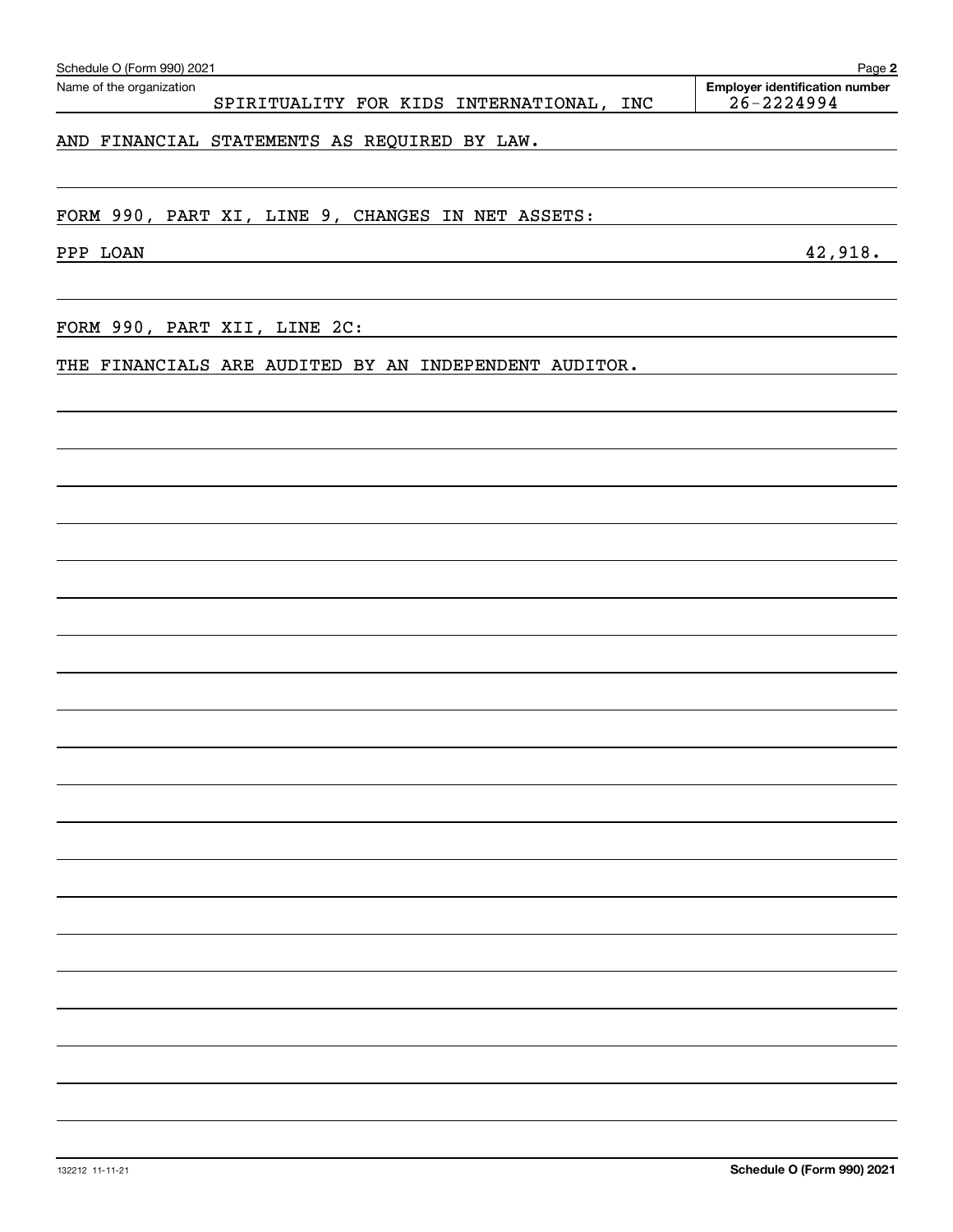| <b>SCHEDULE R</b>                          |  |
|--------------------------------------------|--|
| $\mathbf{r}$ , $\mathbf{r}$ , $\mathbf{r}$ |  |

### **(Form 990)**

## **Related Organizations and Unrelated Partnerships**

**Complete if the organization answered "Yes" on Form 990, Part IV, line 33, 34, 35b, 36, or 37.** |

**Attach to Form 990.**  |

OMB No. 1545-0047

**Open to Public 2021**

**Employer identification number**

Department of the Treasury Internal Revenue Service

# **| Go to www.irs.gov/Form990 for instructions and the latest information. Inspection**

## Name of the organization

### SPIRITUALITY FOR KIDS INTERNATIONAL, INC

**Part I Identification of Disregarded Entities.**  Complete if the organization answered "Yes" on Form 990, Part IV, line 33.

| (a)<br>Name, address, and EIN (if applicable)<br>of disregarded entity | (b)<br>Primary activity | (c)<br>Legal domicile (state or<br>foreign country) | (d)<br>Total income | (e)<br>End-of-year assets | (f)<br>Direct controlling<br>entity |
|------------------------------------------------------------------------|-------------------------|-----------------------------------------------------|---------------------|---------------------------|-------------------------------------|
|                                                                        |                         |                                                     |                     |                           |                                     |
|                                                                        |                         |                                                     |                     |                           |                                     |
|                                                                        |                         |                                                     |                     |                           |                                     |
|                                                                        |                         |                                                     |                     |                           |                                     |

**Identification of Related Tax-Exempt Organizations.** Complete if the organization answered "Yes" on Form 990, Part IV, line 34, because it had one or more related tax-exempt **Part II** organizations during the tax year.

| (a)<br>Name, address, and EIN<br>of related organization | (b)<br>Primary activity | (c)<br>Legal domicile (state or<br>foreign country) | (d)<br><b>Exempt Code</b><br>section | (e)<br>Public charity<br>status (if section | (f)<br>Direct controlling<br>entity |     | $(g)$<br>Section 512(b)(13)<br>controlled<br>entity? |
|----------------------------------------------------------|-------------------------|-----------------------------------------------------|--------------------------------------|---------------------------------------------|-------------------------------------|-----|------------------------------------------------------|
|                                                          |                         |                                                     |                                      | 501(c)(3)                                   |                                     | Yes | No                                                   |
|                                                          |                         |                                                     |                                      |                                             |                                     |     |                                                      |
|                                                          |                         |                                                     |                                      |                                             |                                     |     |                                                      |
|                                                          |                         |                                                     |                                      |                                             |                                     |     |                                                      |
|                                                          |                         |                                                     |                                      |                                             |                                     |     |                                                      |

**For Paperwork Reduction Act Notice, see the Instructions for Form 990. Schedule R (Form 990) 2021**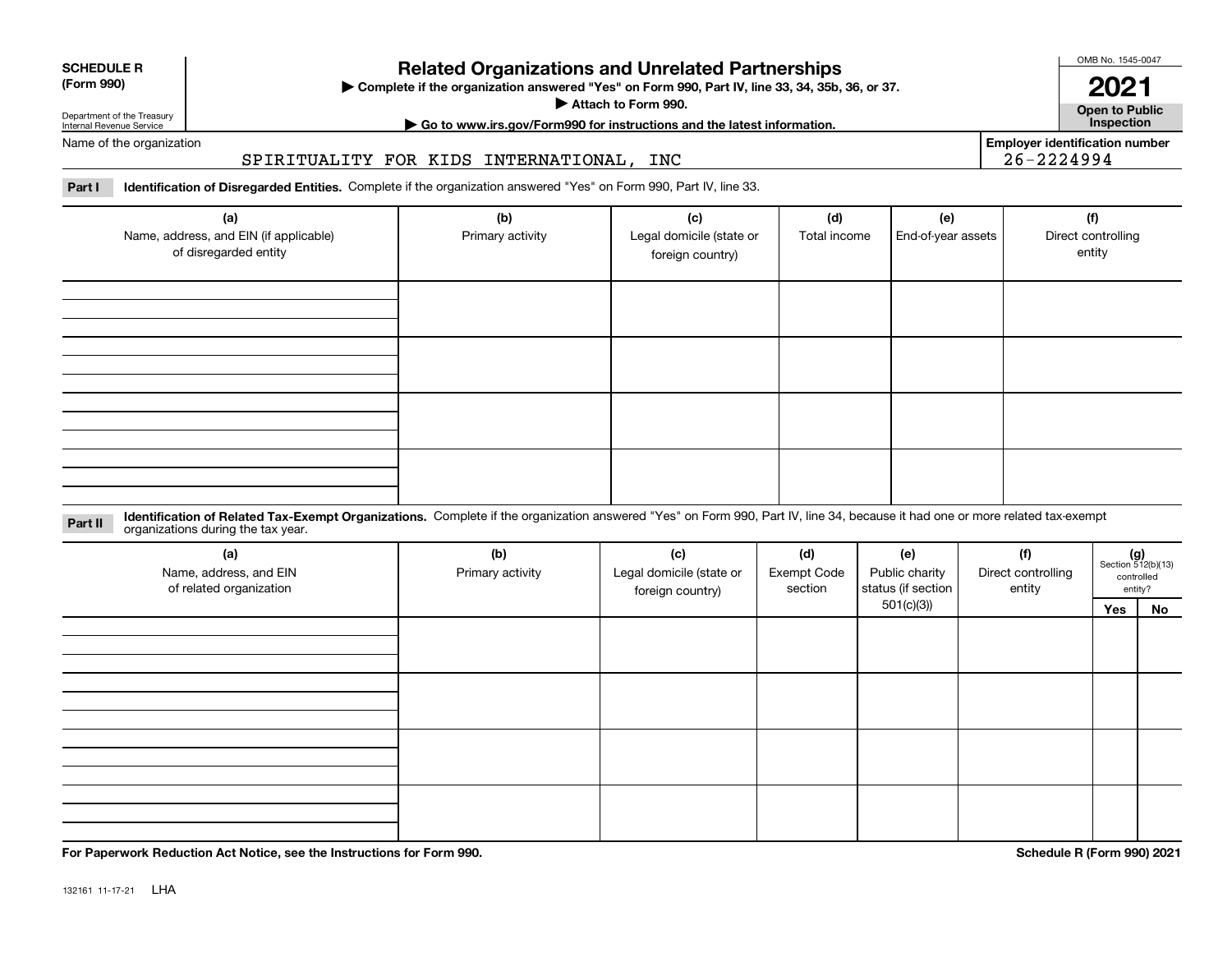**2**

**Identification of Related Organizations Taxable as a Partnership.** Complete if the organization answered "Yes" on Form 990, Part IV, line 34, because it had one or more related **Part III** organizations treated as a partnership during the tax year.

| (a)                                                                                                                                                                                                 | (b)              | (c)                                       | (d)                          | (e)                                                                   | (f)                      | (g)                               |         | (h)                              | (i)                                           | (j) |                                             | (k) |
|-----------------------------------------------------------------------------------------------------------------------------------------------------------------------------------------------------|------------------|-------------------------------------------|------------------------------|-----------------------------------------------------------------------|--------------------------|-----------------------------------|---------|----------------------------------|-----------------------------------------------|-----|---------------------------------------------|-----|
| Name, address, and EIN<br>of related organization                                                                                                                                                   | Primary activity | Legal<br>domicile<br>(state or<br>foreian | Direct controlling<br>entity | Predominant income<br>related, unrelated,<br> excluded from tax under | Share of total<br>income | Share of<br>end-of-year<br>assets |         | Disproportionate<br>allocations? | Code V-UBI<br>amount in box<br>20 of Schedule |     | General or Percentage<br>managing ownership |     |
|                                                                                                                                                                                                     |                  | country)                                  |                              | sections 512-514)                                                     |                          |                                   | Yes $ $ | No                               | K-1 (Form 1065) Yes No                        |     |                                             |     |
|                                                                                                                                                                                                     | E-COMMERCE       |                                           |                              |                                                                       |                          |                                   |         |                                  |                                               |     |                                             |     |
| 30-0686353<br>SECRET LIGHT LLC -                                                                                                                                                                    | SALES OF         |                                           |                              |                                                                       |                          |                                   |         |                                  |                                               |     |                                             |     |
| 434 S ALMONT DR                                                                                                                                                                                     | PRODUCTS,        |                                           |                              |                                                                       |                          |                                   |         |                                  |                                               |     |                                             |     |
| BEVERLY HILLS, CA 90211                                                                                                                                                                             | CONSULTING AND   | CA                                        | N/A                          | N/A                                                                   |                          |                                   |         | x                                | N/A                                           | x   |                                             |     |
|                                                                                                                                                                                                     |                  |                                           |                              |                                                                       |                          |                                   |         |                                  |                                               |     |                                             |     |
|                                                                                                                                                                                                     |                  |                                           |                              |                                                                       |                          |                                   |         |                                  |                                               |     |                                             |     |
|                                                                                                                                                                                                     |                  |                                           |                              |                                                                       |                          |                                   |         |                                  |                                               |     |                                             |     |
|                                                                                                                                                                                                     |                  |                                           |                              |                                                                       |                          |                                   |         |                                  |                                               |     |                                             |     |
|                                                                                                                                                                                                     |                  |                                           |                              |                                                                       |                          |                                   |         |                                  |                                               |     |                                             |     |
|                                                                                                                                                                                                     |                  |                                           |                              |                                                                       |                          |                                   |         |                                  |                                               |     |                                             |     |
|                                                                                                                                                                                                     |                  |                                           |                              |                                                                       |                          |                                   |         |                                  |                                               |     |                                             |     |
|                                                                                                                                                                                                     |                  |                                           |                              |                                                                       |                          |                                   |         |                                  |                                               |     |                                             |     |
|                                                                                                                                                                                                     |                  |                                           |                              |                                                                       |                          |                                   |         |                                  |                                               |     |                                             |     |
|                                                                                                                                                                                                     |                  |                                           |                              |                                                                       |                          |                                   |         |                                  |                                               |     |                                             |     |
|                                                                                                                                                                                                     |                  |                                           |                              |                                                                       |                          |                                   |         |                                  |                                               |     |                                             |     |
|                                                                                                                                                                                                     |                  |                                           |                              |                                                                       |                          |                                   |         |                                  |                                               |     |                                             |     |
| Identification of Related Organizations Taxable as a Corporation or Trust. Complete if the organization answered "Yes" on Form 990, Part IV, line 34, because it had one or more related<br>Dart IV |                  |                                           |                              |                                                                       |                          |                                   |         |                                  |                                               |     |                                             |     |

**Part IV** Identification of Related Organizations Taxable as a Corporation or Trust.<br>
organizations treated as a corporation or trust during the tax year.

| (a)<br>Name, address, and EIN<br>of related organization | (b)<br>Primary activity | (c)<br>Legal domicile<br>(state or<br>foreign | (d)<br>Direct controlling<br>entity | (e)<br>Type of entity<br>(C corp, S corp,<br>or trust) | (f)<br>Share of total<br>income | (g)<br>Share of<br>end-of-year<br>assets | (h)<br>Percentage<br>  ownership | $(i)$ Section<br>512(b)(13)<br>controlled<br>entity? |
|----------------------------------------------------------|-------------------------|-----------------------------------------------|-------------------------------------|--------------------------------------------------------|---------------------------------|------------------------------------------|----------------------------------|------------------------------------------------------|
|                                                          |                         | country)                                      |                                     |                                                        |                                 |                                          |                                  | Yes No                                               |
|                                                          |                         |                                               |                                     |                                                        |                                 |                                          |                                  |                                                      |
|                                                          |                         |                                               |                                     |                                                        |                                 |                                          |                                  |                                                      |
|                                                          |                         |                                               |                                     |                                                        |                                 |                                          |                                  |                                                      |
|                                                          |                         |                                               |                                     |                                                        |                                 |                                          |                                  |                                                      |
|                                                          |                         |                                               |                                     |                                                        |                                 |                                          |                                  |                                                      |
|                                                          |                         |                                               |                                     |                                                        |                                 |                                          |                                  |                                                      |
|                                                          |                         |                                               |                                     |                                                        |                                 |                                          |                                  |                                                      |
|                                                          |                         |                                               |                                     |                                                        |                                 |                                          |                                  |                                                      |
|                                                          |                         |                                               |                                     |                                                        |                                 |                                          |                                  |                                                      |
|                                                          |                         |                                               |                                     |                                                        |                                 |                                          |                                  |                                                      |
|                                                          |                         |                                               |                                     |                                                        |                                 |                                          |                                  |                                                      |
|                                                          |                         |                                               |                                     |                                                        |                                 |                                          |                                  |                                                      |
|                                                          |                         |                                               |                                     |                                                        |                                 |                                          |                                  |                                                      |
|                                                          |                         |                                               |                                     |                                                        |                                 |                                          |                                  |                                                      |
|                                                          |                         |                                               |                                     |                                                        |                                 |                                          |                                  |                                                      |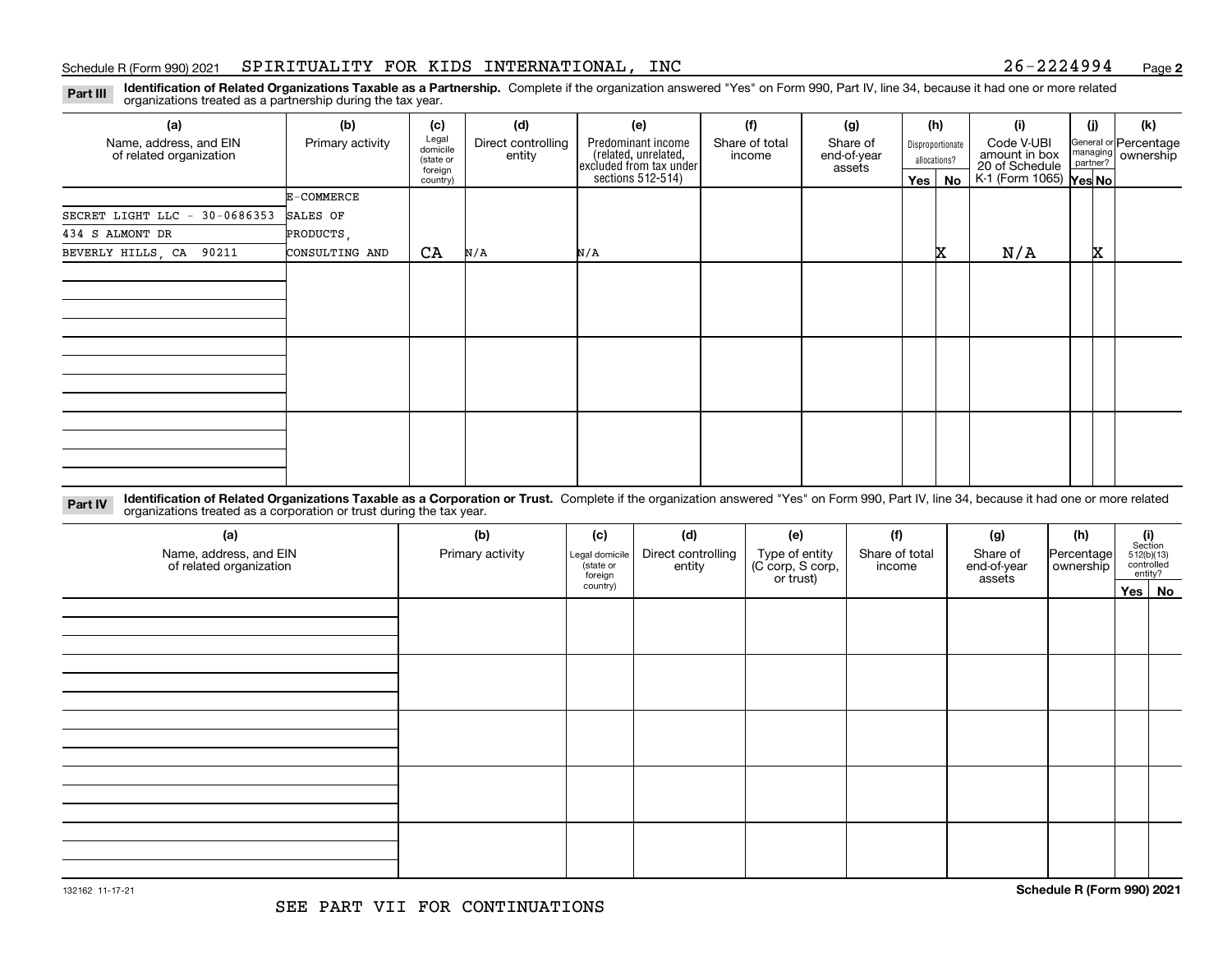### Schedule R (Form 990) 2021 SPIRITUALITY FOR KIDS INTERNATIONAL, INC 26-2224994 Page

### **Part V** T**ransactions With Related Organizations.** Complete if the organization answered "Yes" on Form 990, Part IV, line 34, 35b, or 36.

| Note: Complete line 1 if any entity is listed in Parts II, III, or IV of this schedule.                                                                                                                                        |     | Yes | No          |
|--------------------------------------------------------------------------------------------------------------------------------------------------------------------------------------------------------------------------------|-----|-----|-------------|
| 1 During the tax year, did the organization engage in any of the following transactions with one or more related organizations listed in Parts II-IV?                                                                          |     |     |             |
|                                                                                                                                                                                                                                | 1a  |     | х           |
| b Gift, grant, or capital contribution to related organization(s) manufaction(s) and content to related organization (s) and contribution to related organization(s) manufactured content and content of the state of Gift, gr | 1b  |     | X           |
| c Gift, grant, or capital contribution from related organization(s)                                                                                                                                                            | 1c  | х   |             |
|                                                                                                                                                                                                                                | 1d  |     | x           |
| e Loans or loan guarantees by related organization(s)                                                                                                                                                                          | 1е  |     | х           |
|                                                                                                                                                                                                                                |     |     |             |
| f Dividends from related organization(s) manufactured contains and contained and contained contained and contained and contained and contained and contained and contained and contained and contained and contained and conta | 1f  |     | х           |
|                                                                                                                                                                                                                                | 1g  |     | X           |
| h Purchase of assets from related organization(s) manufactured and content to the content of the content of the content of the content of the content of the content of the content of the content of the content of the conte | 1h  |     | X           |
| Exchange of assets with related organization(s) manufactured and content to the content of the content of the content of the content of the content of the content of the content of the content of the content of the content | 1i  |     | х           |
|                                                                                                                                                                                                                                | 1i. |     | x           |
|                                                                                                                                                                                                                                |     |     |             |
|                                                                                                                                                                                                                                |     |     | х           |
| Performance of services or membership or fundraising solicitations for related organization(s)                                                                                                                                 | 11  |     | $\mathbf X$ |
| m Performance of services or membership or fundraising solicitations by related organization(s)                                                                                                                                | 1m  |     | X           |
|                                                                                                                                                                                                                                | 1n  |     | $\mathbf X$ |
| <b>o</b> Sharing of paid employees with related organization(s)                                                                                                                                                                | 10  |     | $\mathbf X$ |
|                                                                                                                                                                                                                                |     |     |             |
| p Reimbursement paid to related organization(s) for expenses [111] resummand content to content the set of the set of the set of the set of the set of the set of the set of the set of the set of the set of the set of the s | 1p  |     | х           |
|                                                                                                                                                                                                                                | 1q  |     | х           |
|                                                                                                                                                                                                                                |     |     |             |
| r Other transfer of cash or property to related organization(s)                                                                                                                                                                | 1r  |     | х           |
|                                                                                                                                                                                                                                | 1s  |     | X           |

**2**If the answer to any of the above is "Yes," see the instructions for information on who must complete this line, including covered relationships and transaction thresholds.

| (a)<br>Name of related organization | (b)<br>Transaction<br>type (a-s) | (c)<br>Amount involved | (d)<br>Method of determining amount involved |
|-------------------------------------|----------------------------------|------------------------|----------------------------------------------|
| (1) SECRET LIGHT LLC                | $\mathcal{C}$                    |                        | $3,500$ . $COST$ BASIS                       |
| (2)                                 |                                  |                        |                                              |
| (3)                                 |                                  |                        |                                              |
| (4)                                 |                                  |                        |                                              |
| (5)                                 |                                  |                        |                                              |
| (6)                                 |                                  |                        |                                              |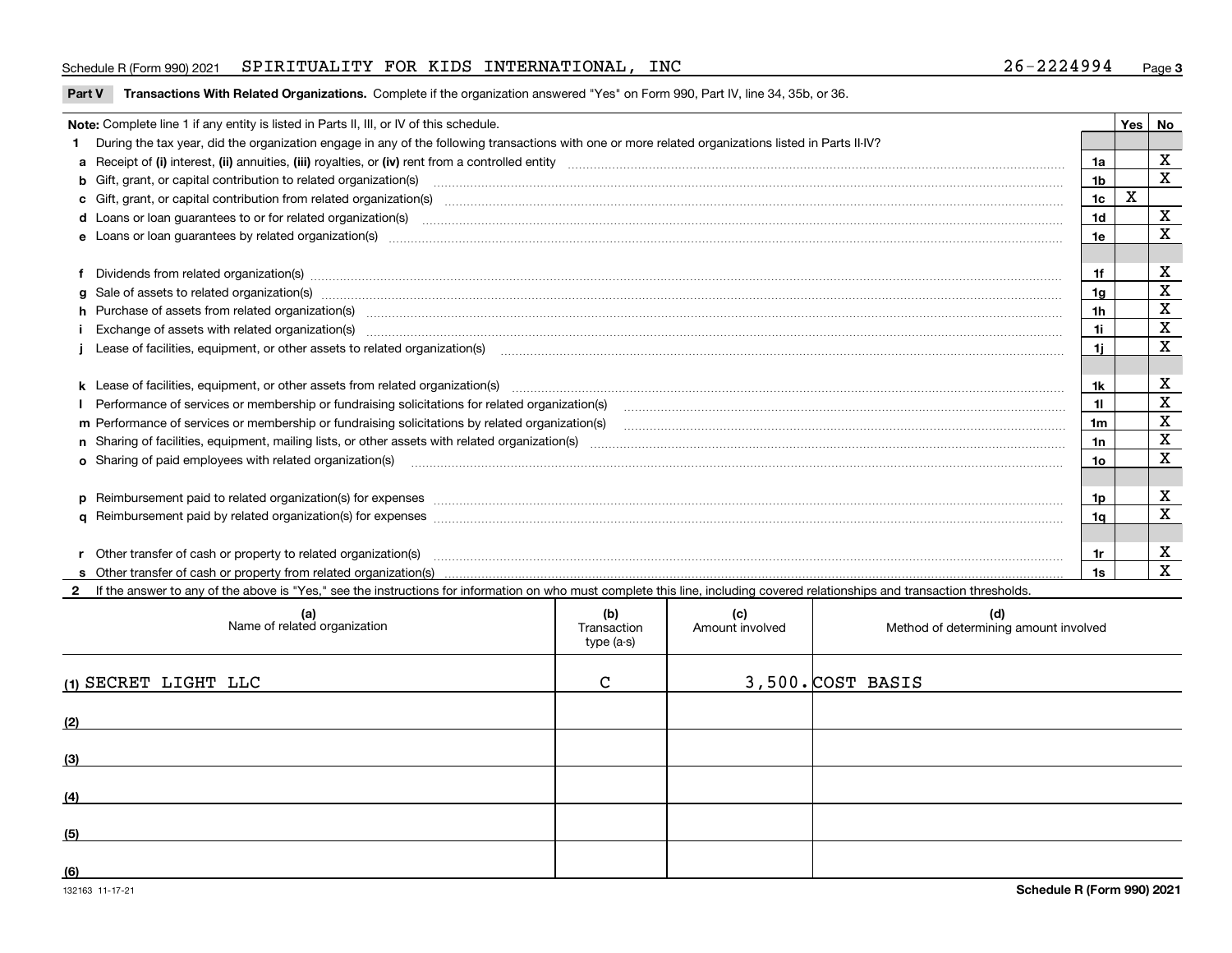### Schedule R (Form 990) 2021 SPIRITUALITY FOR KIDS INTERNATIONAL, INC 26-2224994 Page

### **4**

### **Part VI Unrelated Organizations Taxable as a Partnership. Complete if the organization answered "Yes" on Form 990, Part IV, line 37.**

Provide the following information for each entity taxed as a partnership through which the organization conducted more than five percent of its activities (measured by total assets or gross revenue) that was not a related organization. See instructions regarding exclusion for certain investment partnerships.

| (a)<br>Name, address, and EIN<br>of entity | ັ<br>(b)<br>Primary activity | (c)<br>Legal domicile<br>(state or foreign<br>country) | (d)<br>Predominant income<br>(related, unrelated,<br>excluded from tax under<br>sections 512-514) | $(e)$<br>Are all<br>$\begin{array}{c}\n\text{partners} \sec.\n\\ \n501(c)(3)\n\\ \n0rgs.?\n\end{array}$<br>Yes No | (f)<br>Share of<br>total<br>income | (g)<br>Share of<br>end-of-year<br>assets | (h)<br>Dispropor-<br>tionate<br>allocations?<br>Yes No | (i)<br>Code V-UBI<br>amount in box 20 managing<br>of Schedule K-1<br>(Form 1065)<br>$\overline{Yes}$ No | (i)<br>Yes No | $(\mathsf{k})$ |
|--------------------------------------------|------------------------------|--------------------------------------------------------|---------------------------------------------------------------------------------------------------|-------------------------------------------------------------------------------------------------------------------|------------------------------------|------------------------------------------|--------------------------------------------------------|---------------------------------------------------------------------------------------------------------|---------------|----------------|
|                                            |                              |                                                        |                                                                                                   |                                                                                                                   |                                    |                                          |                                                        |                                                                                                         |               |                |
|                                            |                              |                                                        |                                                                                                   |                                                                                                                   |                                    |                                          |                                                        |                                                                                                         |               |                |
|                                            |                              |                                                        |                                                                                                   |                                                                                                                   |                                    |                                          |                                                        |                                                                                                         |               |                |
|                                            |                              |                                                        |                                                                                                   |                                                                                                                   |                                    |                                          |                                                        |                                                                                                         |               |                |
|                                            |                              |                                                        |                                                                                                   |                                                                                                                   |                                    |                                          |                                                        |                                                                                                         |               |                |
|                                            |                              |                                                        |                                                                                                   |                                                                                                                   |                                    |                                          |                                                        |                                                                                                         |               |                |
|                                            |                              |                                                        |                                                                                                   |                                                                                                                   |                                    |                                          |                                                        |                                                                                                         |               |                |
|                                            |                              |                                                        |                                                                                                   |                                                                                                                   |                                    |                                          |                                                        |                                                                                                         |               |                |

**Schedule R (Form 990) 2021**